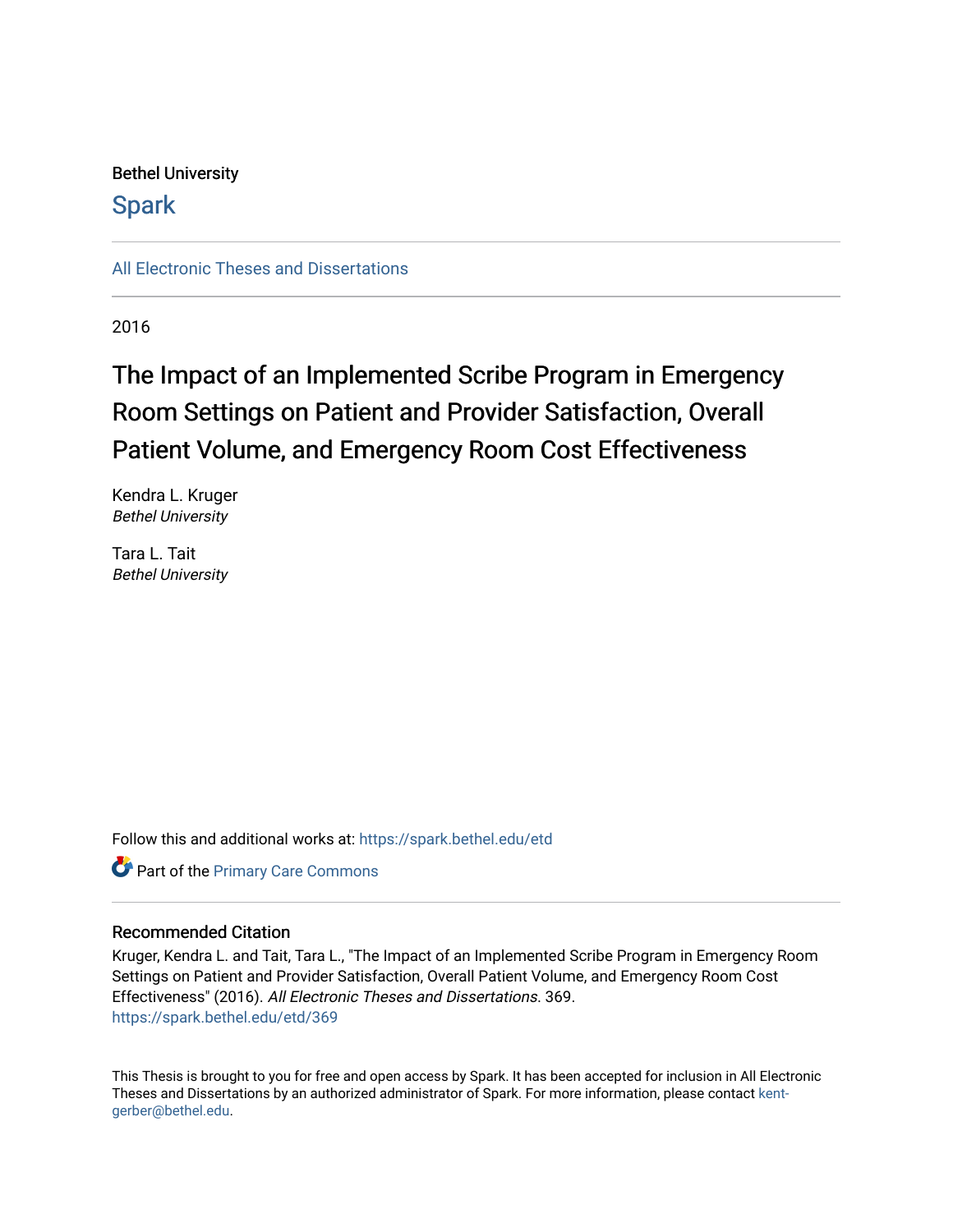## THE IMPACT OF AN IMPLEMENTED SCRIBE PROGRAM IN EMERGENCY ROOM SETTINGS ON PATIENT AND PROVIDER SATISFACTION, OVERALL PATIENT VOLUME, AND EMERGENCY ROOM COST EFFECTIVENESS

## A MASTER'S RESEARCH PROJECT SUBMITTED TO THE GRADUATE FACULTY GRADUATE SCHOOL BETHEL UNIVERSITY

BY KENDRA KRUGER TARA TAIT

## IN PARTIAL FULFILLMENT OF THE REQUIREMENTS FOR THE DEGREE OF MASTERS OF SCIENCE IN PHYSICIAN ASSISTANT

APRIL 2016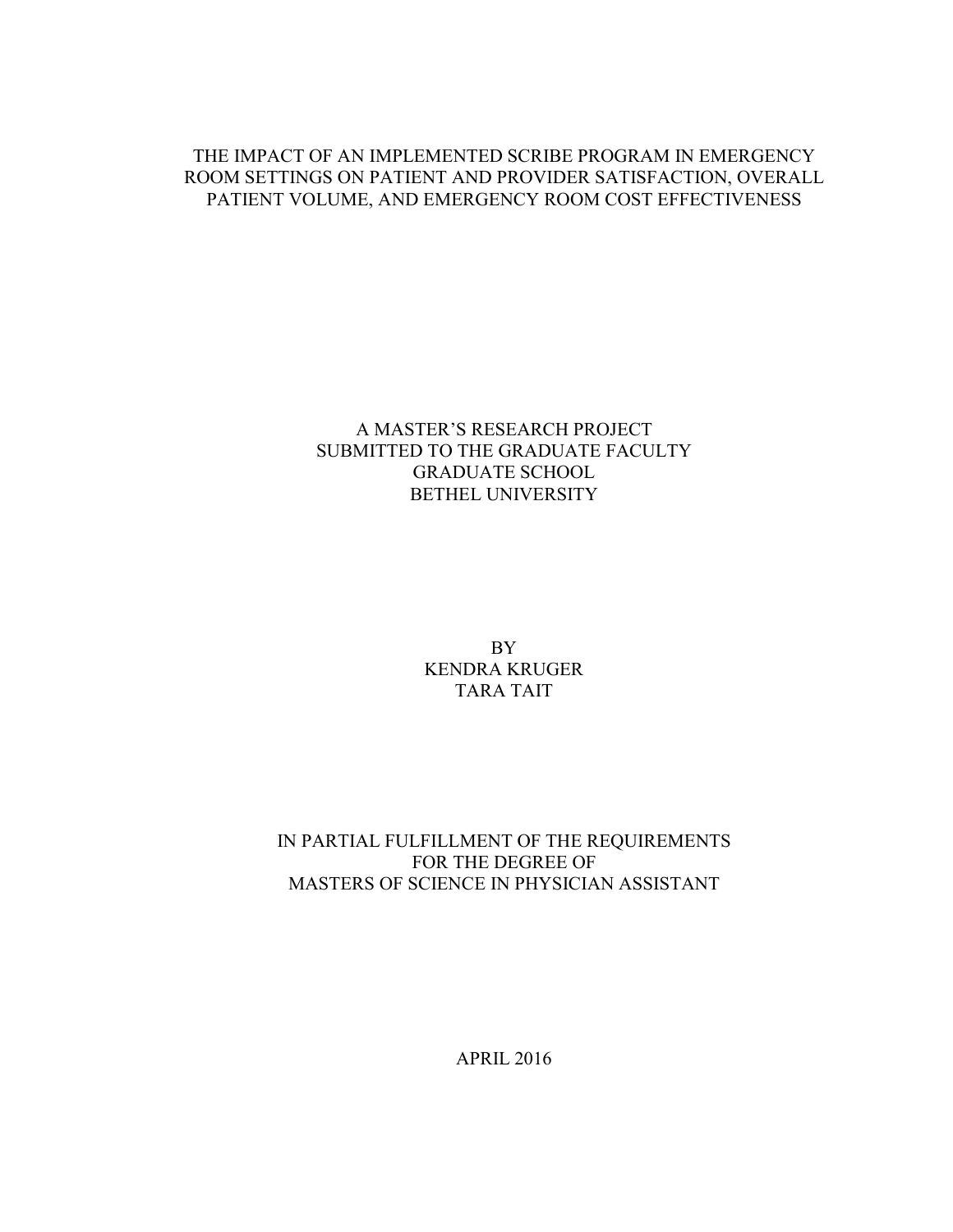#### BETHEL UNIVERSITY

## THE IMPACT OF AN IMPLEMENTED SCRIBE PROGRAM IN EMERGENCY ROOM SETTINGS ON PATIENT AND PROVIDER SATISFACTION, OVERALL PATIENT VOLUME, AND EMERGENCY ROOM COST EFFECTIVENESS

### KENDRA KRUGER TARA TAIT

#### APRIL 2016

### GRADUATE RESEARCH APPROVAL:

| Committee Chair: | Donald Hopper, PhD                       |
|------------------|------------------------------------------|
|                  |                                          |
|                  | Committee Member: Christine Hanson, PA-C |
|                  |                                          |

asev

Committee Member: Lisa Naser, PA-C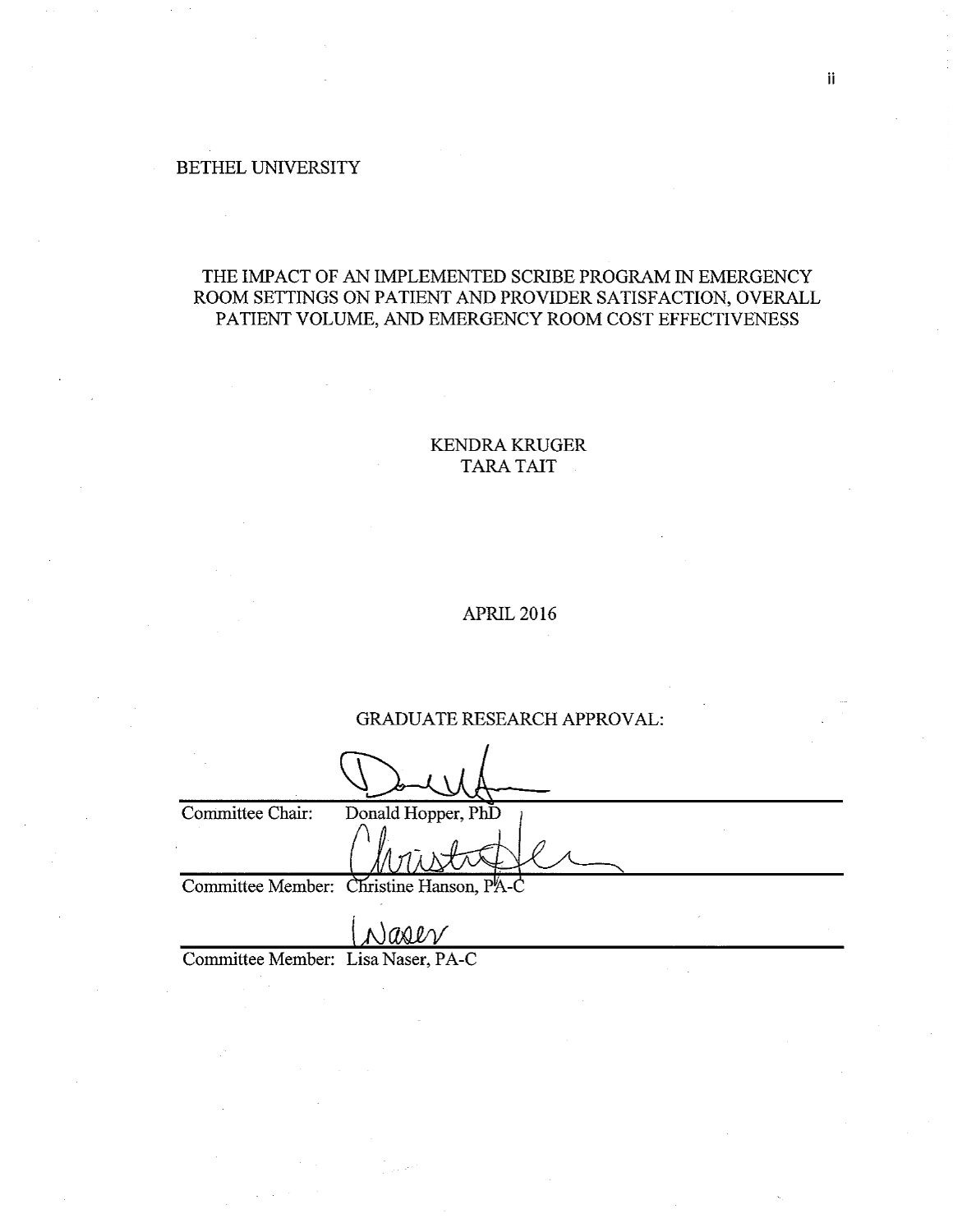#### **ABSTRACT**

The purpose of the study is to evaluate medical scribe programs in emergency room settings as to their role, impact on patient satisfaction, patient volume, and costeffectiveness, as well as their perceived value by emergency room medical providers through survey methods. This prospective, quantitative research study obtained information via surveys of Emergency Physicians Professional Association (EPPA) providers concerning the value emergency room providers placed on the function and role of scribes in emergency room settings. The data obtained from the surveys was analyzed using correlation and comparison of means. The results of the study indicated that emergency room providers thought the utilization of an emergency room scribe program had tremendous positive impacts on a variety of patient satisfaction and provider job performance factors.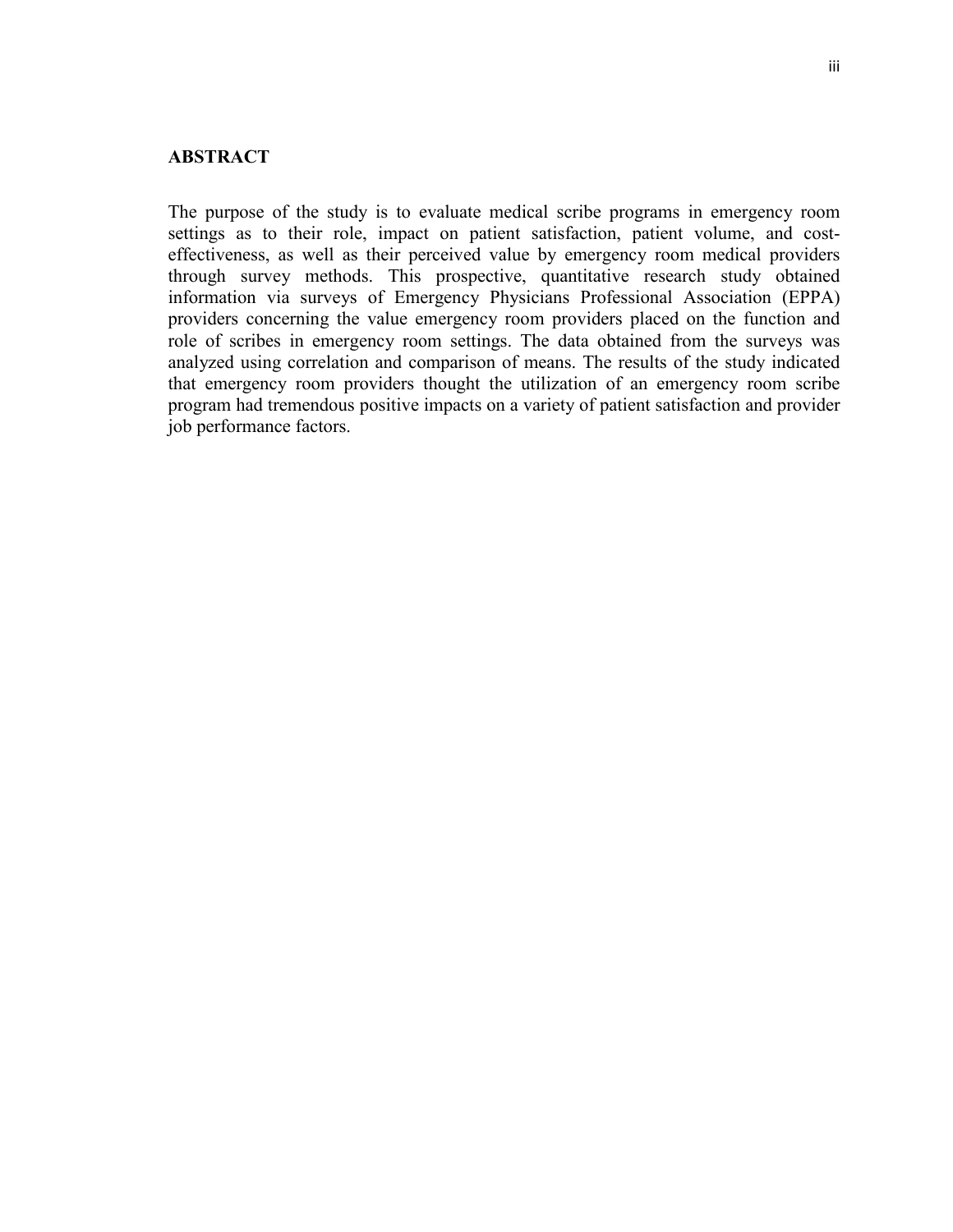## **TABLE OF CONTENTS**

| <b>SIGNATURE PAGE</b>    |                                                | <b>PAGE</b><br>11 |  |  |
|--------------------------|------------------------------------------------|-------------------|--|--|
| <b>ABSTRACT</b>          |                                                | 111               |  |  |
| <b>TABLE OF CONTENTS</b> |                                                | iv                |  |  |
| <b>LIST OF TABLES</b>    |                                                | vii               |  |  |
| <b>LIST OF FIGURES</b>   |                                                |                   |  |  |
|                          | <b>CHAPTER 1: INTRODUCTION</b>                 |                   |  |  |
|                          | Introduction                                   | 1                 |  |  |
|                          | Problem Statement                              | 3                 |  |  |
|                          | Purpose                                        | 3                 |  |  |
|                          | Significance of the Study                      | 4                 |  |  |
|                          | <b>Research Questions</b>                      | 4                 |  |  |
|                          | <b>CHAPTER 2: LITERATURE REVIEW</b>            |                   |  |  |
|                          | Introduction                                   | 5                 |  |  |
|                          | History of Medical Scribes                     | 5                 |  |  |
|                          | Definition of a Medical Scribe                 | 6                 |  |  |
|                          | Qualifications of Medical Scribes              | 6                 |  |  |
|                          | <b>Medical Scribe Work Environments</b>        | $\overline{7}$    |  |  |
|                          | <b>Medical Scribe Role</b>                     | 8                 |  |  |
|                          | Medical Scribes and Patient Satisfaction       | 10                |  |  |
|                          | Provider Attitude and Value of Medical Scribes | 14                |  |  |
|                          | Medical Scribes and Patient Volume             | 17                |  |  |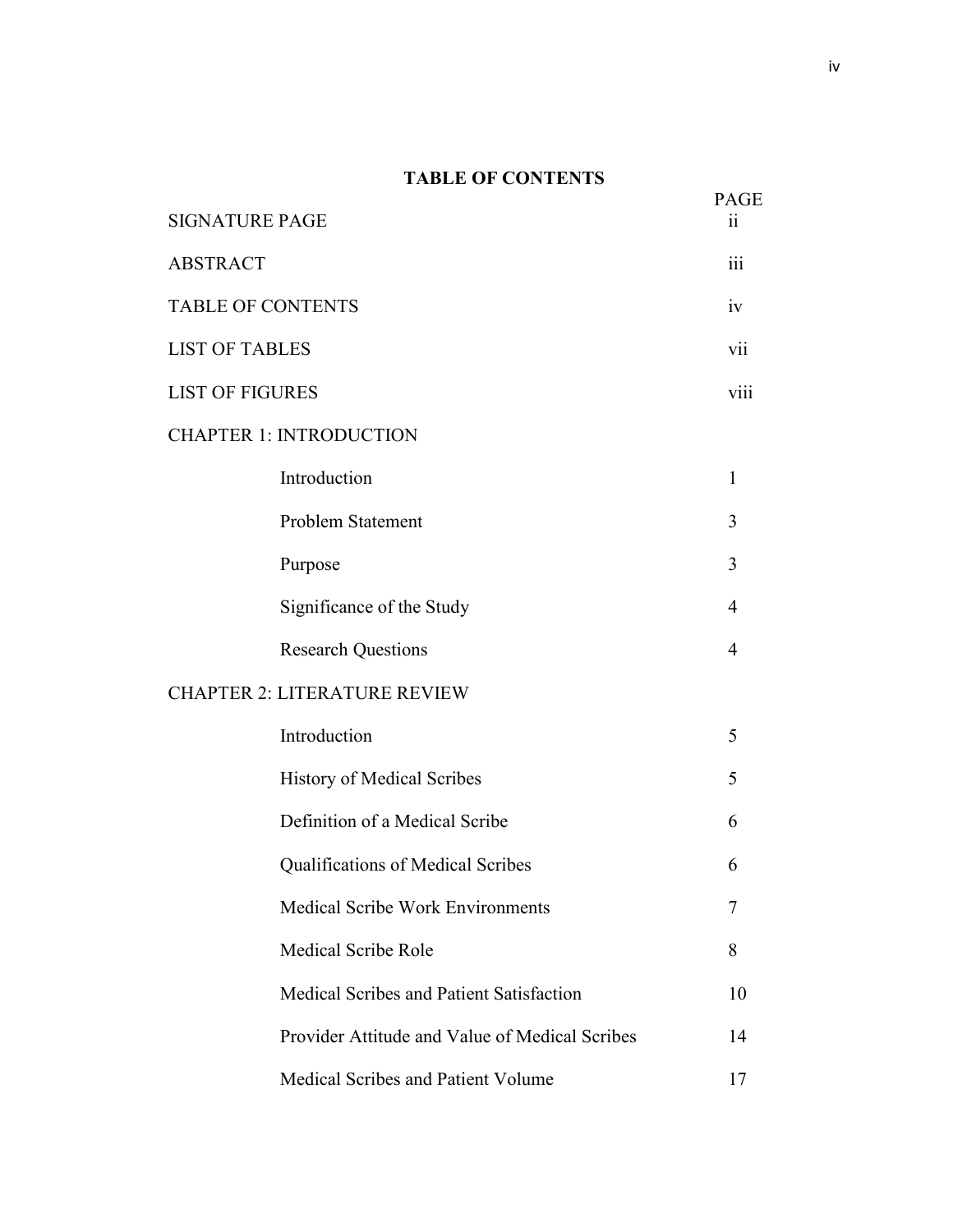| Implemented Scribe Program and Hospital Revenue |    |  |  |  |  |
|-------------------------------------------------|----|--|--|--|--|
| Conclusion and Knowledge Gap                    | 21 |  |  |  |  |
| <b>CHAPTER 3: METHODOLOGY</b>                   |    |  |  |  |  |
| Introduction                                    | 22 |  |  |  |  |
| <b>Study Design</b>                             | 22 |  |  |  |  |
| <b>Study Subject Variables</b>                  | 23 |  |  |  |  |
| Population                                      | 23 |  |  |  |  |
| Instrumentation                                 | 23 |  |  |  |  |
| Validity and Reliability                        | 24 |  |  |  |  |
| Procedure                                       | 25 |  |  |  |  |
| Data Analysis                                   | 25 |  |  |  |  |
| <b>Limitations and Delimitations</b>            | 26 |  |  |  |  |
| <b>CHAPTER 4: RESULTS</b>                       |    |  |  |  |  |
| Introduction                                    | 27 |  |  |  |  |
| Data Analysis                                   | 27 |  |  |  |  |
| <b>CHAPTER 5: DISCUSSION</b>                    |    |  |  |  |  |
| Introduction                                    | 36 |  |  |  |  |
| Findings                                        | 36 |  |  |  |  |
| Limitations                                     | 38 |  |  |  |  |
| Recommendations                                 | 40 |  |  |  |  |
| Conclusion                                      | 40 |  |  |  |  |
| <b>REFERENCES</b>                               |    |  |  |  |  |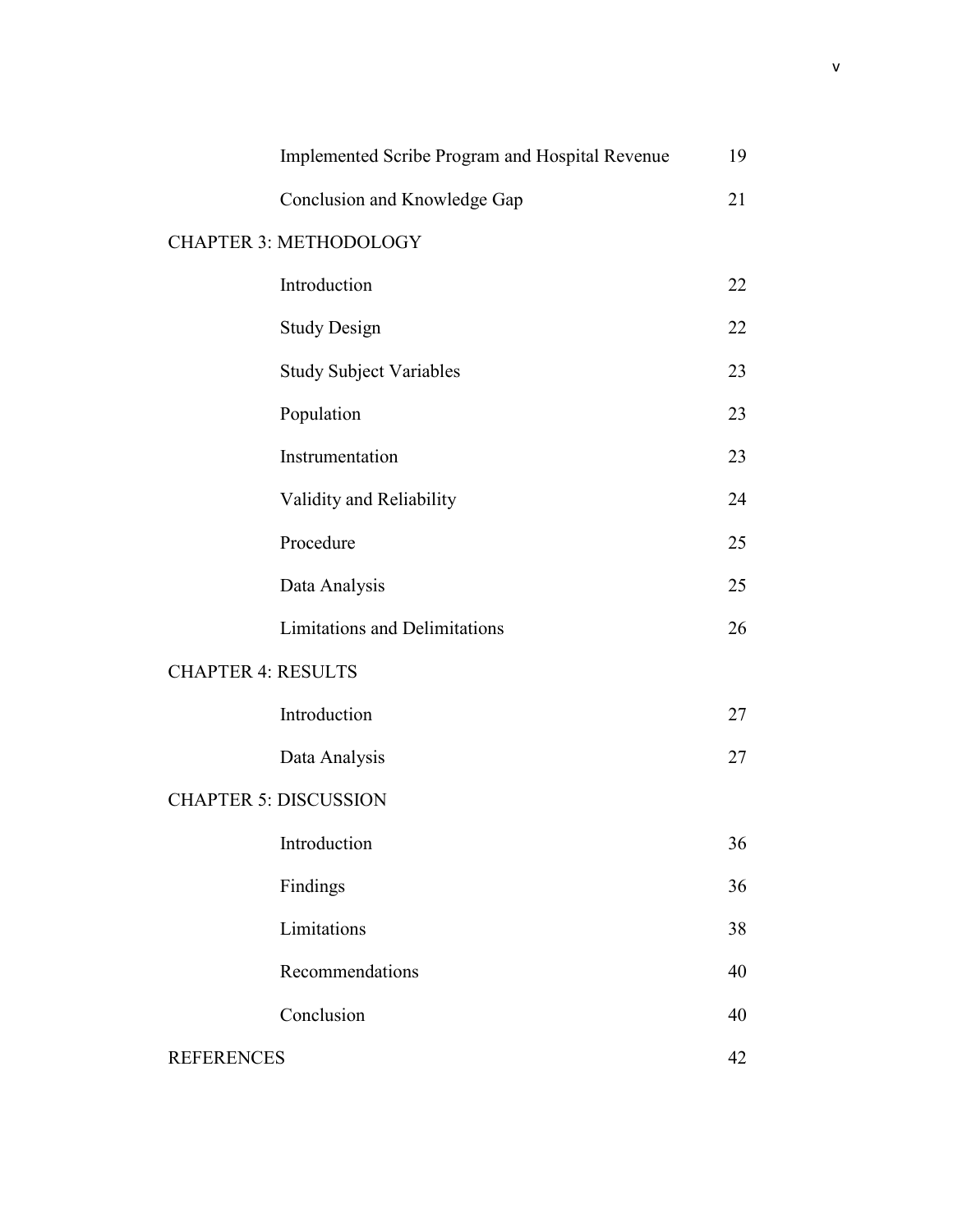# APPENDIX A

|                   | EPPA Agreement for Survey and Data Collection | 45 |
|-------------------|-----------------------------------------------|----|
| <b>APPENDIX B</b> |                                               |    |
|                   | Informed Consent and Cover Letter             | 48 |
| <b>APPENDIX C</b> |                                               |    |
|                   | <b>Emergency Room Provider Questionnaire</b>  | 50 |
| <b>APPENDIX D</b> |                                               |    |
|                   | EPPA Follow Up Email                          | 53 |
| <b>APPENDIX E</b> |                                               |    |
|                   | <b>IRB</b> Approval                           | 55 |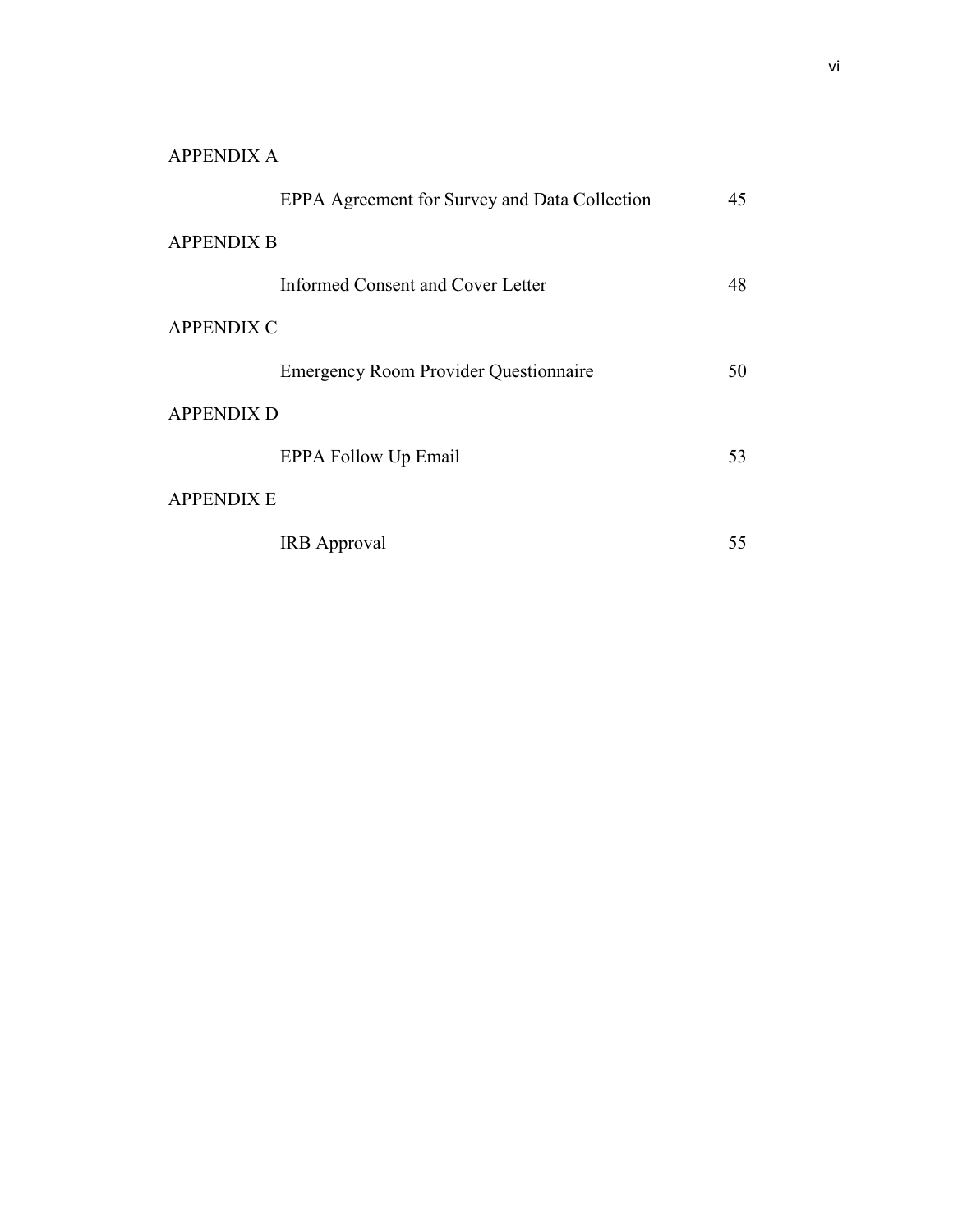# LIST OF TABLES

| Table 1: Descriptive Statistics with response means and standard deviations     | 29 |
|---------------------------------------------------------------------------------|----|
| of the eight reflective survey questions measured on a five point Likert scale. |    |

Table 2: Correlation between responses for each reflective survey question 35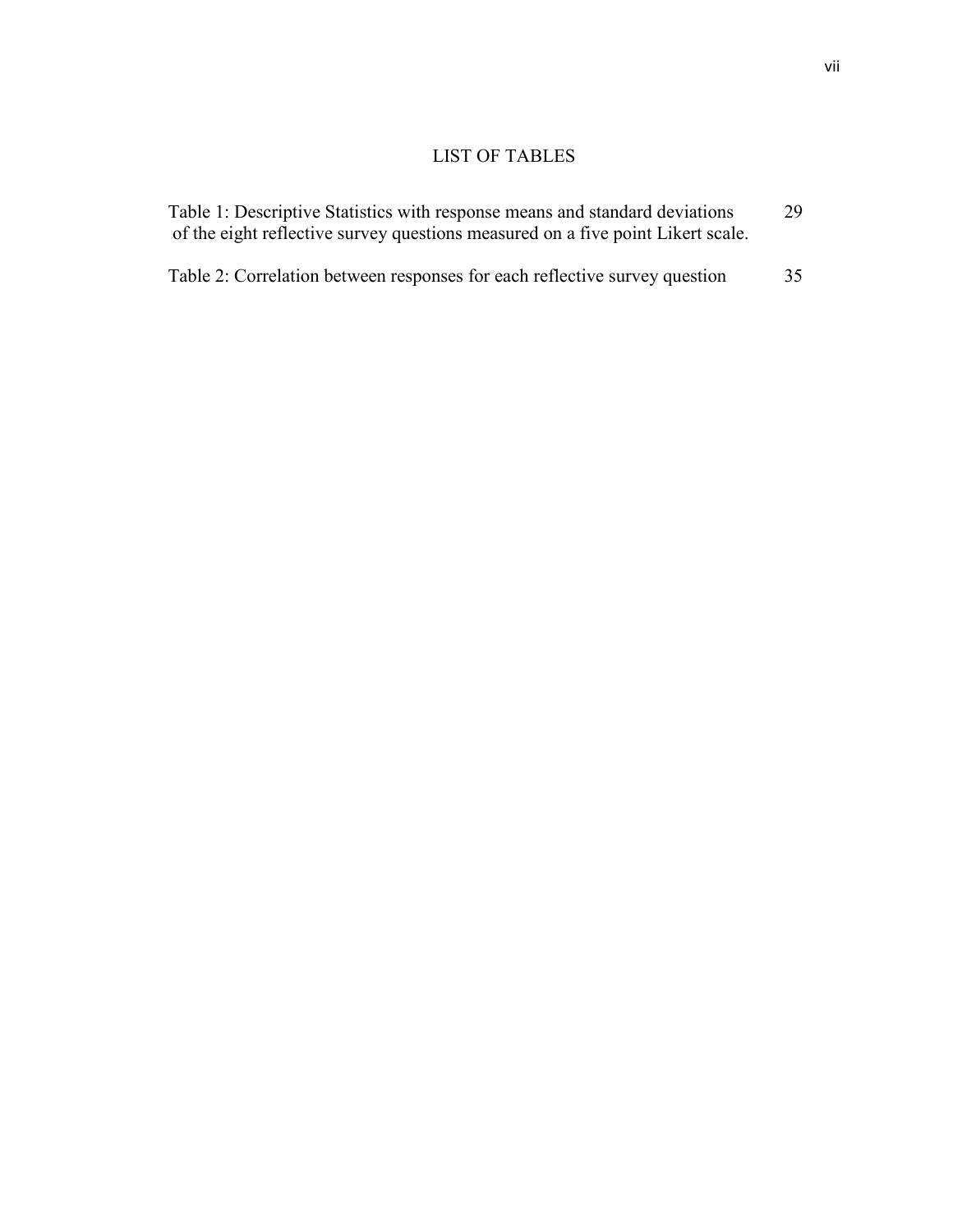# LIST OF FIGURES

| Figure 1: Response frequencies for response age for providers                                                                                                       | 28 |
|---------------------------------------------------------------------------------------------------------------------------------------------------------------------|----|
| Figure 2: Response frequencies for "My patients are more satisfied<br>with their emergency care services when I utilize a scribe."                                  | 30 |
| Figure 3: Response frequencies for "I am able to spend more face-to-face"<br>time with patients when I utilize a scribe."                                           | 30 |
| Figure 4: Response frequencies for "Scribes help to reduce my overall<br>clerical/documentation duties per shift."                                                  | 31 |
| Figure 5: Response frequencies for "On average the utilization of scribes<br>help me to see more patients per shift compared to when I haven't used<br>a scribe."   | 31 |
| Figure 6: Response frequencies for "On average scribes help me to perform<br>more billable medical services per shift compared to when I haven't used<br>a scribe." | 32 |
| Figure 7: Response frequencies for "I feel more satisfied with my overall<br>job performance when working with a scribe."                                           | 32 |
| Figure 8: Response frequencies for "I enjoy my job as an emergency room<br>provider more when working with a scribe."                                               | 33 |
| Figure 9: Response frequencies for "Emergency rooms with implemented<br>scribe programs function more efficiently."                                                 | 33 |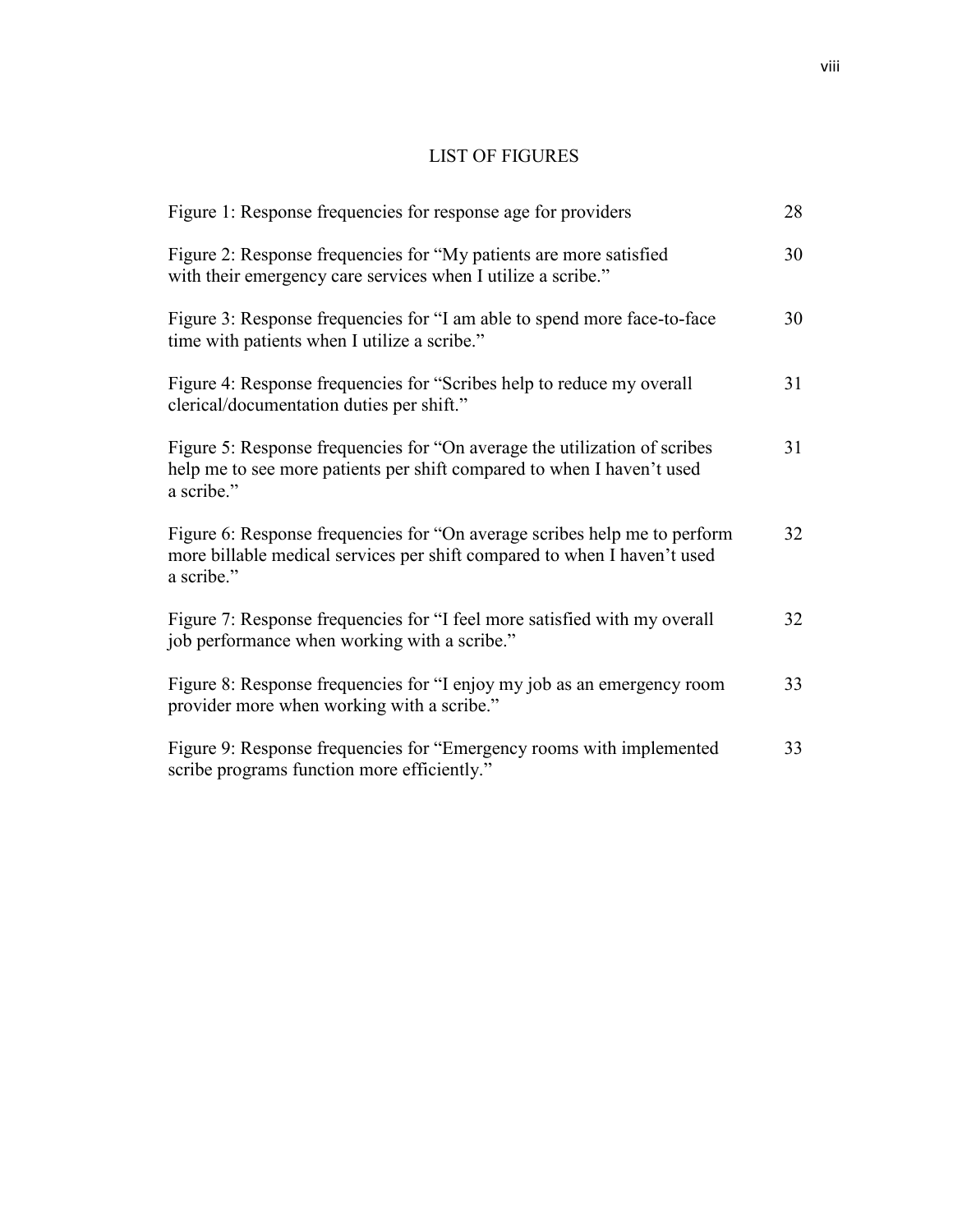#### **CHAPTER ONE: Introduction**

#### **Introduction**

"We are again at a time of great change. The doctors of medicine long have been revered like priests of old; scribes copied their words as a holy writ that the public could not easily access. Then came the electronic medical record. Now patients, doctors, nurses and scribes are trying to find their way in this new world. Each has a place in the system of care and scribes are walking a new path." Regina Holliday, "The Scribe" (Holliday, 2012).

The use of medical scribes in emergency room settings continues to be a growing trend in the medical field. According to the American College of Medical Scribe Specialists (ACMSS) (2013), the number of medical scribes has been doubling annually, with about 20,000 expected to be working at the nation's hospitals and clinics by the end of the year 2014. As the medical field evolves into a more digital and electronic era, many medical care facilities must replace their patient's paper medical charts for electronic medical records. With state government putting time sensitive mandates into place requiring healthcare systems and health care providers to develop a fully functioning electronic health record system, many provider groups need to act swiftly to fill gaps that this may cause. Many medical facilities have found the conversion to be a challenge and the introduction of electronic medical records at their facility have led to a decrease in provider productivity, especially as many aging providers are having to use electronic health systems for the first time (Conn & Meyer, 2013). One physician, who has limited experience with typing and electronic medical records in practice, simply states, "I'm a pretty expensive typist. I spend more time looking at the computer screen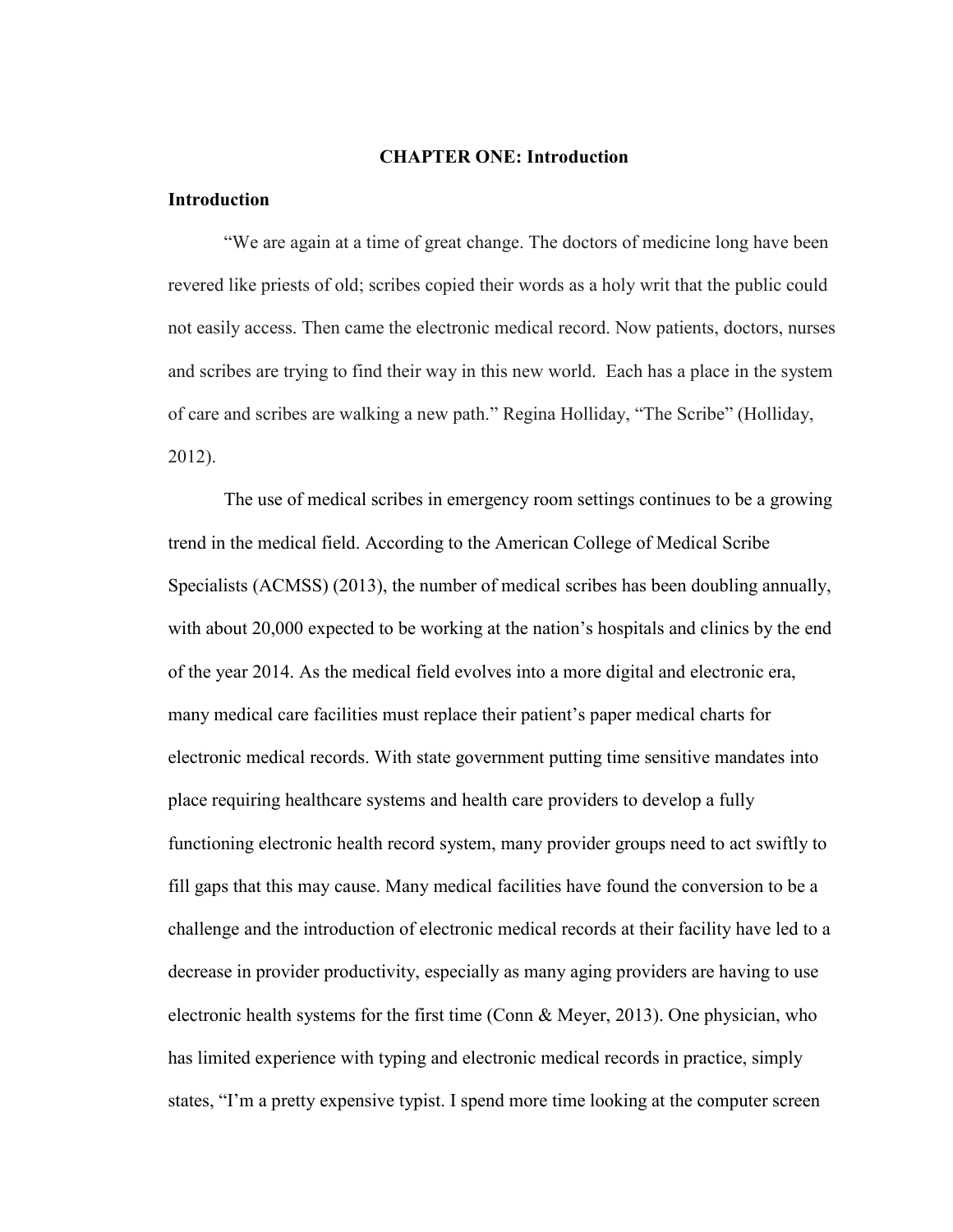than at the patient." Randall Oliver, MD (Guglielmo, 2006). Not only does the implementation of electronic health records impact provider productivity but it may also have implications on overall patient care and satisfaction in these medical settings. Many facilities consider the use of scribes to help their providers fill the gaps and continue to meet the intense demands of the ever-changing field of medicine (Guglielmo, 2006).

Differing opinions exist on the benefits of the implementation of a scribe program in an emergency room setting. Some medical providers value the utilization of scribes and have expressed that not only do patients like scribes because it frees up the provider to focus on them and their care, but that using scribes frees the provider up to do other direct care patient related tasks opposed to documentation (Guglielmo, 2006). Others have attested that the use of scribes have positive financial implications, as providers are able to complete more billable tasks when scribes are utilized (Guglielmo, 2006). Other providers still see the limitations of scribes, such as viewing the use of scribes as a "shortcut" to treating the patient, as doctors may miss the big picture of the treatment plan since they are not independently preparing the documentation (Guglielmo, 2006).

The exact role of a medical scribe may vary depending on the medical facility and provider group; however, medical scribes are trained to collaborate with physicians and advanced practiced providers in various medical care settings (Emergency Physicians Professional Association [EPPA], 2011). Scribes often manage the charting in the electronic heath record of the patients of their assigned provider, intending to free the provider from clerical/documentation duties to allow them more time for direct patient care (EPPA, 2011). One Minnesota Twin Cities based physician group, Emergency Physicians Professional Association (EPPA) which was founded in 1969, has an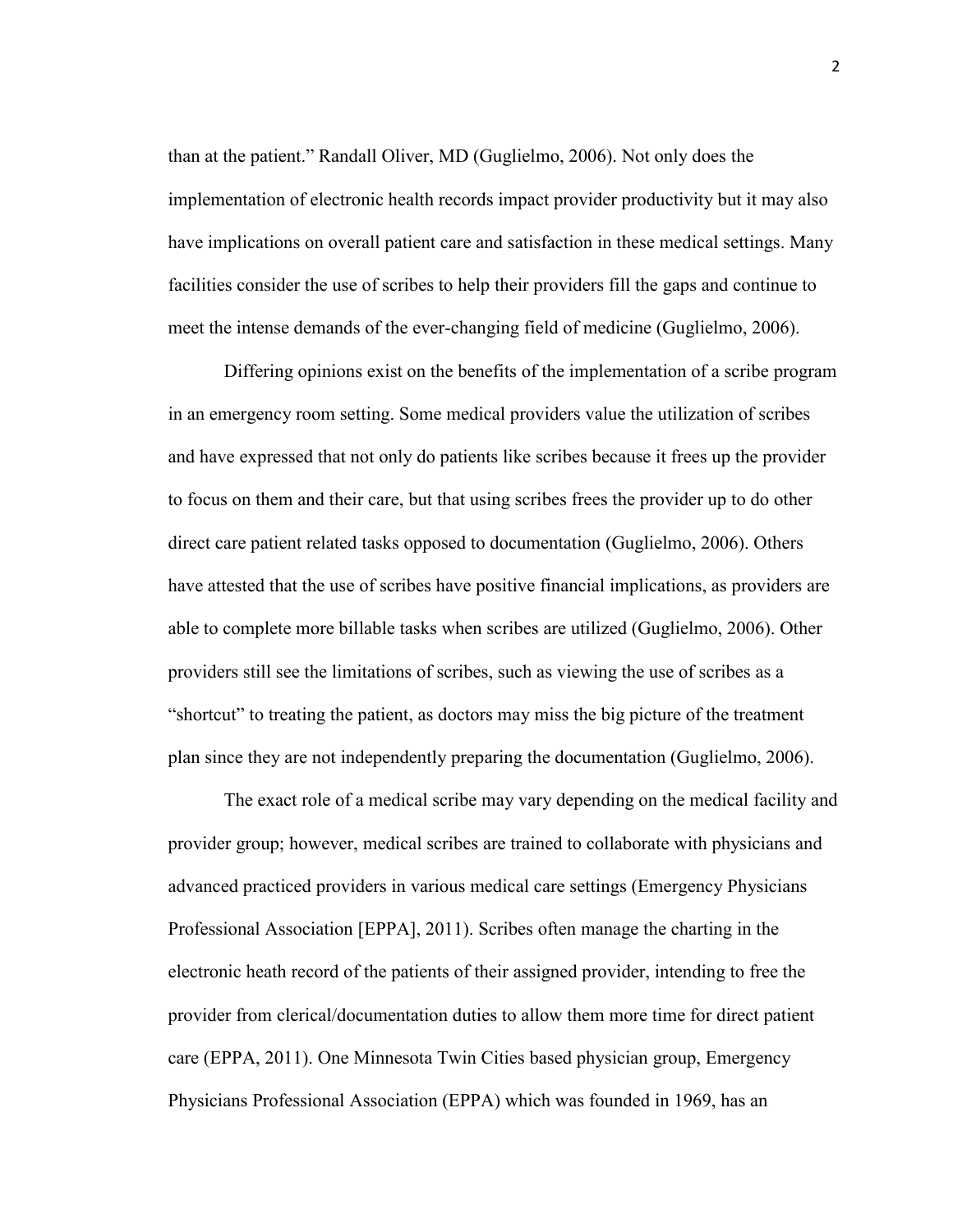implemented scribe program and has found the use of scribes to be beneficial in their collaborating emergency and urgency rooms (EPPA, 2011). EPPA attests their scribes to be "masters of the electronic medical record" and "a real contributor to the future of healthcare," as well as "enable physicians to spend more time with individual patients and increase the overall flow of patients in the department" (EPPA, 2011). Although many medical facilities may share these same values regarding scribe utilization in emergency room settings and already have implemented scribe programs, not all hospitals and clinics have scribe programs in place. Facilities without scribes may be in need of more evidence based findings as to the exact impact of scribes prior to scribe utilization. This study aims to bridge this gap by investigating the impact of scribes in emergency room settings.

#### **Problem Statement**

 Physician groups may want to implement a scribe program at their hospital. Due to the lack of published studies that outline the direct impact the use of scribes has on provider productivity, the deemed value of scribes by providers, or overall patient satisfaction, many hospital administrators may not be able to justify the implementation of a scribe program without this information.

#### **Purpose**

The purpose of the study is to evaluate scribe programs in emergency room settings as to the value provider's place on their role, impact on patient satisfaction, patient volume, and cost-effectiveness, as well as their perceived value by emergency room medical providers through survey methods.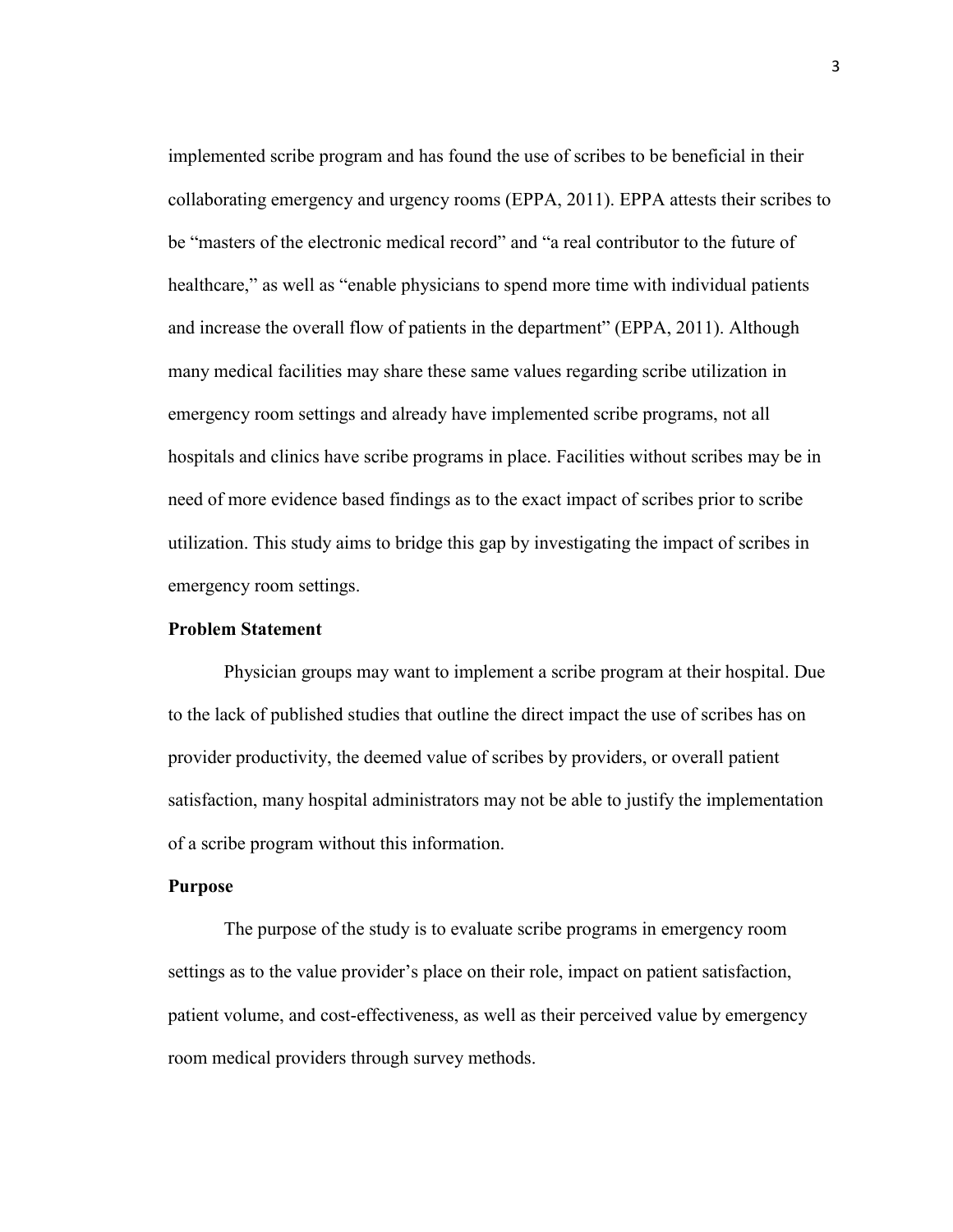#### **Significance of the Study**

As the need for emergency medical services continues to grow, an imperative need exists to identify factors that may enhance the overall operation of emergency room services. It is uncertain how the use of scribes plays a role in enhancing these services as there continues to be very limited research published that addresses how the use of scribes impacts provider productivity, the deemed value of scribes by providers, and overall patient satisfaction in emergency room settings. Therefore, many administrators who are considering implementing scribe programs can only rely on anecdotal evidence (Arya, Salovich, Ohman-Strickland, & Merlin, 2010). The findings of this study will contribute to helping medical providers and hospital administrators make an informed decision as to whether to implement a scribe program at their facility.

#### **Research Questions**

 For the purposes of this study the researchers will quantitatively investigate the following research questions:

- 1. How is emergency room patient satisfaction affected when a physician group has an implemented scribe program?
- 2. What value do emergency room providers place the function and role of scribes in an emergency room setting?
- 3. How does the utilization of a scribe program impact overall patient volume of an emergency room?
- 4. How does an implemented emergency room scribe program impact the cost effectiveness of an emergency room?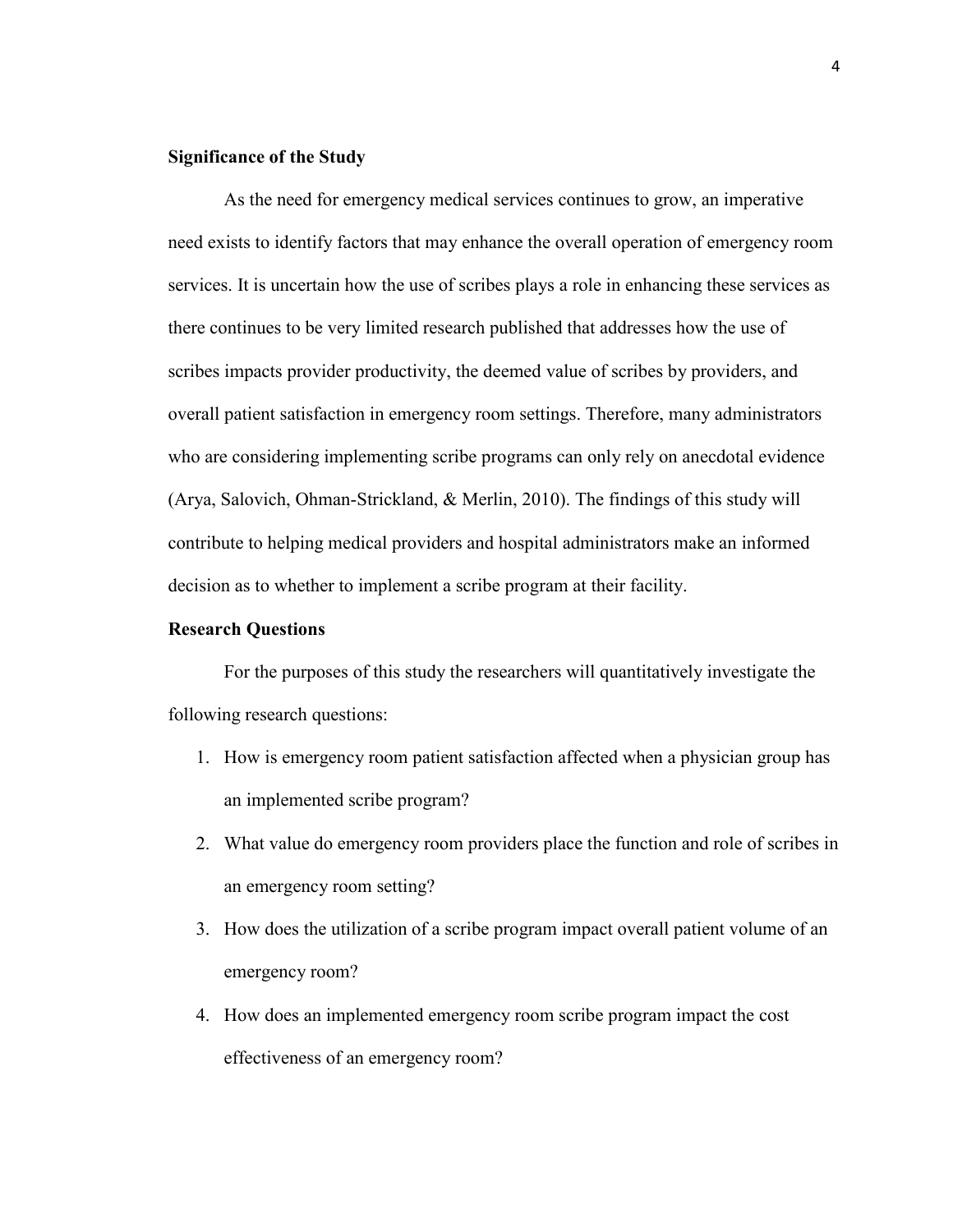#### **CHAPTER 2: Literature Review**

#### **Introduction**

The purpose of this chapter is to summarize the current pertinent literature related to this research study. The main focus of this research project is to evaluate the impact scribe programs have in emergency settings within the Twin Cities, Minnesota on particular factors defined in our purpose statement. This chapter includes: an introduction, history of medical scribes, definition of a medical scribe, qualifications of medical scribes, medical scribe work environments, medical scribe role, the impact of scribes on patient satisfaction, provider attitude and value of medical scribes, the impact of scribes on overall patient volume, effect of implemented scribe program on hospital revenue, conclusion and knowledge gap.

#### **History of Medical Scribes**

The idea of scribes being used to record information has been utilized throughout history. Specific use of the scribe in medical settings has been anecdotally reported since the 1970's (ScribeAmerica, 2014). However, commercializing the medical scribe concept for national physician use began in 2003, when a program named ScribeAmerica reports they were able to demonstrate that the collaboration of the medical scribe/medical provider/electronic medical record (EMR) model could overcome productivity losses experienced by unassisted physicians using EMR (ScribeAmerica, 2014). Since the start of this program several other commercialized scribe programs have emerged in the United States, some of which include: Elite Medical Scribes, PhysAssist Scribes, and Emergency Physicians Professional Association (EPPA) scribes.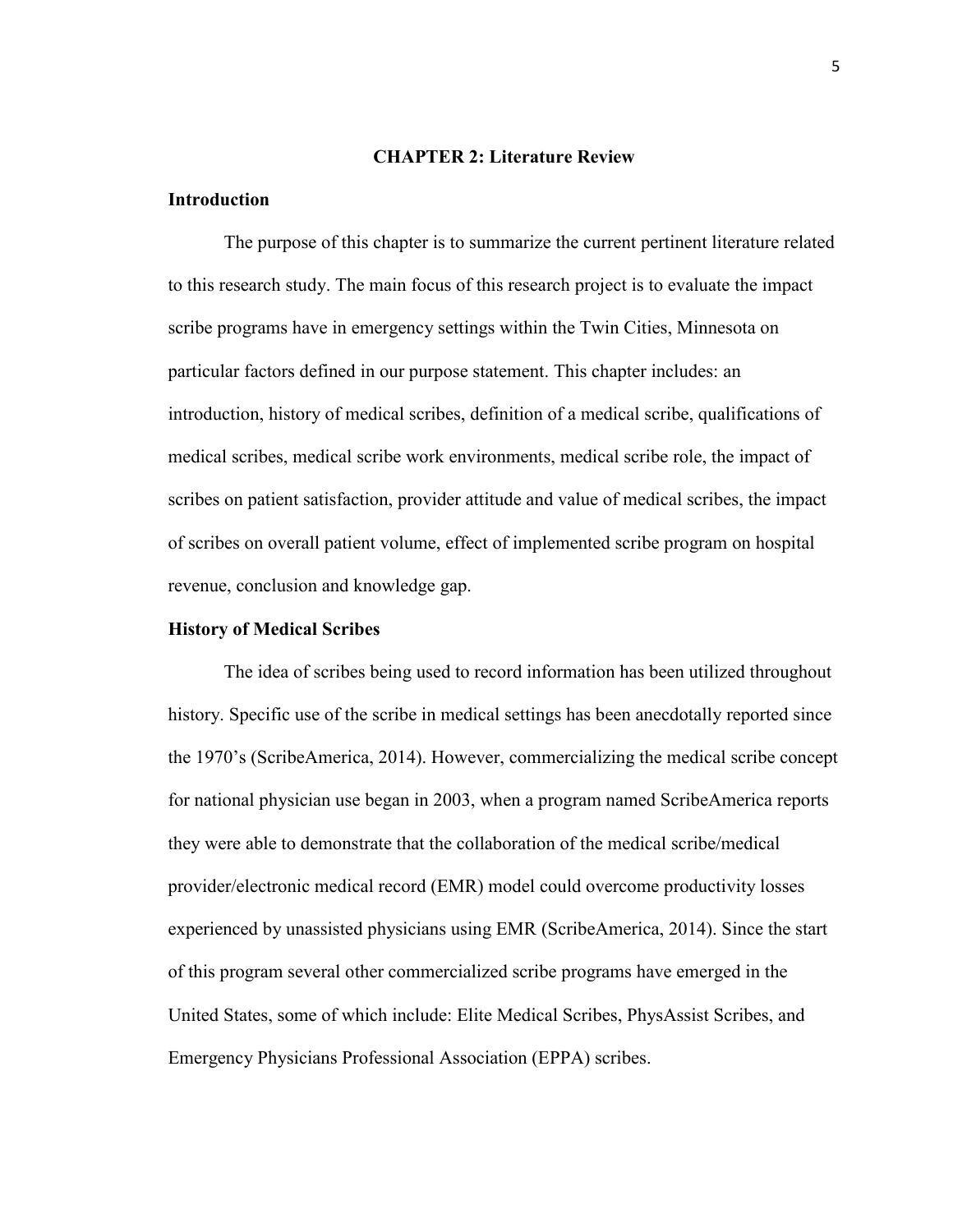#### **Definition of a Medical Scribe**

Medical scribes are also known as clinical scribes, ER (emergency room) scribes, and ED (emergency department) scribes and are hired to act as personal assistants to medical providers as they interact and treat their patients (ScribeAmerica, 2014). They work under the supervision of their assigned health care provider and follow him or her through their work day and perform accurate documentation and charting in an electronic health record of physician-patient encounters in real-time during medical exams (Elite Medical Scribes, 2014). Medical scribes require specific qualifications for hire and are trained to work alongside and collaborate with physicians and advanced practice providers in a number of medical care settings (EPPA, 2011).

#### **Qualifications of Medical Scribes**

Typical candidates for medical scribe employment tend to be recent college graduates interested in pursuing a career as a physician or advanced practice provider (Elite Medical Scribes, 2014). This is a typical candidate due to both their interest and passion in the medical field as well as their previous education and experience. While no clinical experience is required to apply to a scribe position, most programs require two to four years of undergraduate education with emphasis in pre-medical studies and prefer a background in anatomy and physiology as well as medical terminology (EPPA, 2011). Being employed as a scribe does not require a specific medical certificate, registration, or licensure (EPPA, 2011). Instead, the scribe builds off of their previous knowledge and continuing educational base through intensive training programs lasting around 120 hours (ScribeAmerica, 2014). This education and hands-on, fast-paced, on the job training teaches the scribe critical thinking skills and the knowledge necessary to assist providers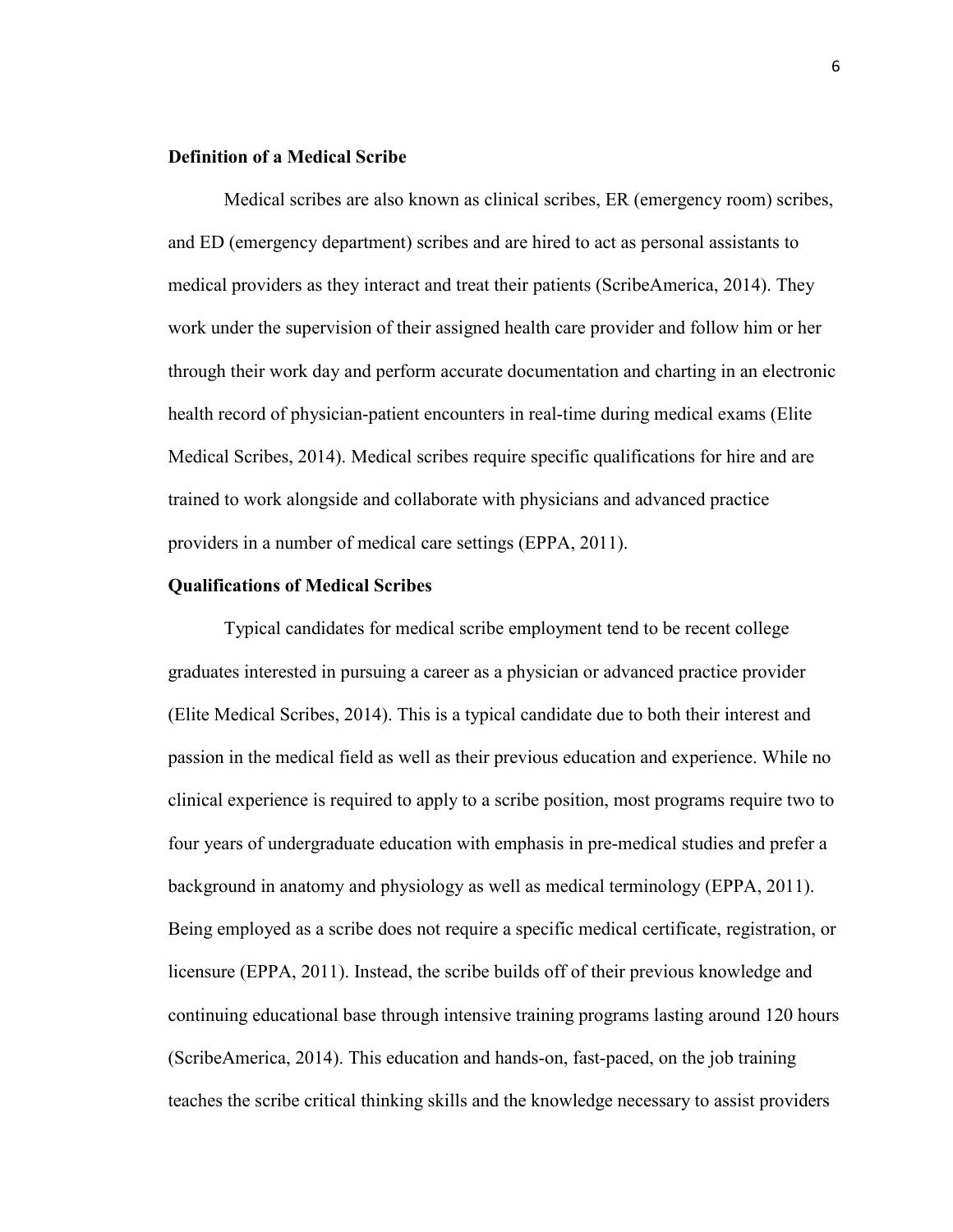with medical documentation (Elite Medical Scribes, 2014). Throughout the duration of a scribe's career they increase their skills further by building on their education and training, both from hands-on knowledge gained from work experience as well as regular reviews, assessments, and continuing education (Elite Medical Scribes, 2014). While the educational background of scribes can vary as long as it includes the above requirements, general core competencies are often essential for scribes. Some of these core competencies include, but are not limited to, the ability to learn and apply medical terminology, strong communication skills both verbal and written, strong ability to actively listen, ability to observe and to draft a narrative account of events accurately and logically, keyboard proficiency of approximately 70 words/minute, ability to efficiently operate a computer and in-depth software applications, ability to multitask and to work in a dynamic, highly-stressful environment that routinely involves exposure to highlysensitive personal medical issues, as well as a commitment to having high ethical standards (EPPA, 2011).

#### **Medical Scribe Work Environments**

Scribes are utilized in a paradigm consisting of the scribe, the provider, and the EMR in a variety of medical environments, typically including emergency departments, inpatient hospital settings, and outpatient clinical settings (ScribeAmerica, 2014). These settings also include a multitude of different specialty areas: family and internal medicine, pediatrics, orthopedics, pain management, general surgery, neurosurgery, breast surgery, radiology, cardiology, dermatology, urology, oncology, ear/nose/throat, gastroenterology, obstetrics/gynecology, sleep medicine, ophthalmology, bariatric, and endocrinology (Elite Medical Scribes, 2014). These environments are typically fast-paced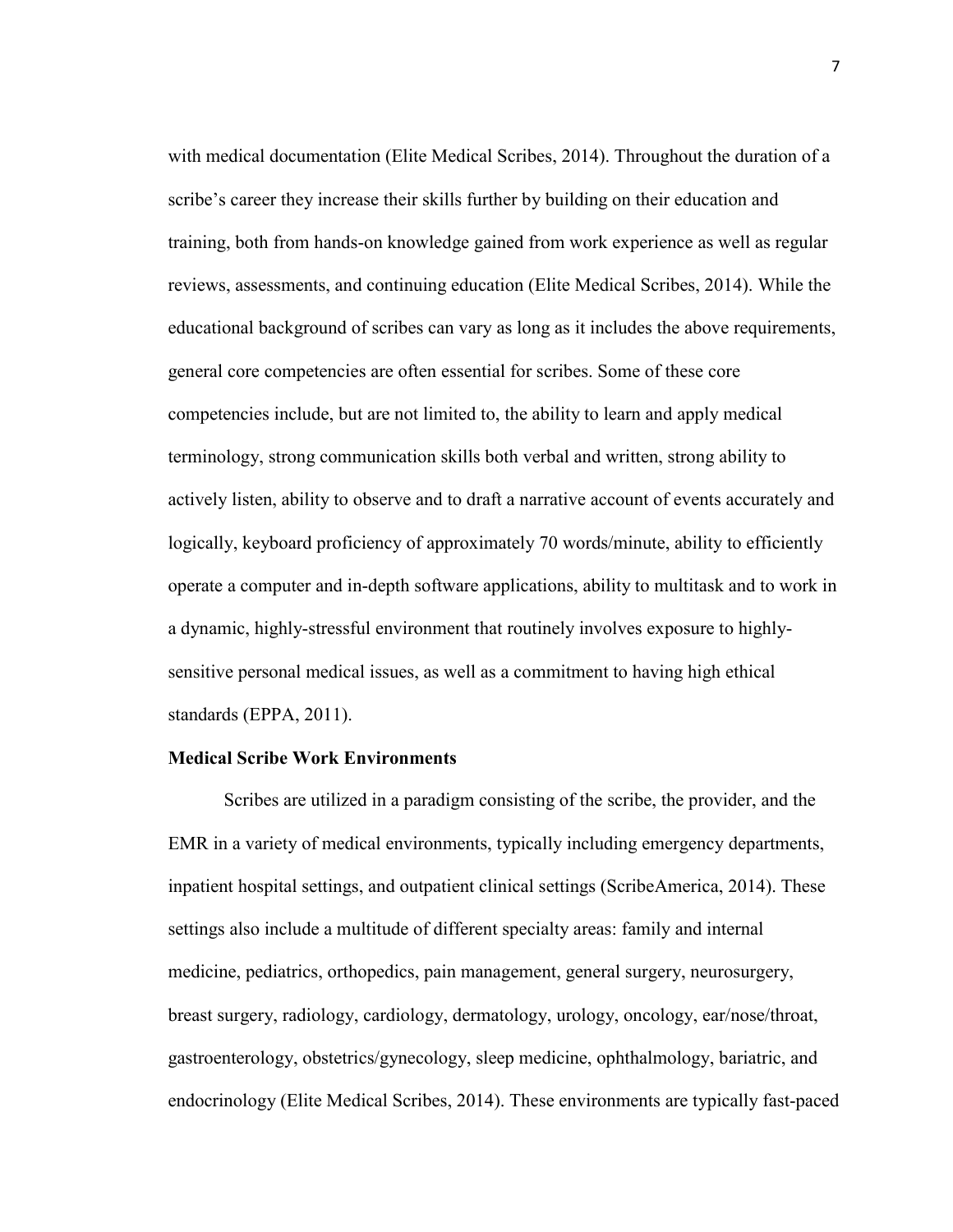departments with potential for demanding requirements. Collaboration with other members of the medical team is essential for the success of the scribes, medical team, and setting as a whole. The scribe is paired with a medical provider for the duration of an eight to ten hour shift (EPPA, 2011). Throughout this shift it is not uncommon for a scribe to also be interacting with patients, nurses, support staff, and other physicians or advanced practice providers.

#### **Medical Scribe Role**

A medical scribe's main function is to assist their assigned medical provider by managing the charting in the electronic health records of patients, intending to free the provider from clerical duties to allow them more time for direct patient care in an effort to consistently deliver efficient and quality care (EPPA, 2011). Scribes document a patient's history, physical examination, interactions the patient has with the provider, as well as any procedures, lab results, consultations, and other important medical findings in regards to the patient and their medical visit (Elite Medical Scribes, 2014). They can also generate referral letters for medical providers, provide updates to other medical care team members (such as registered nurses, radiology technicians, and medical assistants), and sometimes even assist with electronic prescribing of medications and medical order entries (Elite Medical Scribes, 2014). The scribe may not act independently but can document and carry out the previously determined medical provider's dictation and instructions (ScribeAmerica, 2014).

Medical scribes are expected to be professional and to take their role seriously, as they are an important part of the medical team, and thus, how they perform impacts the patients they are working to serve along with other medical providers. One national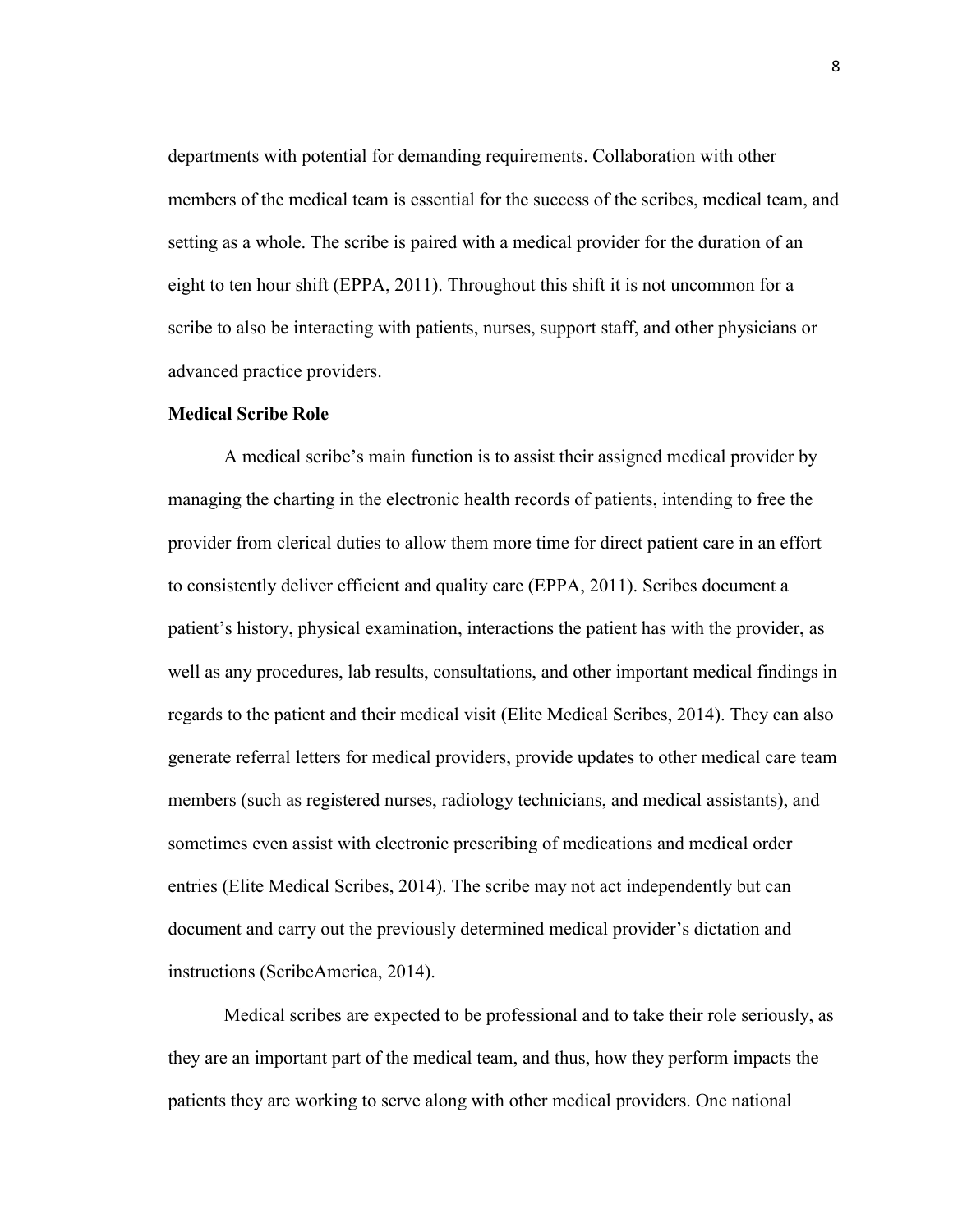medical scribe employer, ScribeAmerica, has a "Scribe Creed" outlining the responsibilities of a scribe and the expectation of the scribes they employ to take their role seriously. Each section of the creed corresponds to the letters of the word, "SCRIBE". The creed reads,

S: Scribes are part of the healthcare team; we have revolutionized the delivery and quality of patient care through innovation and excellence and have allowed providers to return to the patient's bedside. I am part of that team.

C: Carrying a legacy, I realize this calling will ask much of me, whether it means putting in extra hours, dealing with stressful situations or encountering unfathomable circumstances. I will stand in solidarity with my scribe team and remain focused, caring, supportive, professional and enthusiastic.

R: Recognizing the worth of my fellow scribes, I will regard the needs of others as I do my own. I will work effectively with my team, understanding success is reached together and not alone.

I: Invested with high expectations, I firmly believe that my fellow scribes are a cut above the rest and I am committed to proving this true. I will dedicate 100% and then some. I will make my provider proud, my company proud, my teammates proud and myself proud.

B: Bound by honor and integrity, I will uphold myself to the highest standard. I will respect the privacy of the patient, the experience and guidance of the provider, and the worth of my peers. Even in times of stress or adversity, I will do what is right at all times.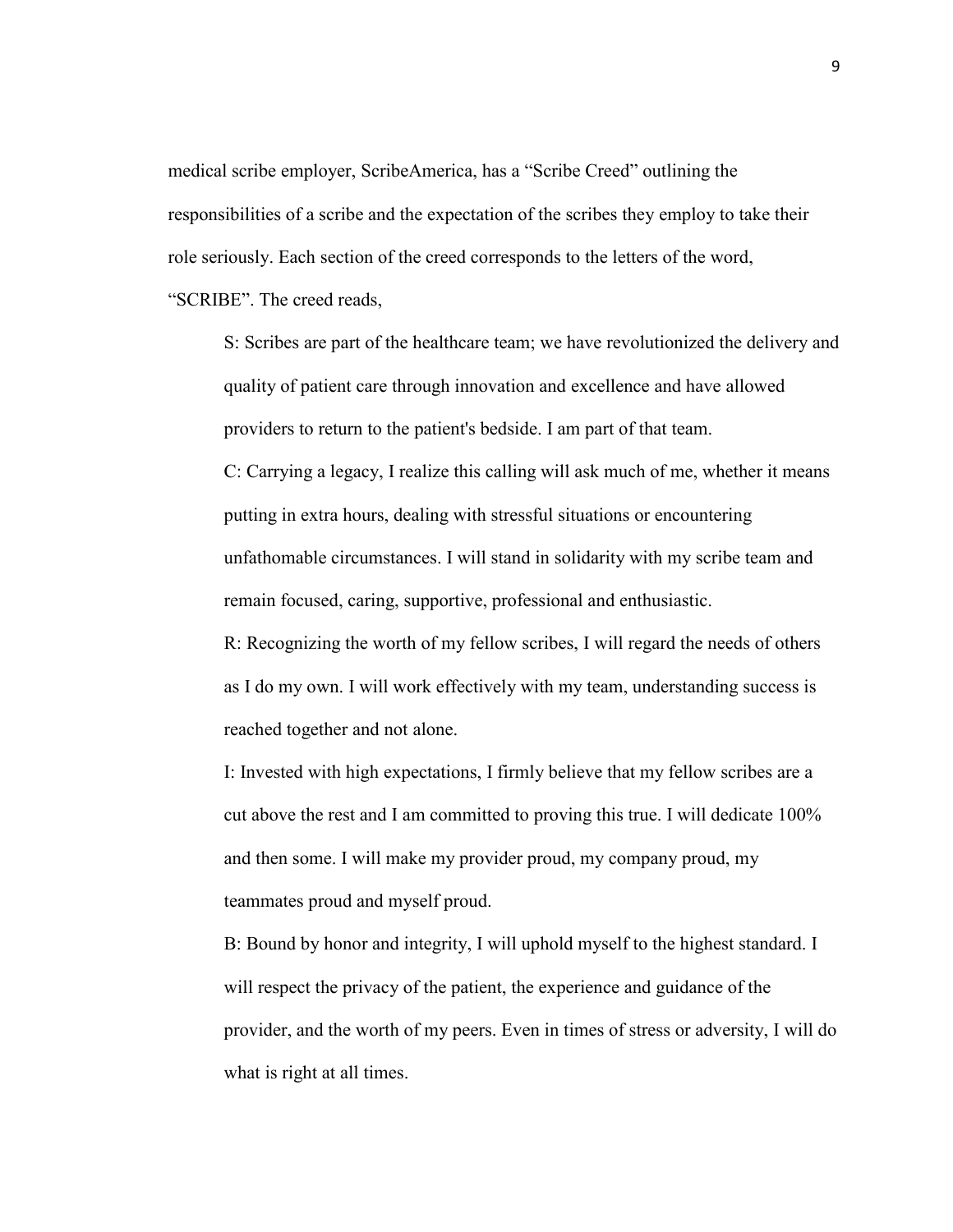E: Entrusted with a great responsibility, I will excel in my role as a scribe. I understand that I have been specially trained for a unique and critical role. The work that I do must be accurate and efficient. It's work that ultimately helps save lives. With that always in mind, I will respect those in authority and, when called upon, lead with humility, deference and honor (ScribeAmerica, 2014).

ScribeAmerica's company motto sums up the value they place on the role of the scribe, "Doctors Save Lives. Scribes Save Doctors" (ScribeAmerica, 2014).

In summary, the goal of medical scribes is to handle the data entry and management tasks for medical providers in real-time, in an effort to free providers to increase patient contact time and give more thought to intricate cases, better manage patient flow through the emergency department, and increase overall provider productivity to increase patient numbers and billable services (Elite Medical Scribes, 2014; EPPA, 2011; Scribe America, 2014).

#### **Medical Scribes and Patient Satisfaction**

Medical providers, as well as hospital and medical clinic administrators, are concerned with how satisfied their patients are and routinely make an effort to ask their patients how satisfied they are with the services provided and the medical care they received. Although there may be a number of reasons administrators of medical facilities may want to know how satisfied their patients are, the main reason is that they want these patients to return to their medical facilities and to their providers for continued growth of their department or facility and to maintain or increase revenue opportunities. Without the patients they serve, their revenue and administration job security would be negatively impacted. Many emergency room providers have aimed to please their patients by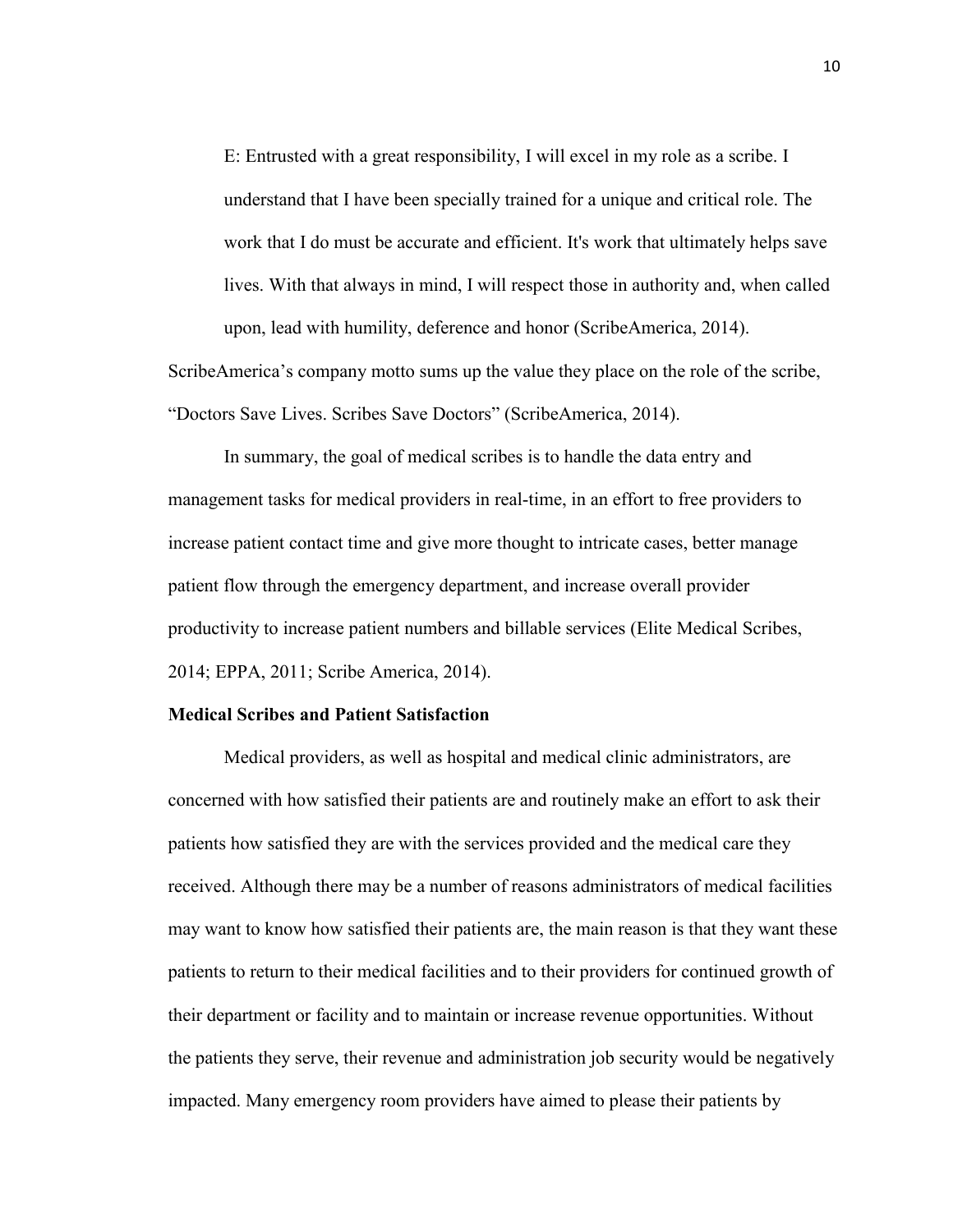making efforts to reduce their overall wait time to receive care in the emergency room, improve the organization of the patient's medical record, and to provide quality, accessible, and affordable care. With the implementation of the EHR at many medical facilities, many providers depend on medical scribes to help fill the gaps of provider knowledge of the new medical record system and the decrease the time for charting and documentation (Conn & Meyer, 2013). If scribes are helping providers do their job more efficiently and timely, then the use of scribes may have an impact on overall patient satisfaction.

Two recent studies were conducted and published in 2013 and 2014 and concluded that the utilization of a scribe program had a positive impact on overall patient satisfaction with their medical care visit. One study was conducted by Beaumont Health Systems Emergency Department in Troy, Michigan after identifying the detrimental effect of their computerized physician order entry (CPOE) program and electronic health record (EHR) documentation on throughput time and patient satisfaction in their department. They conducted a pilot program using scribes in the emergency department of their Michigan suburban community hospital and compared patient satisfaction values before the implementation of the EHR and CPOE systems, after implementation of the EHR and CPOE systems, and then again after the implementation of a scribe program to assist physicians with managing EHR and CPOE systems. Baseline patient satisfaction data was collected before the implemented health records systems, as well as before the pilot scribe program started, to standardize their data collection conditions (Bastani, Shaqiri, Palomba, Bananno, & Anderson, 2014). They utilized satisfaction scores from Press Ganey surveys and implemented a scribe program using a recognized scribe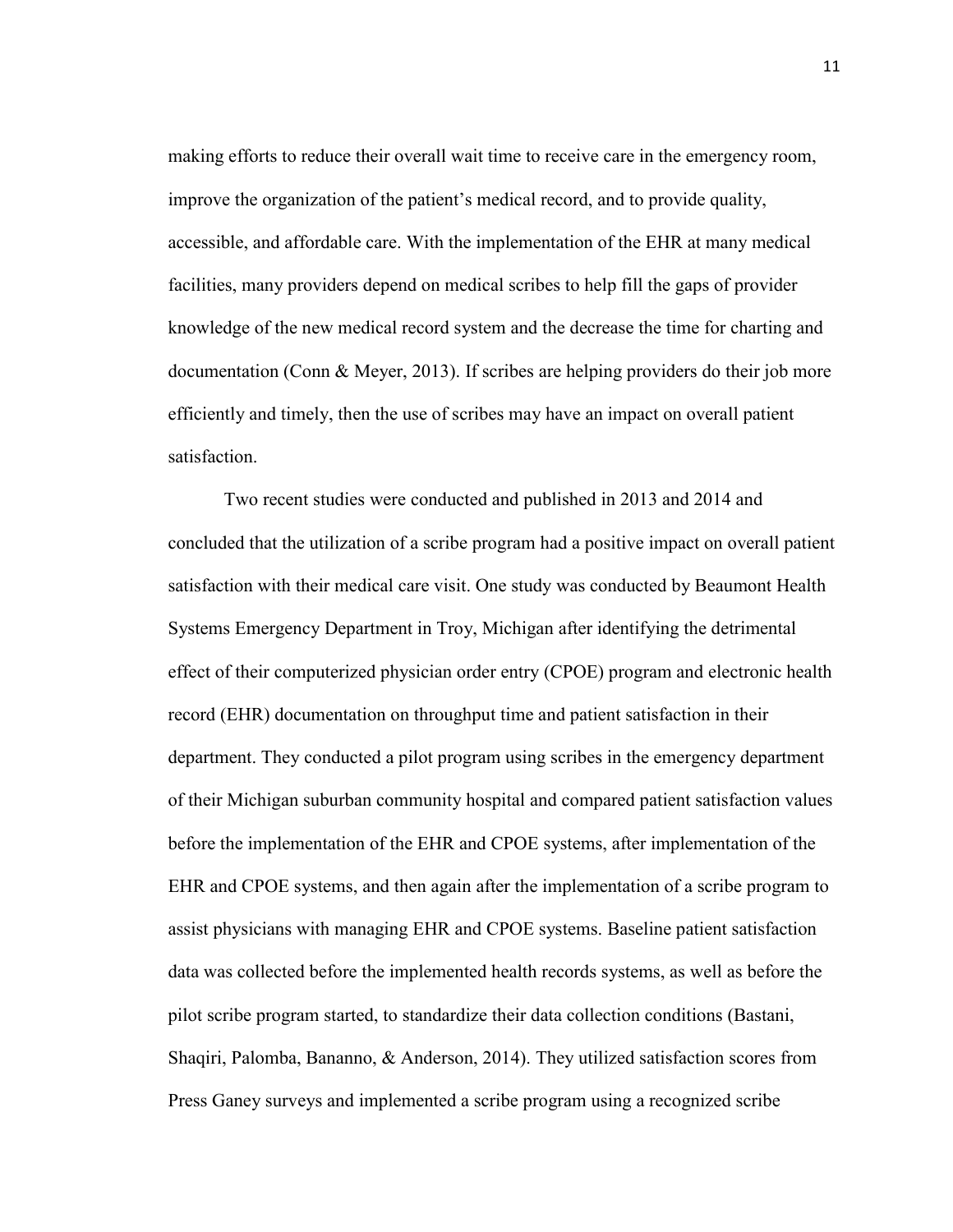program, PhysAssist, to employ, train, manage, and schedule the scribes utilized (Bastani, et.al, 2014). The purpose of the study was to see if the implementation of an EHR and CPOE system would have an impact on overall patient satisfaction and whether or not the further implementation of a medical scribe program would help restore or improve their patient satisfaction numbers. They discovered that there is a definite burden both the EMR and CPOE impose on the emergency department and that after these two systems were implemented their patient satisfaction level went from 75% to 58%. However, after implementing the scribe program to help assist providers with managing these systems, so providers could focus more on patient interactions and treatment, their patient satisfaction values were 72%, close to the original values (Bastani, et.al, 2014).

Researchers found similar results in a study regarding patient satisfaction within a cardiology clinic, United Heart and Vascular Clinic, based out of St. Paul, Minnesota. Clinic providers identified barriers to providing efficient, effective, and timely patient care after the implementation of an electronic medical record within their clinic (Bank, et.al, 2013). The providers knew from previously collected patient satisfaction data that their baseline patient satisfaction was already really high for this particular clinic. The goal was to implement a scribe program to assist the providers so that their patient satisfaction would not decrease as a result of the implementation of the electronic medical record (Bank, et.al, 2013). They utilized current emergency department scribes with more than six years of previous experience from a professional scribe services corporation, Emergency Care Consultants, to participate in their study. They had providers utilize scribes on randomly selected days and compared patient satisfaction surveys to the days when scribes were not utilized. They found that their overall patient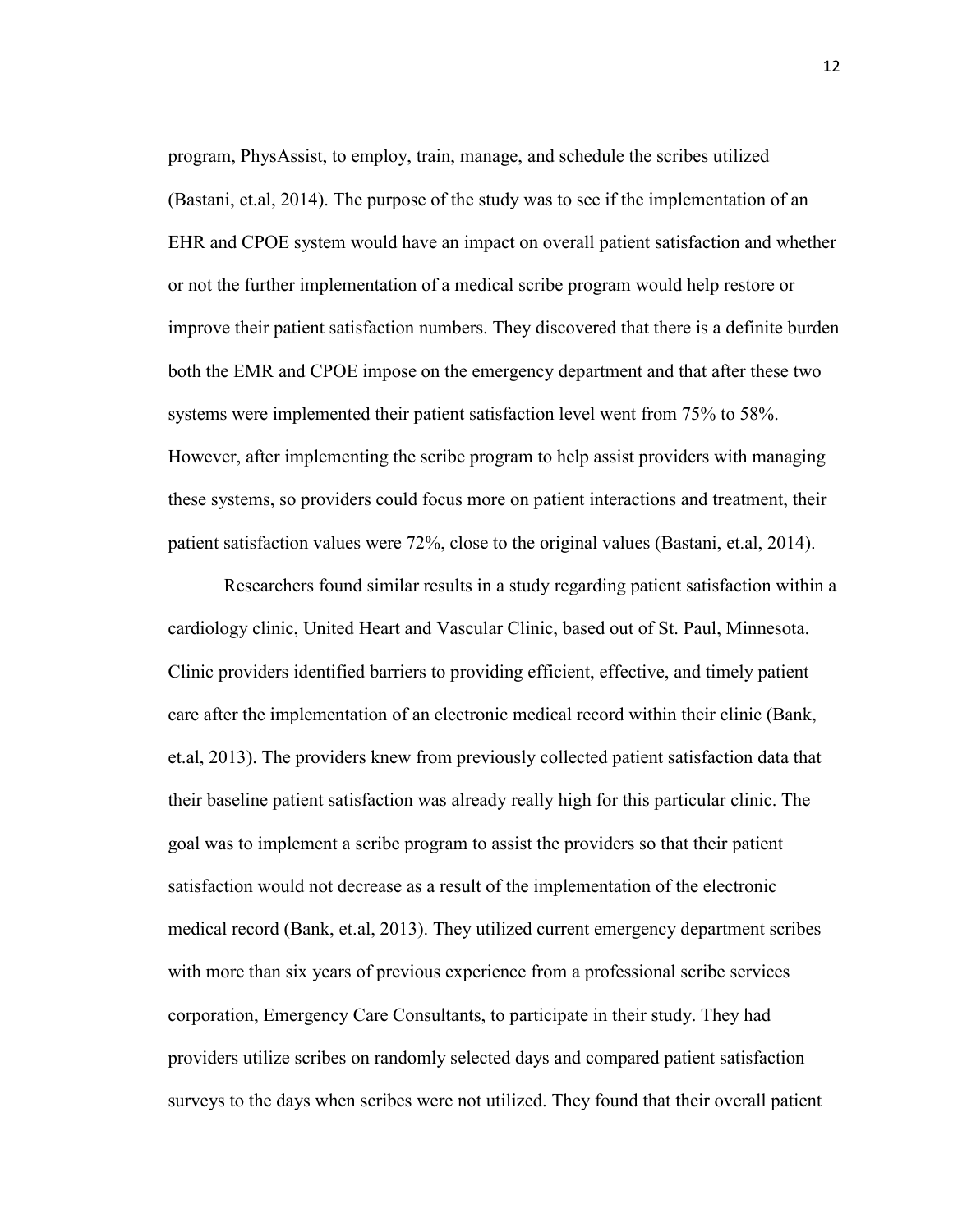satisfaction was very high on control days, and remained high and unchanged on scribe days (Bank, et.al, 2013). Therefore, the implementation of the scribe program did not disrupt this clinic's flow of providing services and they were able to maintain their high patient satisfaction. Interestingly though, the study showed that the average office visit was 37% shorter when a scribe was utilized compared to when a scribe was not present. Despite the reduced physical provider time in the patient room, the time spent in direct patient interaction (without using the computer) was over four times greater when a scribe was assisting the provider during the medical visit (Bank, et.al, 2013). Overall quality of the physician-patient encounter (as rated by an experienced performance improvement manager) was significantly better when there was a scribe (9.1/10 rating average) compared to when a scribe was not utilized (7.9/10 rating average) (Bank, et.al, 2013). Patients commented to clinic staff about the benefit of having the physician's full attention without distraction from the computer and stated that they felt that they were seen in a more timely fashion when scribes were assisting their provider (Bank, et.al, 2013).

Although in both of the above studies an implemented scribe program showed positive impacts on patient satisfaction, the impact of scribes on patient satisfaction is a relatively new area of study. There has been limited research conducted and most of the research available has been recently conducted in the past few years, as in the case of the above-mentioned studies. The cardiology clinic study was one of the first studies to evaluate the use of scribes in a clinic setting pertaining to patient satisfaction and time spent in direct interaction with patients (Bank, et.al, 2013). Although scribes have been around for a few decades in various settings, the newer question of how an implemented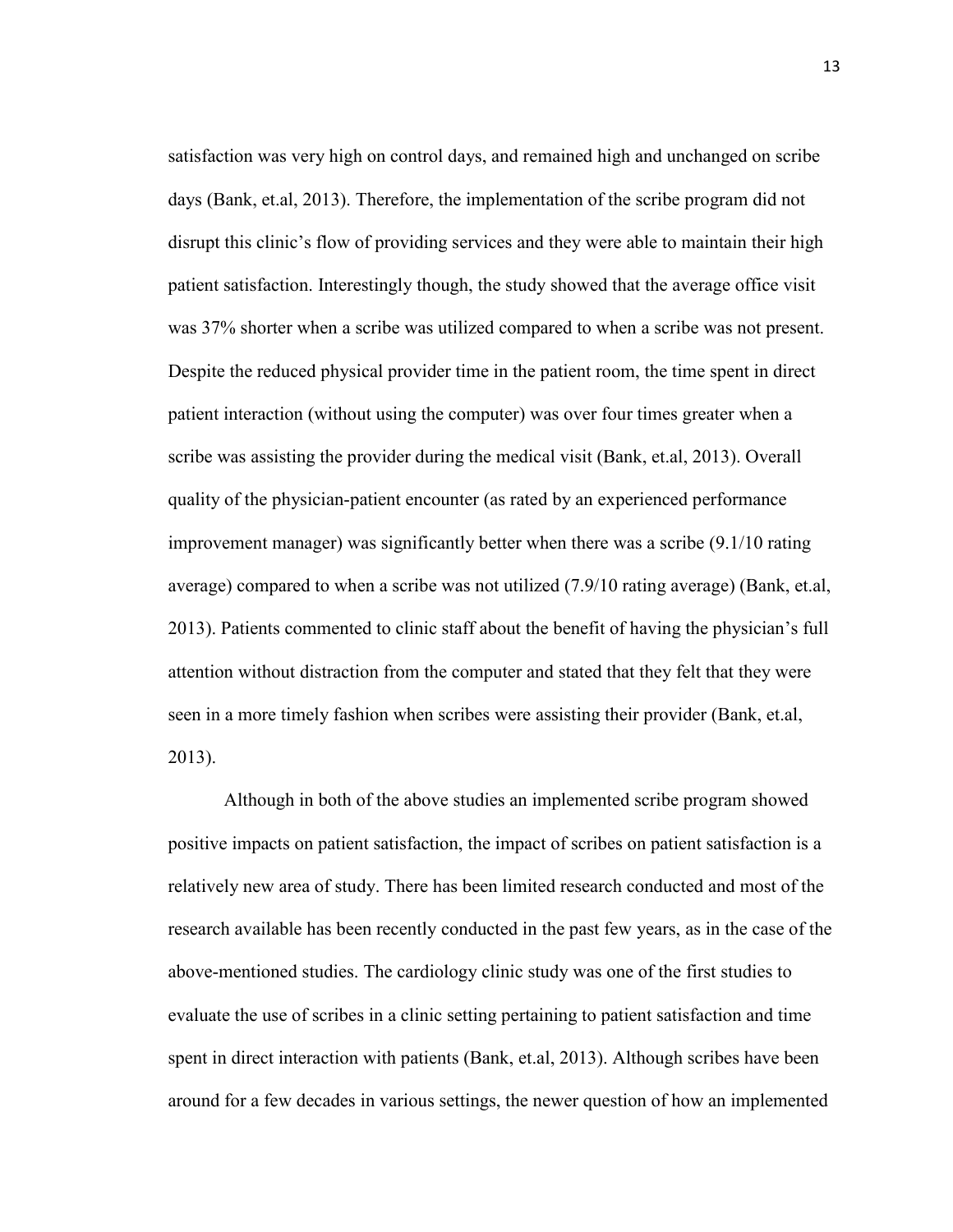scribe program impacts patient satisfaction seems likely attributed to the implementation of the EHR and other electronic based medical programming at many facilities. As facilities work to identify potential patient care barriers with the use of the new electronic systems, questions may arise about whether the implementation of a scribe program would help either improve or maintain their patient satisfaction values. The decision for facilities to implement a scribe program may be especially difficult due to the limited research data to base a decision from (Arya, et al., 2010). Our research will offer additional insight into how scribe programs impact patient satisfaction in emergency rooms, which may in turn assist facilities in their decision of whether a scribe program would benefit their facility and their patients.

#### **Provider Attitude and Value of Medical Scribes**

Medical scribes have been around for many years in various capacities and their use thought to be of some benefit to the providers and the patients they work with, yet still not all hospitals and medical facilities have implemented scribe programs (Guglielmo, 2006). The reasoning may be because there are differing of opinions regarding the advantages and disadvantages of the use of scribes (Guglielmo, 2006).

A study conducted decades ago that evaluated emergency department patient flow with the use of a scribe system was one of the first to assess the use of scribes in the medical field. They implemented a scribe system in 1975 after noticing an increase in patient volume in their emergency room. Prior to this system they relied more heavily on nursing staff to assist the physicians and practitioners with clerical duties, which was the accepted protocol during this time period (Allred  $& Ewer, 1983$ ). They were one of the first to not only implement a non-nurse scribe system, but were one of the first to publish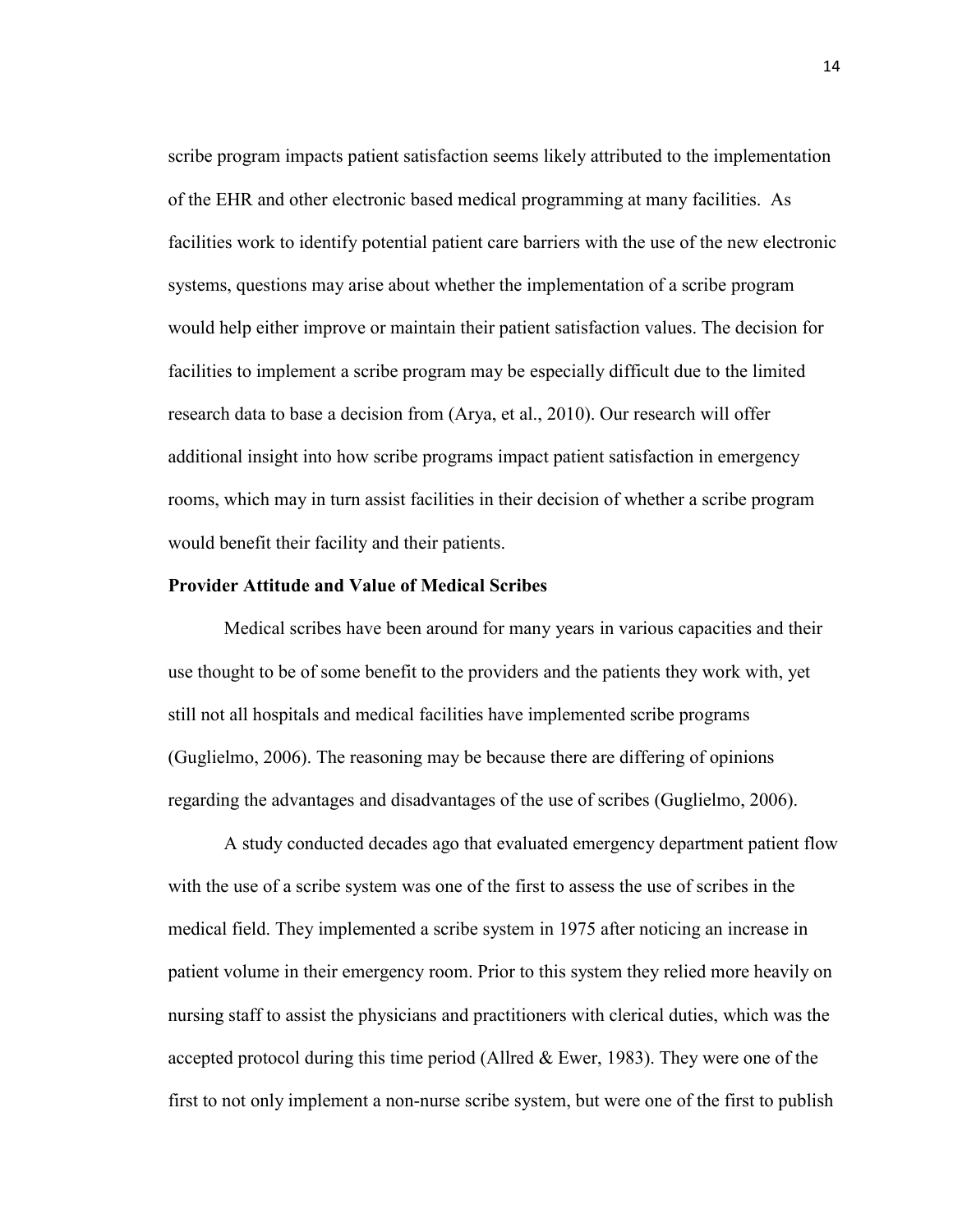the advantages and disadvantages of a scribe program within a hospital. The advantages were that the scribe system provided an accurate, legible medical record (as records were handwritten during that time) without lag time and that the physicians had more time to spend in direct communication with the patients (Allred  $& Ewer, 1983$ ). The disadvantages they cited were that some saw the scribes as a barrier between the physician and the nurses, with the nurses tending to not assist or accompany the physician during patient encounters or procedures as often post scribes. Researchers noted that the nurses felt more disconnected from the physicians due to the close working relationship between the scribe and the physician. They also noted that some patients did not understand the role of the scribe and thought they were nursing staff. Researchers noted the importance of scribes to wear uniforms and nametags to identify themselves to patients and to appear professional, as well as the importance for scribes to maintain a passive role throughout the patient encounter to reduce patient confusion (Allred & Ewer, 1983).

Allred and Ewer (1983) evaluated the scribe program for five years prior to publishing their data and they concluded that the scribe system was invaluable and an integral part of the emergency department operation. Despite some initial challenges during the transition the program was cost-effective, provided a prompt and accurate medical record, and was liked more by the providers compared to dictation-transcription systems or nurse-scribe methods (Allred & Ewer, 1983). Even before the utilization of electronic health records providers have seen the benefits of scribes and how they play an important role in overall provider satisfaction. The researchers wanted to share their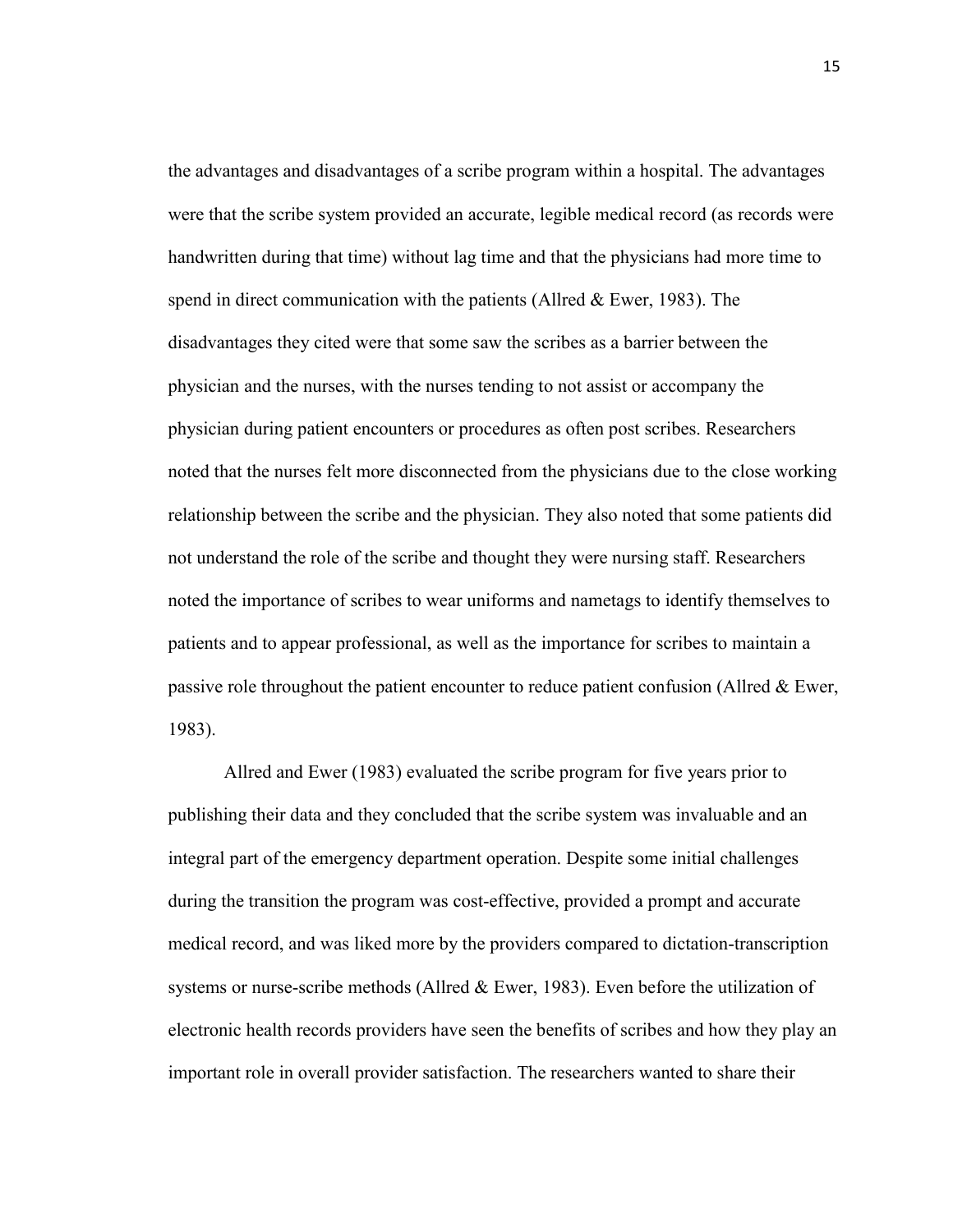experience with other medical professionals in an attempt to inform others how they too could have a superior scribe program (Allred & Ewer, 1983).

More current research has supported the idea that medical providers generally value the utilization of scribes. According to a study where provider job satisfaction was measured via surveys considering the implementation of an electronic health record, only 19% were satisfied with their job and performance when a scribe was not in use, compared to 69% being satisfied with their job with the use of a scribe (Verdon, 2014). Many providers have expressed that not only do their patients seem to like scribes because the provider is freed up to focus more on the patient and their care, but that the providers feel that using scribes frees them up to do other patient care related tasks opposed to documentation (Guglielmo, 2006). Furthermore, other providers have stated that the use of scribes in their facilities have shown positive financial implications, as providers are able to complete more billable tasks when scribes are working with them. Many providers appreciate the versatility of scribes, as they can be hired to fulfill a wide range of duties under the physician's approval and credentials (Guglielmo, 2006).

However, some providers may agree with the early findings of Allred and his colleagues (1983) in that they feel that the use of scribes causes a barrier between nursing staff and the provider, as the provider may not rely on or communicate with the nursing staff as often when they utilize a scribe (Guglielmo, 2006). Some providers still see the limitations of scribes and view the use of scribes as a "shortcut" to treating the patient and fear that medical providers may miss the overall depiction of a patient's health, care, and treatment options since they are not independently preparing the documentation (Guglielmo, 2006). In addition, some providers and medical staff feel scribes are "in the

16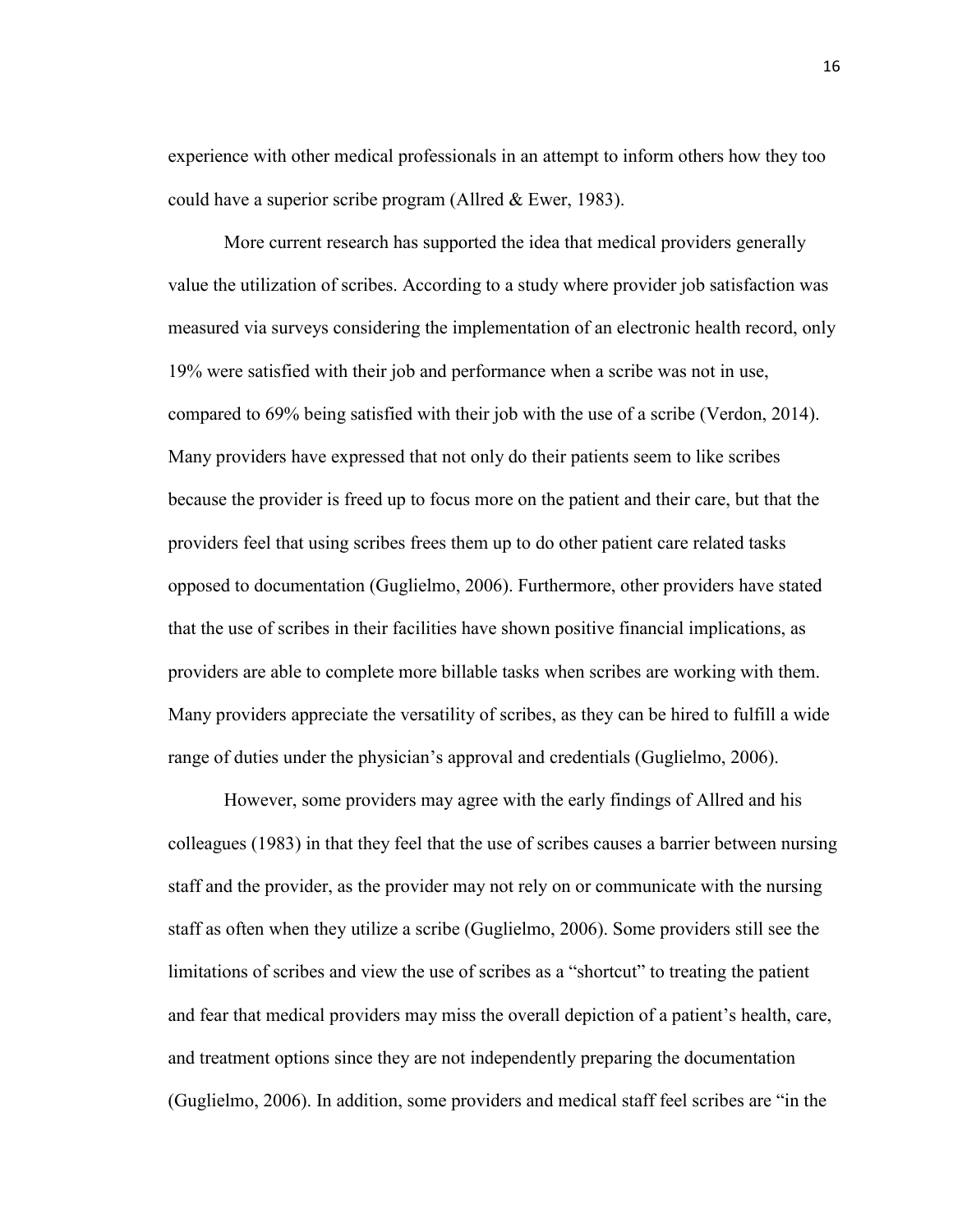way" or "taking their duties" away from them (Guglielmo, 2006). If providers and other medical staff view the use of scribes as a barrier and limiting their ability to complete their job effectively, having a scribe system in these situations could negatively impact the overall patient experience and care, as well as provider efficiency. As more research and studies evaluating the benefits and limitations of a scribe program are conducted, the more informed providers and other medical staff will become when forming their opinions on scribe systems. Our research will be evaluating the above further in hopes to offer this essential insight.

## **Medical Scribes and Patient Volume**

Due to the increasing demands of EMRs on physicians and advanced practice providers, provider productivity is of huge concern. Hospitals who use EMRs take on average 30% longer to chart compared to paper charting (Verdon, 2014). Physicians also report spending on average eight to ten minutes per patient's EMR chart, taking up 25% of the providers time now spent on a non-clinical task (Verdon, 2014). Proper documentation is still very important and a significant drop in provider productivity is undesirable. One of the intended uses of scribes has been noted to be increased provider productivity, ultimately allowing them to do a more efficient and productive job while seeing patients. Increased productivity can have an effect on the number of patients a provider is able to see. Hospital administration often desire increased patient volume for continued growth of their system and to increase revenue for the medical system.

Two recent studies show the impact of implemented scribe programs on provider productivity and subsequent patient volume. A study published in 2013 examining provider productivity in an outpatient cardiology clinic, both with and without an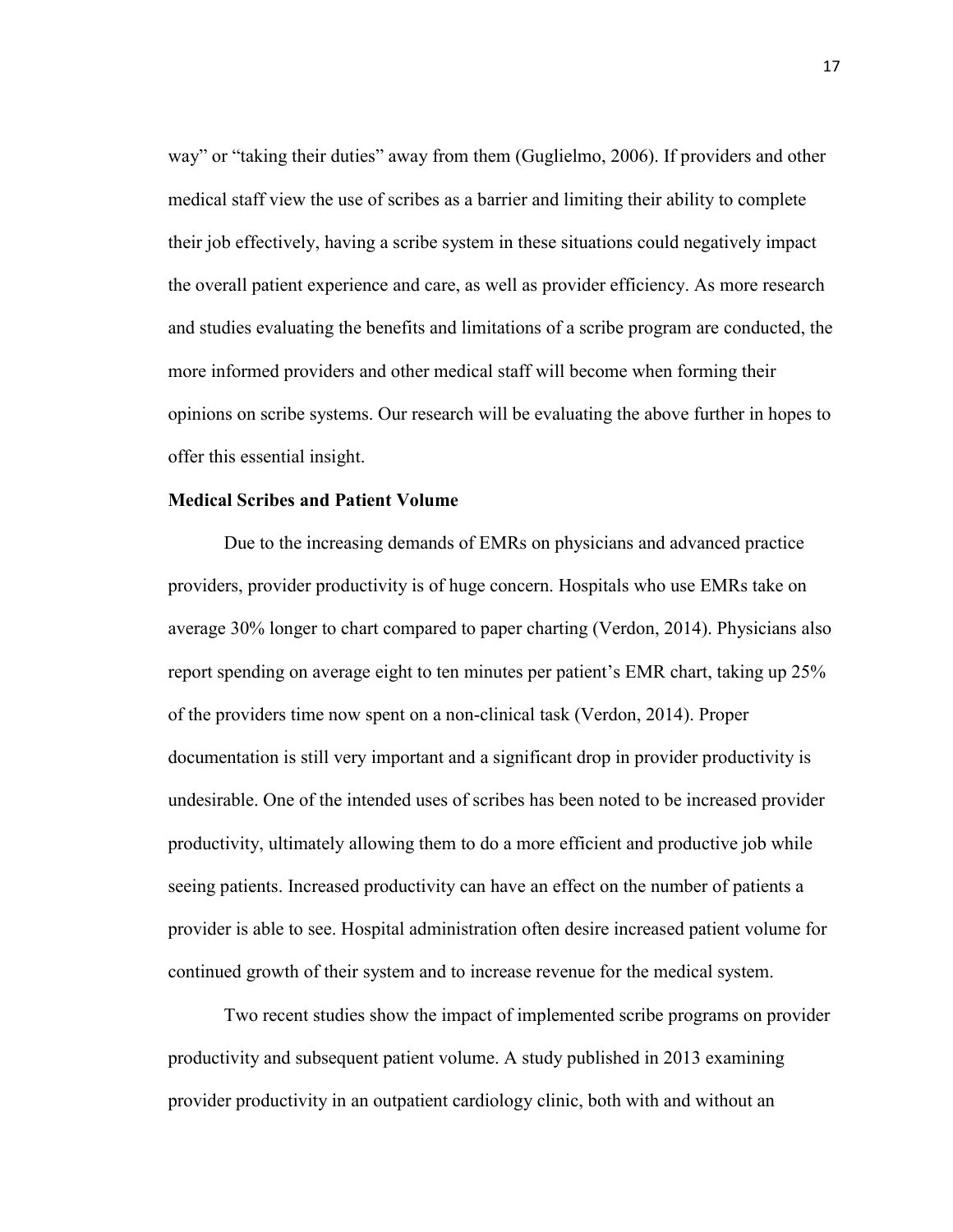implemented scribe program, showed the effect their scribe program had on physician productivity. Within 65 clinic hours, four physicians each saw an increase of 81 more patients with the implemented scribe program, showing an overall increase in the volume of patients seen (Bank, et. al, 2013). A sub-study of this research showed that direct patient contact time was shorter with the scribe program, meaning that visit lengths were shorter (Bank, et. al, 2013). However, time of patient interaction without the computer was greater, meaning provider-patient interaction was higher on visits that included the scribe (Bank, et. al, 2013). Another study from the American College of Emergency Physicians, showed reduced provider charting burdens, increased ED volume, and increases in provider productivity when scribes were used. In addition, the study showed a relative reduction in time spent charting by 36%. This freed the provider up to be more productive, an average increase in relative value units (RVU's) per patient of 5.5%. As the provider was more productive, they were able to increase patient volume by 88 patients per day (Hess, et al., 2013).

Another study examined throughput time in the ED before and after EHR use, as well as before and after scribe program implementation. Throughput time was measured prior to EHR use, post-EHR and pre-scribe, and post EHR with implementation of a scribe program. Throughput time was further broken down into door-to-room time, roomto-doc time, door-to-doc time, doc-to-disposition time, and length of stay for discharged/admitted patients. The study results showed an increase (worsening) in all throughput measure times once EHRs were implemented. The study further revealed an improvement in all throughput measures with an implemented scribe program; many of the measures were improved even beyond the pre-EHR times (Bastani, et. al, 2013). One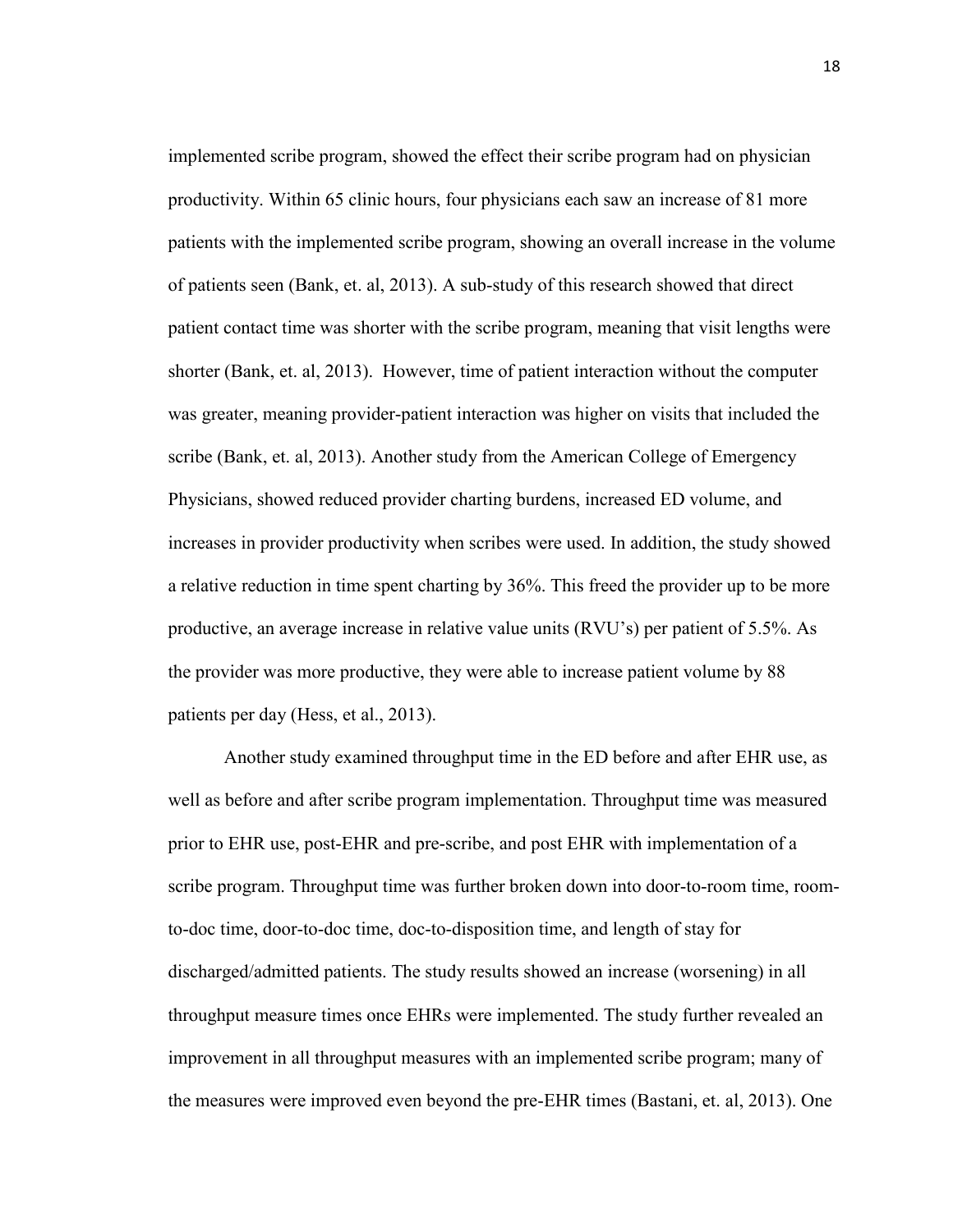specific throughput measure showed the change in doc-to-admit/disposition time. Doc-toadmit/disposition time increased from 231 minutes pre-EHR, to 237 minutes post-EHR (and pre-scribe program), then decreased to 185 minutes post-EHR with an implemented scribe program (Bastani, et. al, 2013). This study shows the increased time required by providers and subsequent decreased patient numbers that medical facilities are facing with the addition of required EHRs. An implemented scribe program in this situation was proven to be beneficial by decreasing patient throughput time, thus allowing increased patient numbers.

#### **Implemented Scribe Program and Hospital Revenue**

 With an increase in patient volume and provider productivity there should be a correlated rise in hospital revenue. Twenty-one pecent of health expenditures in the United States are composed of physician services (Hartman, Martin, McDonnell, Catlin, 2009). Changes that improve productivity and patient volume of a provider, without impairing patient quality, will have financial benefits to the healthcare system that employs the provider.

At Tri-City Medical Center in California their implemented emergency department scribe program saved them \$600,000 in the first year alone, which is usually the most expensive year due to training costs (Emergency Department Management, 2009). This same study also showed a ten percent increase in billing per provider per hour (Emergency Department Management, 2009). Another study in a large cardiology clinic also supported this conclusion. Their data showed that there was \$205,740 additional revenue generated from just the addition of 81 extra visits the providers were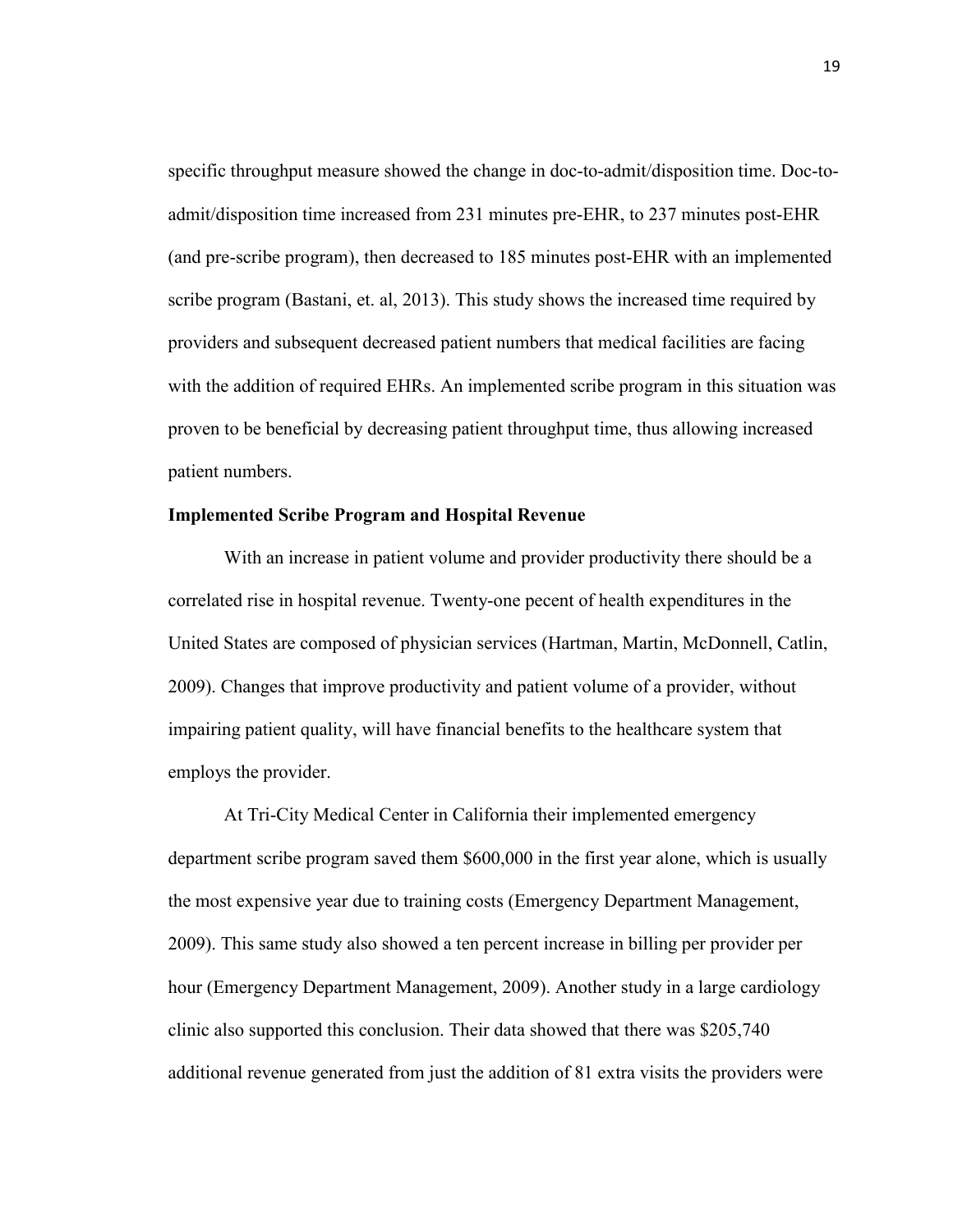able to see as a result of utilizing a scribe during the course of the study (Bank, et. al, 2013).

Another study on the impact of scribes on performance indicators in the ED showed some improvements with scribe implementation but no improvement in turn around time to discharge. This research evaluated patients treated per hour, relative value units (RVUs), and turn around time to discharge. While results showed no improvement of the turn around time it did show an increase of 0.24 RVUs for every 10% increase in scribe usage (Arya, et. al, 2010). Results also showed a 0.8 increase of patients per hour for every 10% increase in scribe usage (Arya, et. al, 2010). So even though there was no improvement of the throughput time in this study, there was still an increase in the number of patients seen and relative value units generated. The study noted that based off of the 2008 Medicare RVU reimbursement rate of \$38 for one RVU and full utilization of a scribe program, creating an increase of 2.4 RVUs per hour, could result in an extra \$91 per hour (Ayra, et. al, 2010). The financial benefit of the scribes use will be dependent on the amount an institution is employing their scribes for "[…] unless an institution collects less than 30% of their billed revenue, scribes may be expected to improve the financial 'bottom line'" (Ayra, et. al, 2010).

There are many variables that go into hospital revenue and bottom line. The previously discussed studies demonstrate a positive effect of scribe use on hospital revenue. A complete cost analysis for each individual institution should be taken into consideration due to the variability of the institutions current revenue, costs of training, salary versus non-salary benefits, current patient volume, and individual differences.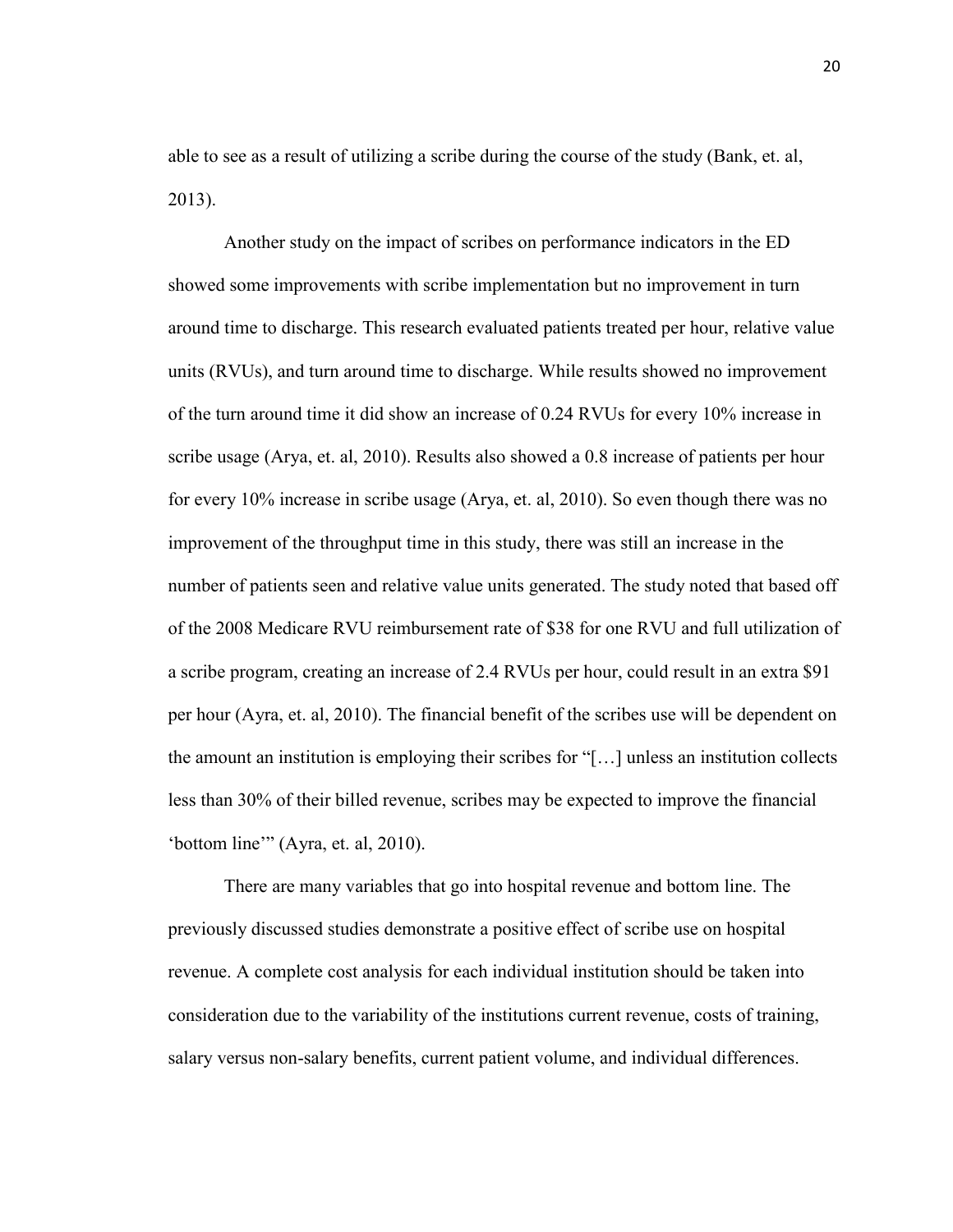#### **Conclusion and Knowledge Gap**

Based upon the limited research available, a positive correlation is seen between implemented scribe programs in medical settings on patient satisfaction, as well as the number of patients a provider is able to see, subsequently having positive financial implications on hospital revenue. Furthermore, mixed provider opinions exist regarding the value of the function and role of scribes despite the above positive findings.

Due to the limited research available supporting the benefits of implementing a scribe program and the mixed opinions providers have regarding the issue, a lack of consensus exists on scribe program utilization and a gap remains for many medical providers and administrators. By gaining more sufficient data to help fill this gap, facilities will be better equipped to make more informed and cost effective decisions pertaining to their providers and patients.

In conclusion, additional research conducted on how scribe programs impact medical facilities and their patients, is beneficial, which our study will contribute towards. However, further research exploring alternative methods medical facilities could employ in place of a scribe program to increase patient satisfaction, provider effectiveness, and improved financial gains, could prove useful.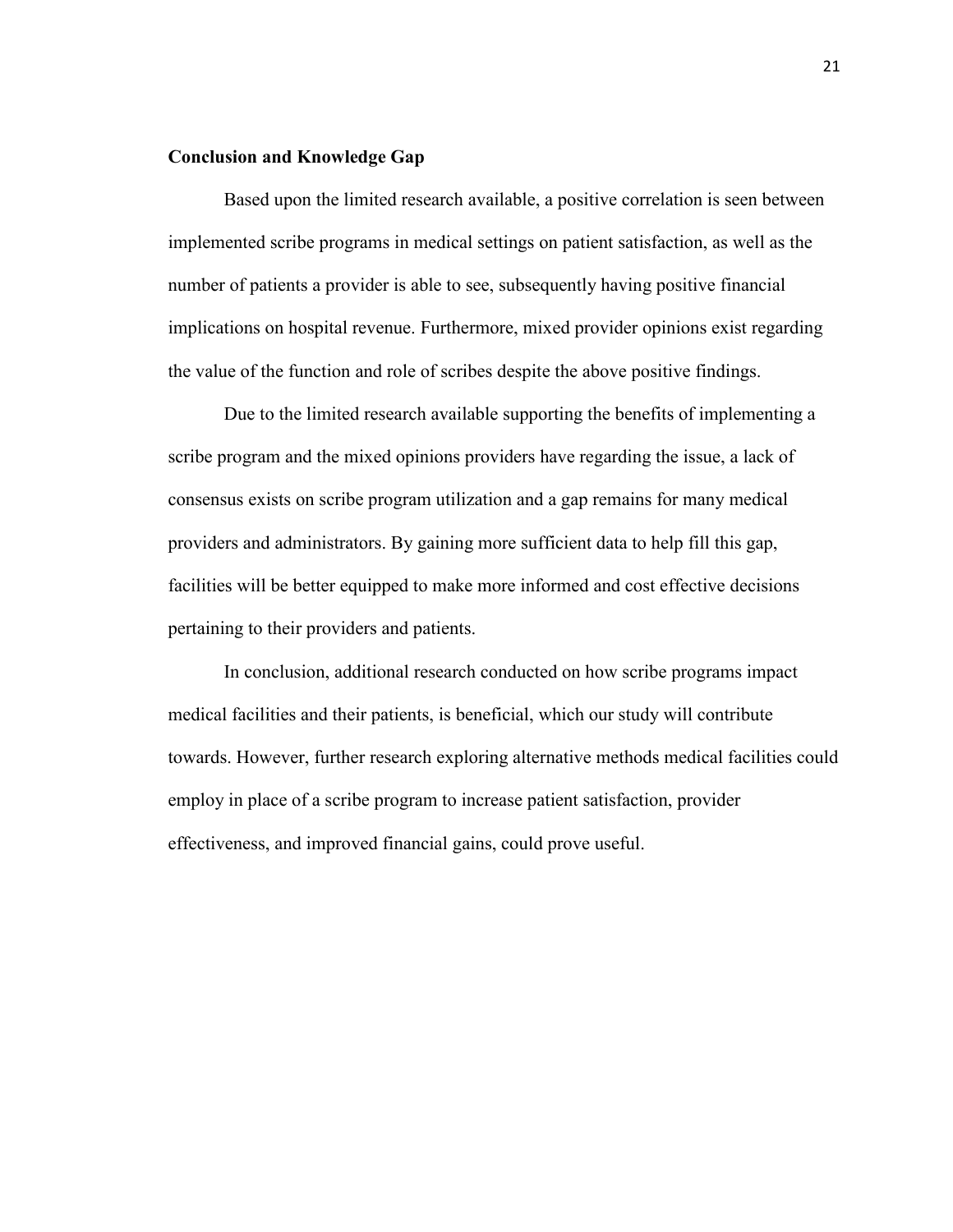#### **CHAPTER 3: Methodology**

#### **Introduction**

The purpose of this study was to evaluate the perceived value by emergency room medical providers of scribe programs in emergency room settings as to the scribe role, as well as the impact of scribe utilization on patient satisfaction, patient volume, and costeffectiveness. Specifically, this study addressed and analyzed provider viewpoints regarding the following questions.

- 1. How is emergency room patient satisfaction affected when a physician group has an implemented scribe program?
- 2. What value do emergency room providers place the function and role of scribes in an emergency room setting?
- 3. How does the utilization of a scribe program impact overall patient volume of an emergency room?
- 4. How does an implemented emergency room scribe program impact the cost effectiveness of an emergency room?

This chapter includes the following information: study design, study subject variables, population, instrumentation, validity and reliability, procedures, data analysis, and limitations/delimitations.

#### **Study Design**

This research project was a prospective, quantitative study assessing the value emergency room providers place on the function and role of scribes in an emergency room setting. Emergency department providers opinions regarding how an implemented scribe program impacts overall patient satisfaction, average patient volume, as well as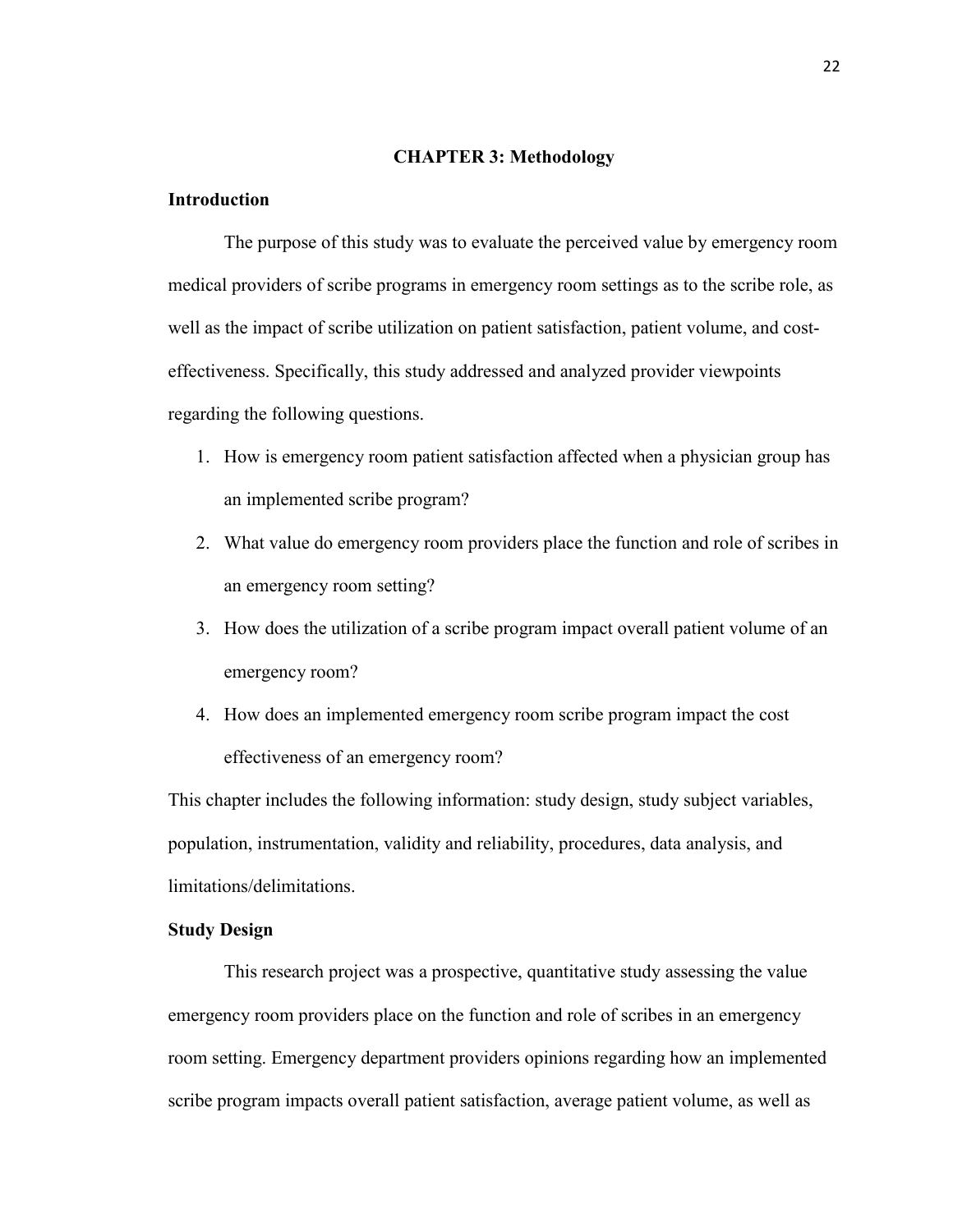changes in the amount of provider billable service was gathered through a web-based questionnaire, accessed via a hyperlink received through an e-mail from a predetermined EPPA representative.

#### **Study Subject Variables**

This study assessed current emergency room provider attitudes regarding how the independent variable of the presence of an implemented emergency room scribe program impacts the three dependent variables of perceived overall patient satisfaction, provider's overall job satisfaction, as well as their perceived productivity including average number of patients seen per shift and number of billable services completed per shift.

#### **Population**

Our population consisted of EPPA emergency room providers. In order to assess a large group of providers in an expedient manner, EPPA agreed to facilitate a mass e-mail request to all EPPA emergency room providers to participate in the survey (Appendix A). EPPA emergency departments where the providers worked included: Allina Mercy Hospital in Coon Rapids, MN, Allina Unity Hospital in Fridley, MN, Fairview Ridges Hospital in Burnsville, MN, Fairview Southdale Hospital in Edina, MN, Park Nicollet Methodist Hospital in Saint Louis Park, MN. There are approximately 150 providers working in EPPA emergency rooms and a conservative response rate of 33% was expected.

#### **Instrumentation**

All respondents were given an informed consent prior to participating (Appendix B). The questionnaire used in this study consisted of eleven questions divided into two sections (Appendix C). The first section assembled demographic information including: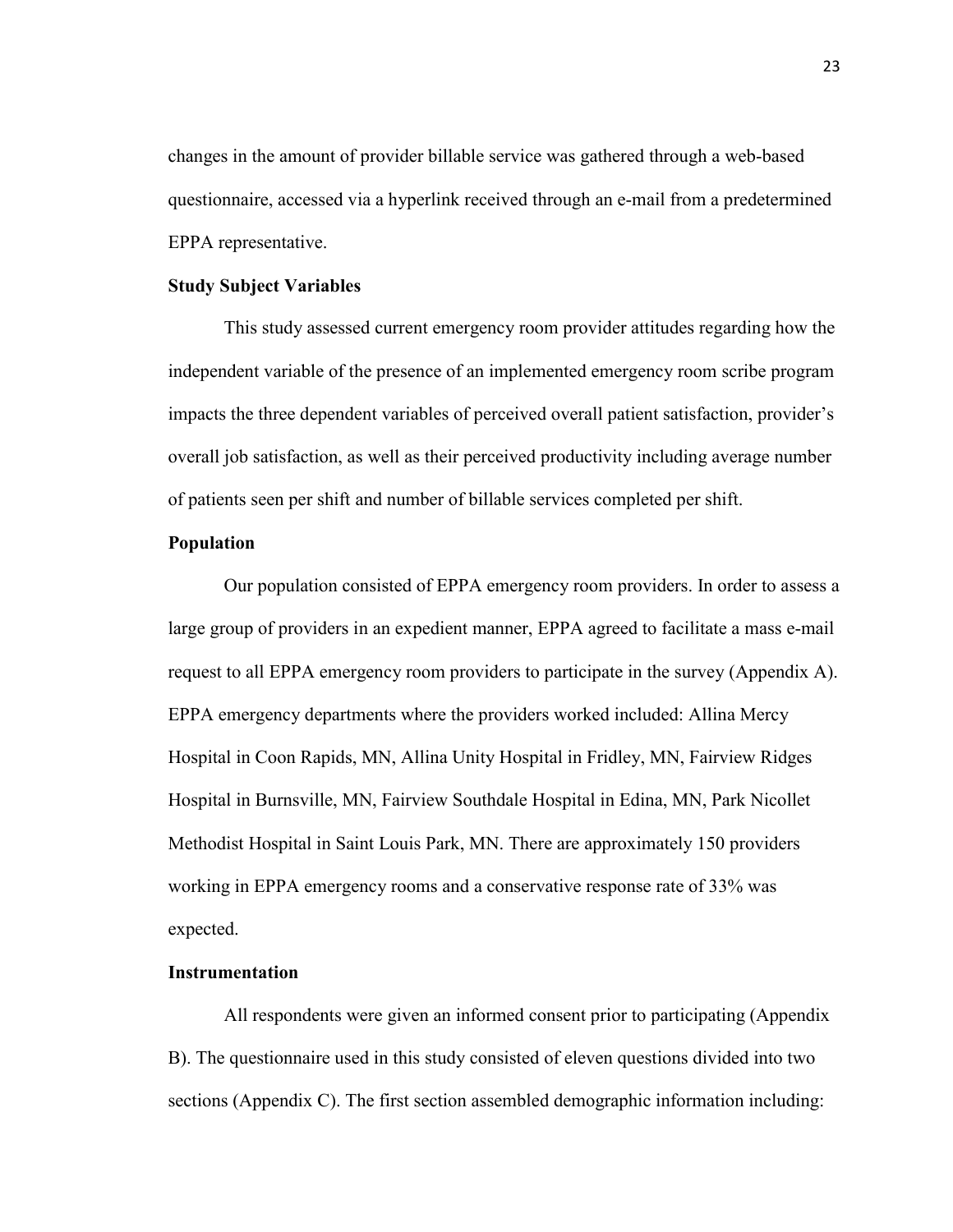years worked as an emergency room provider, years worked with emergency room scribes, and provider age. The second section of the questionnaire included eight reflective statements measured on a five point Likert scale (1-Strongly disagree, 2- Disagree, 3-Neutral, 4-Agree, 5-Strongly agree). Respondents replied with agreement or disagreement to statements concerning attitudes towards the value of scribes in emergency room settings. This section included the following questions:

- 1. My patients are more satisfied with their emergency care services when I utilize a scribe.
- 2. I am able to spend more face-to-face time with patients when I utilize a scribe.
- 3. Scribes help to reduce my overall clerical/documentation duties per shift.
- 4. On average the utilization of scribes help me to see more patients per shift compared to when I haven't used a scribe.
- 5. On average scribes help me to perform more billable medical services per shift compared to when I haven't used a scribe.
- 6. I feel more satisfied with my overall job performance when working with a scribe.
- 7. I enjoy my job as an emergency room provider more when working with a scribe.
- 8. Emergency rooms with implemented scribe programs function more efficiently.

#### **Validity and Reliability**

A panel of individuals, including emergency room providers, a scribe program director, as well as a research analyst and two research professors, experienced in data collection and survey instrumentation reviewed the questionnaire before it was distributed. Our study design directly evaluated our four research questions through a data collection process of surveying current emergency room providers from hospitals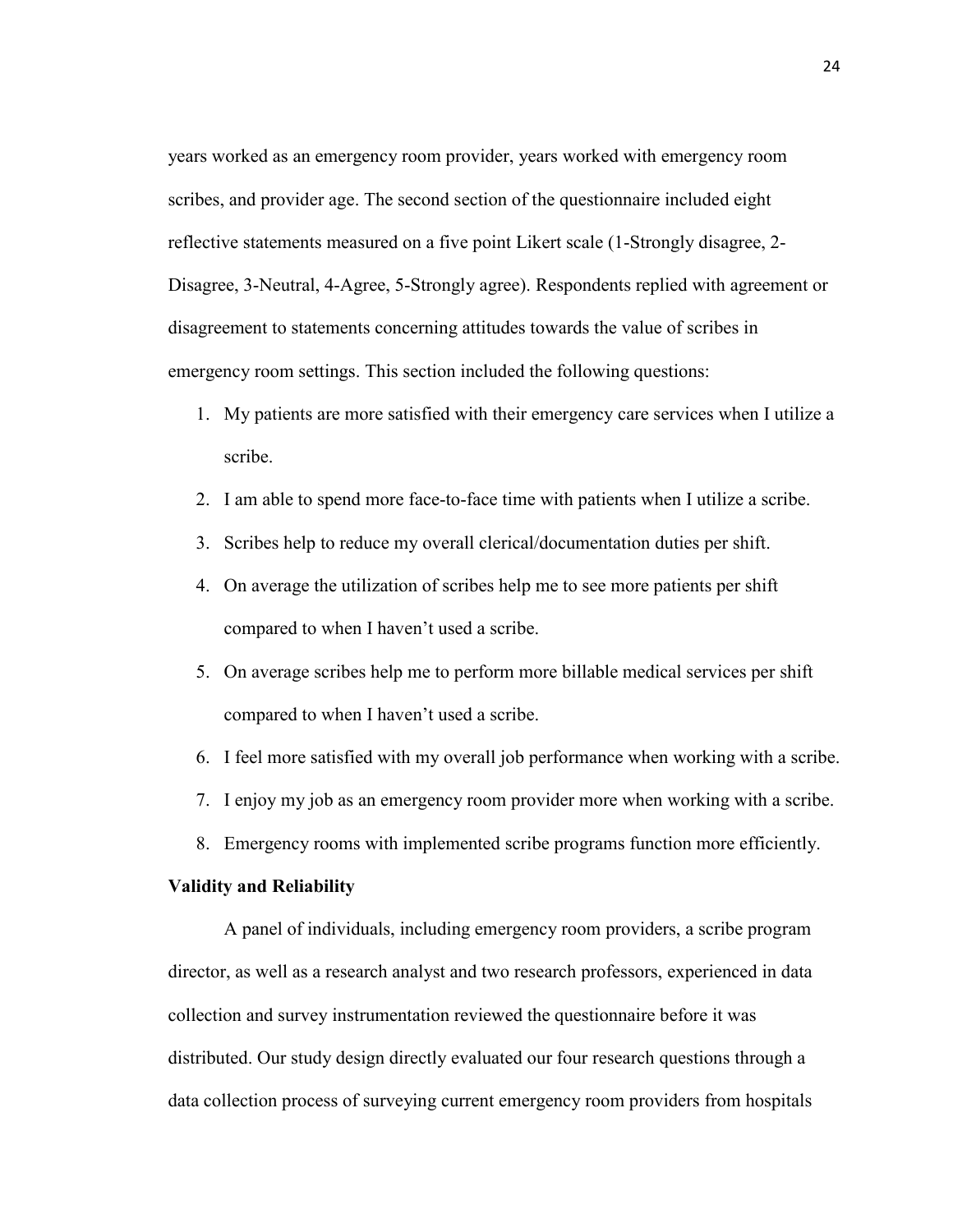with implemented scribe programs. All data collected from the hospitals, via the surveys, was securely stored in statistical software programs throughout the duration of the study and then onsite at Bethel University upon completion of the study for future reference and potential study reproducibility. All data obtained was confidential with no patient or provider identifying factors.

### **Procedure**

During fall of 2015, questionnaires were accessed by EPPA providers via e-mail from a predetermined EPPA representative, with a hyperlink to Survey Monkey. Along with each questionnaire, a cover letter was attached to the e-mail. Each EPPA provider was sent a reminder via e-mail 14 days after the sending of the original e-mail (Appendix D). The reminder e-mail was intended to increase response rates. Questionnaires continued to be accepted three weeks after the original date of sending out the surveys. Institutional Review Board (IRB) approval was obtained prior to data collection (Appendix E).

#### **Data Analysis**

All data obtained from the questionnaires was entered, stored, and analyzed in statistical software program SPSS (Statistical Package for the Social Sciences). Data was sorted and conclusive statistical analysis tests was completed using the above statistical software program. Numeric statistical data was compiled into graphs, tables, and charts. The data was quantitative and categorical. The data obtained from the eight-question provider questionnaire was analyzed using correlation and comparison of means. Specifically, the provider response of the overall value and effectiveness they perceive of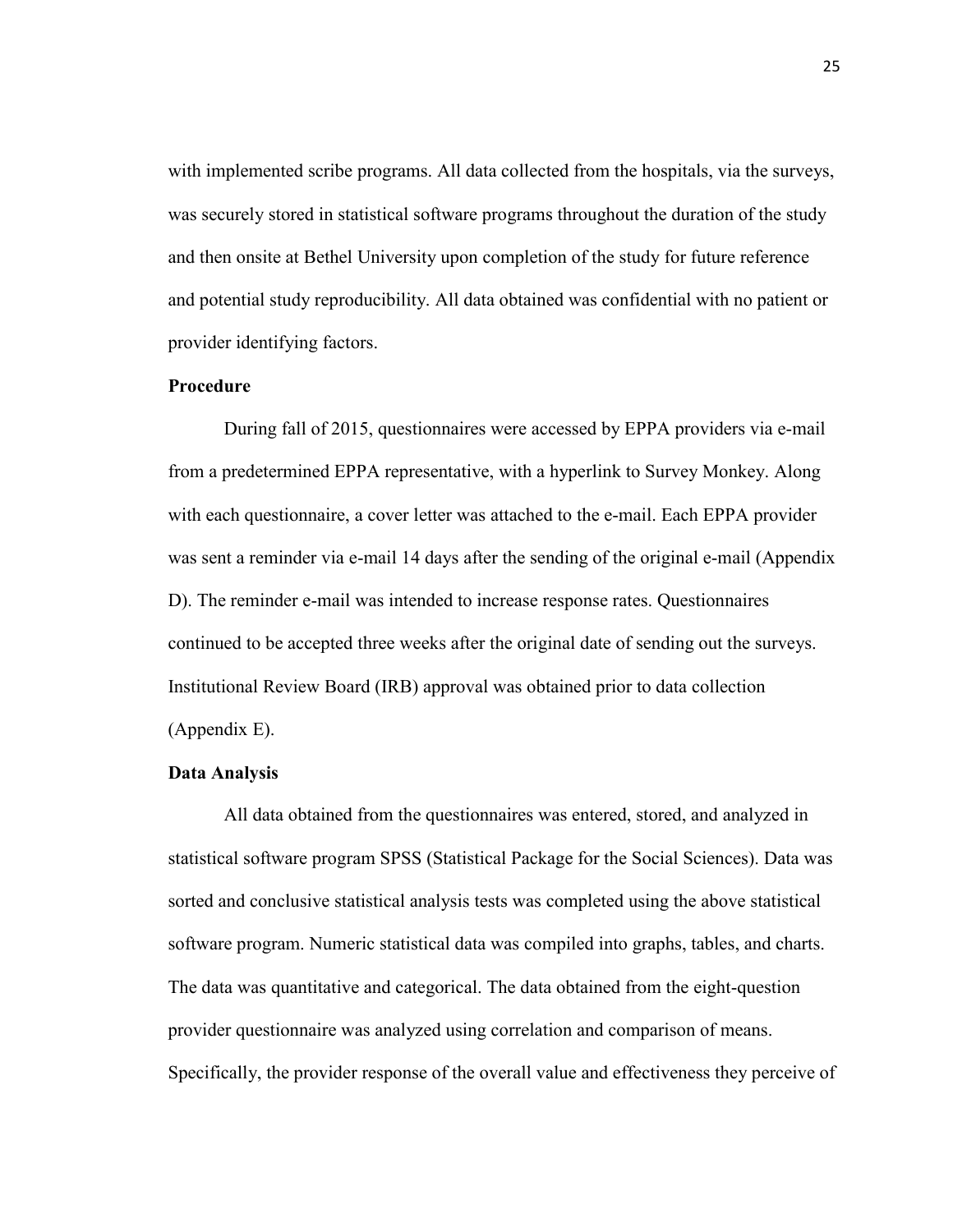scribes was analyzed by comparing mean overall scores to a Likert scale. To determine if one parameter was more important than another, a correlation analysis was performed.

## **Limitations and Delimitations**

Only one emergency room provider group was surveyed, which could have limited the generalization of our results and could limit the total number of providers surveyed. Furthermore, there may have been a survey response bias that could occur with providers who chose to respond representing a sub-set of providers with differing opinions compared to those providers who did not choose to respond.

Researchers have prior employment history with the utilized emergency room provider group being surveyed and some of the participating hospitals. This could have impacted participation and ratings by providers. Given that both researchers are former emergency room scribes, researchers used a representative to distribute and collect all data for the study in an effort to minimize any biases or skewing of the data.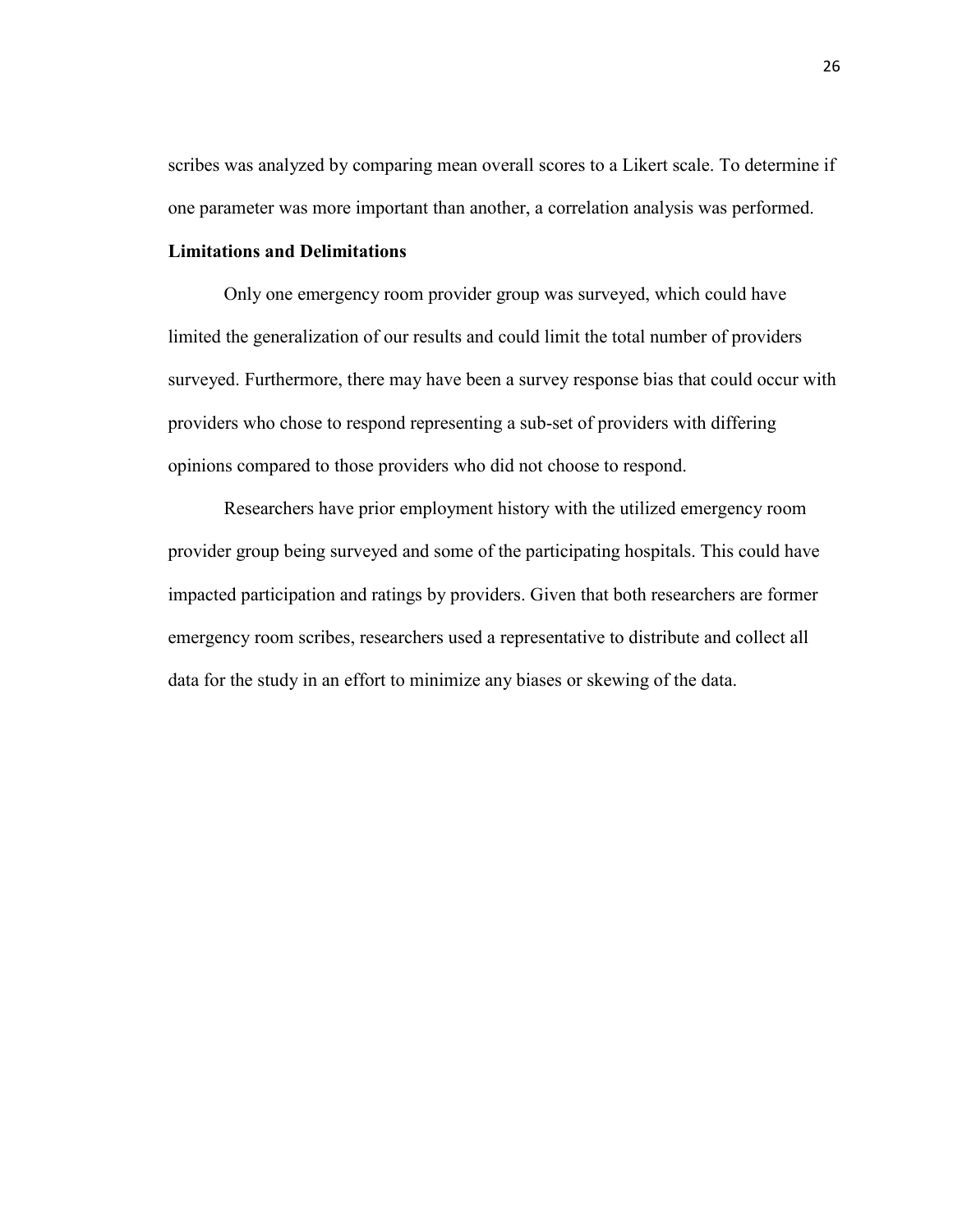#### **CHAPTER 4: Results**

#### **Introduction**

 This chapter will examine and explain the data collected from the SurveyMonkey online survey. Each question on the distributed online survey was individually examined and is discussed in this chapter. Statistical Package for the Social Sciences (SPSS) software program was used to analyze the results from the study. Table and Figures are used the display the data analyzed.

 Our results were collected and then analyzed via the SPSS program. Tables and figures are provided to demonstrate the findings. Thirty-eight percent of the providers from EPPA participated in the study within the preset time limitation, which was more than one-third of the providers invited to partake in the online survey. Three demographic questions were analyzed and then an additional eight questions on a 5 point Likert scale were analyzed. The data presented above demonstrates the findings from our overall study and are deemed valid and reliable.

#### **Data Analysis**

Research personnel collaborated with Emergency Physicians Professional Association (EPPA), who agreed to distribute the survey to emergency room providers, which included approximately 150 physicians and advanced practice providers. Of those, 57 responded within the three week timeframe, a response rate of 38%, which exceeded our conservative expected response rate of 33%.

The demographic data collected allowed us to obtain an overall idea of the provider population surveyed within the EPPA group. The mean average age of providers was between 40-49 years old with the maximum response being 60 years old or older and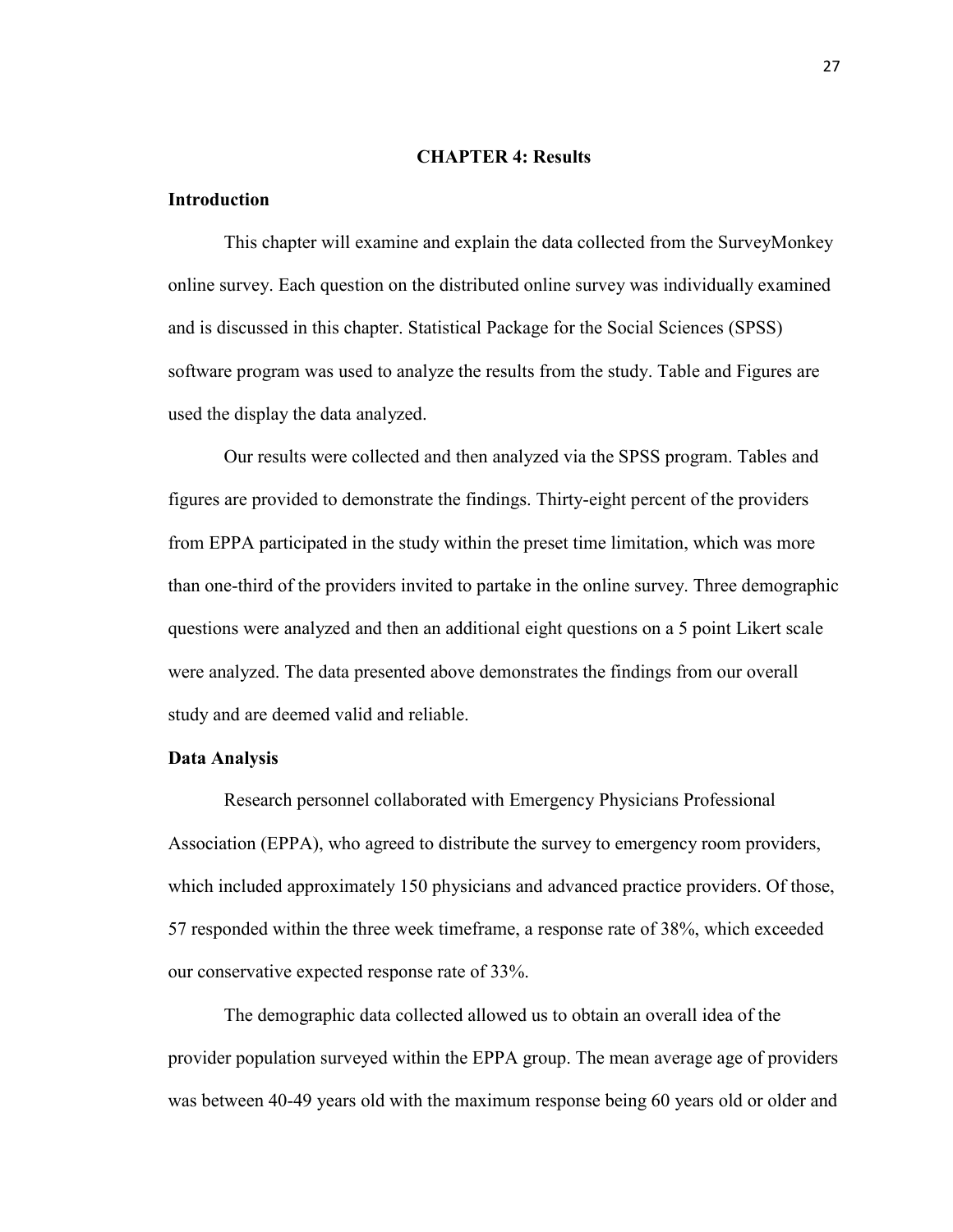the minimum response being under 30 years old (Figure 1). The mean average years worked as an emergency provider was 12 years with the maximum response being 33 years and the minimum response being 2 years. The mean average years of how many years the provider worked with an emergency room scribe was 4 years with the maximum response being 10 years and the minimum response being less than one year.



What age range do you fall into?

Figure 1: Response frequencies for response age for providers

 Evaluation of the mean response for each of the eight reflective survey questions on a five point Likert scale (1-Strongly disagree, 2-Disagree, 3-Neutral, 4-Agree, 5- Strongly agree) was completed (Table 1). For the question, "My patients are more satisfied with their emergency care services when I utilize a scribe", the mean response was 3.67. For the question, "I am able to spend more face-to-face time with patients when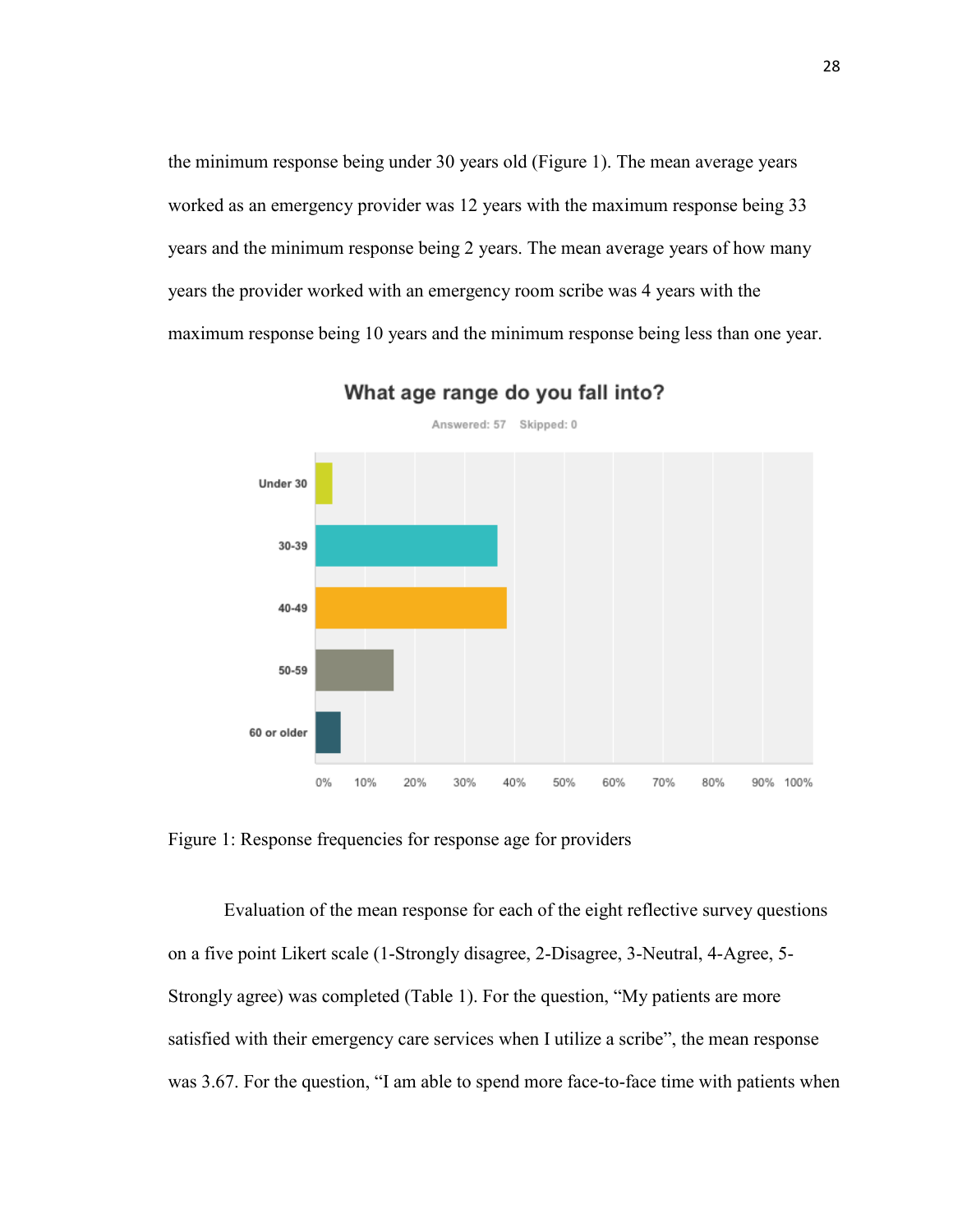I utilize a scribe", the mean response was 4.23. For the question, "Scribes help to reduce my overall clerical/documentation duties per shift", the mean response was 4.44. For the question, "On average the utilization of scribes help me to see more patients per shift compared to when I haven't used a scribe", the mean response was 4.09. For the question, "On average scribes help me to perform more billable medical services per shift compared to when I haven't used a scribe" the mean response was 3.79. For the question, "I feel more satisfied with my overall job performance when working with a scribe", the mean response was 4.40. For the question, "I enjoy my job as an emergency room provider more when working with a scribe", the mean response was 4.44. For the question, "Emergency rooms with implemented scribe programs function more efficiently", the mean response was 4.23. Frequencies of responses for each question were also noted and are shown in Figures 2-9.

| 8 Reflective Survey Questions | N  | Minimum Score | Maximum Score I | Mean Score | Std. Deviation |
|-------------------------------|----|---------------|-----------------|------------|----------------|
| <b>Patient Satisfaction</b>   | 57 |               | 5               | 3.67       | 1.024          |
| Face to Face Time             | 57 |               | 5               | 4.23       | 1.035          |
| <b>Clerical Duties</b>        | 57 |               | 5               | 4.44       | 1.086          |
| <b>Throughput Time</b>        | 57 |               | 5               | 4.09       | 1.023          |
| <b>Billable Services</b>      | 57 |               | 5               | 3.79       | 1.292          |
| Job Performance               | 57 |               | 5               | 4.40       | 1.067          |
| Enjoyment                     | 57 |               | 5               | 4.44       | 1.053          |
| Efficiency                    | 57 |               | 5               | 4.23       | 1.086          |

Table 1: Descriptive Statistics with response means and standard deviations of the eight reflective survey questions measured on a five point Likert scale.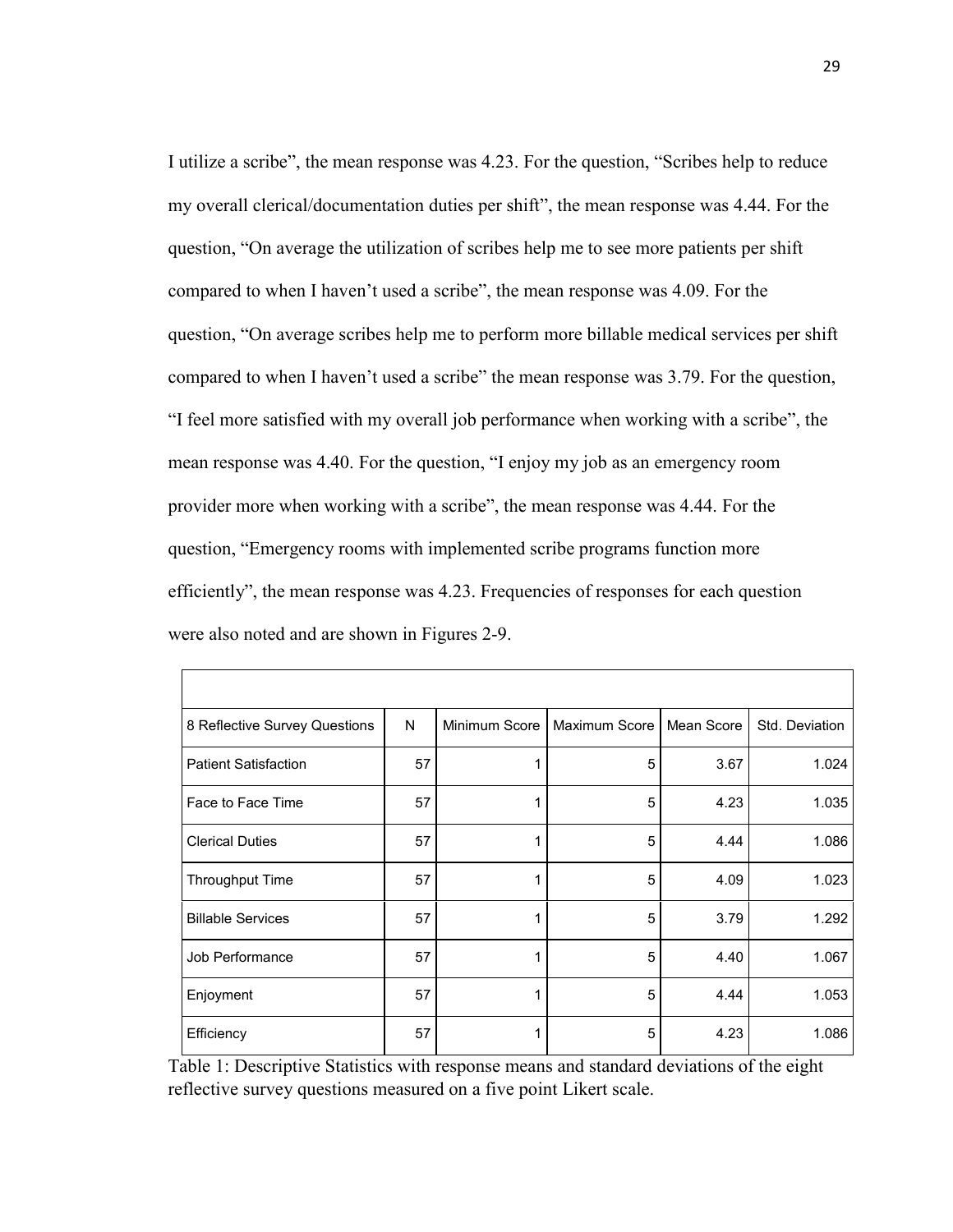

Figure 2: Response frequencies for "My patients are more satisfied with their emergency care services when I utilize a scribe."



Figure 3: Response frequencies for "I am able to spend more face-to-face time with patients when I utilize a scribe."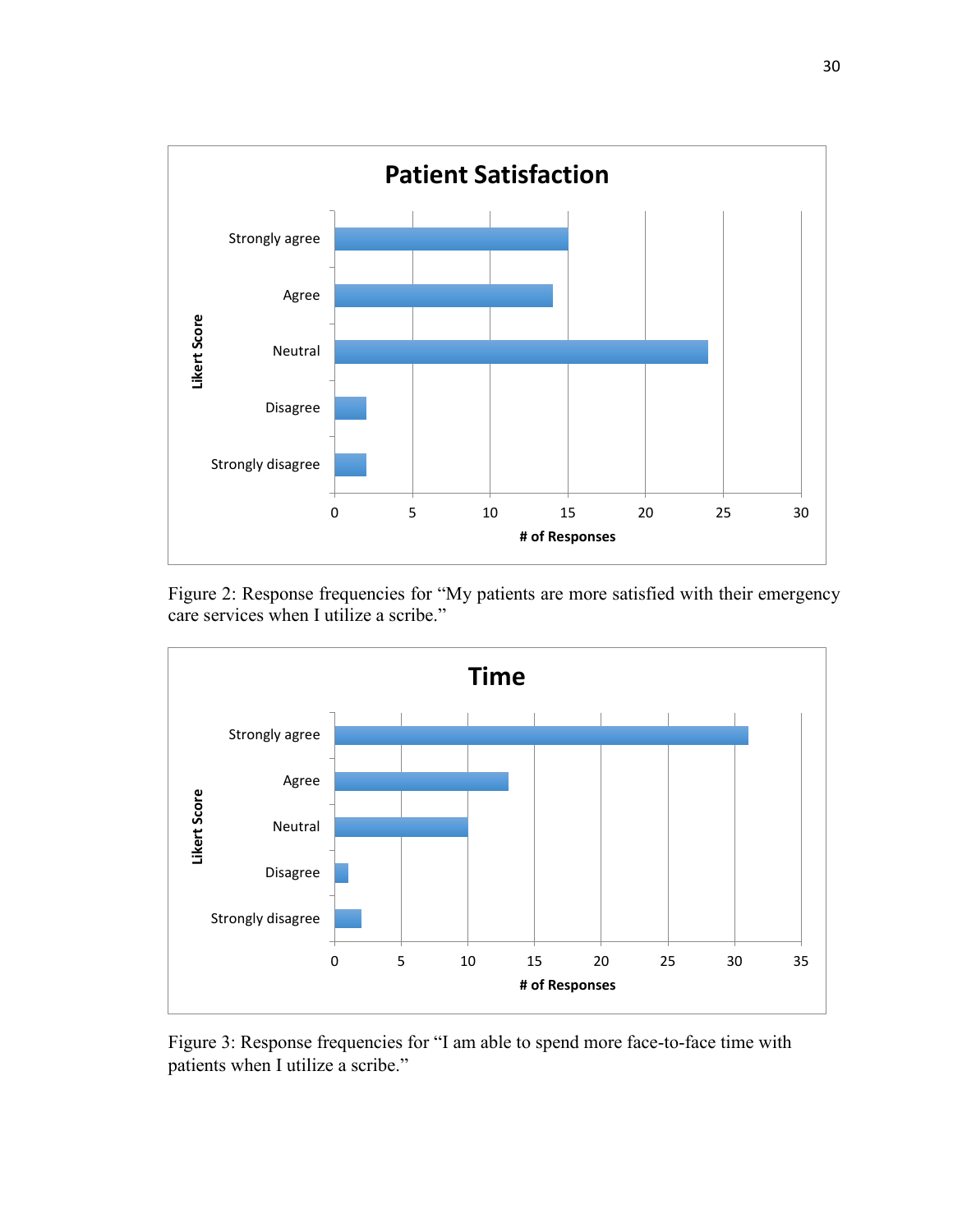

Figure 4: Response frequencies for "Scribes help to reduce my overall clerical/documentation duties per shift."



Figure 5: Response frequencies for "On average the utilization of scribes help me to see more patients per shift compared to when I haven't used a scribe."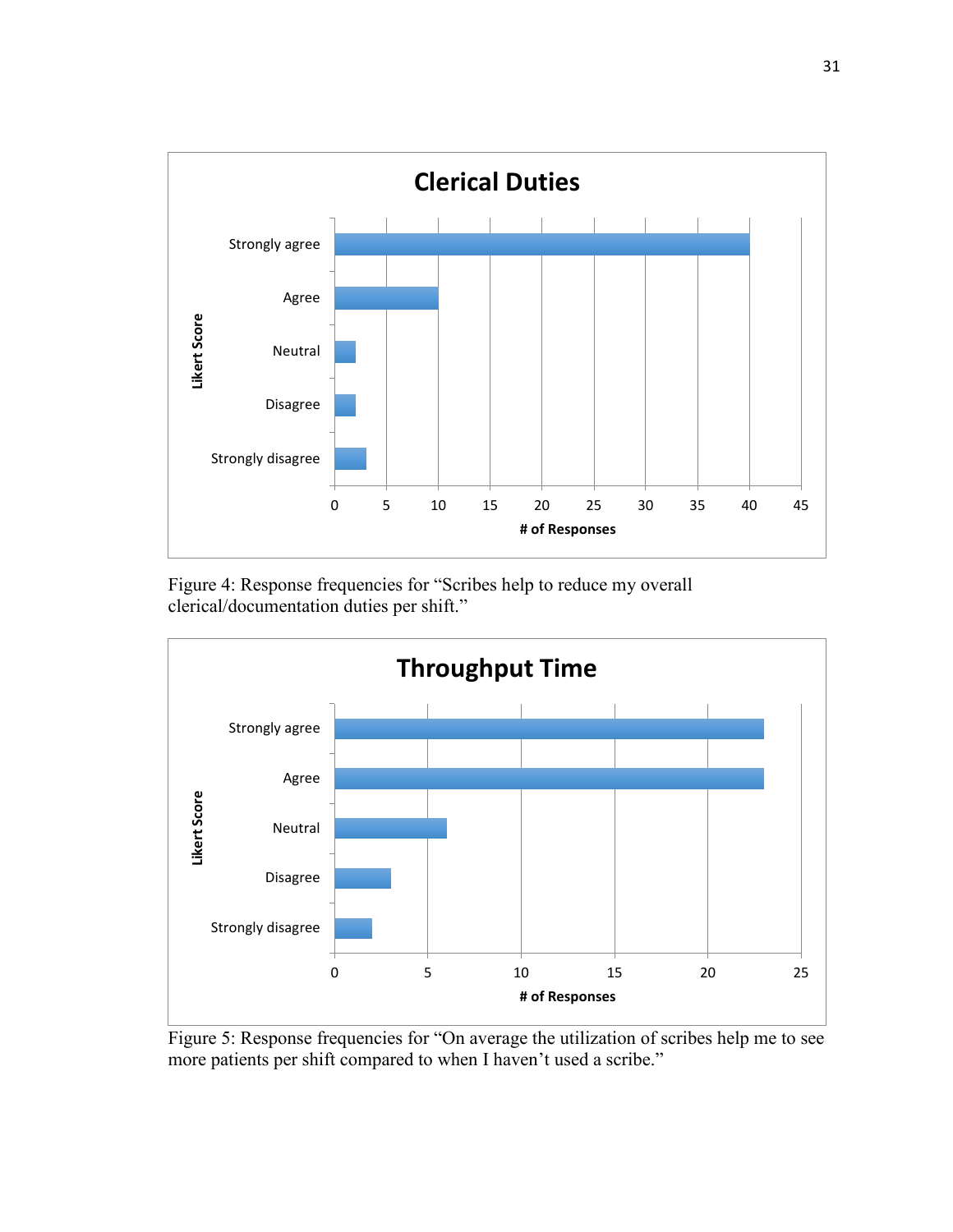





Figure 7: Response frequencies for "I feel more satisfied with my overall job performance when working with a scribe."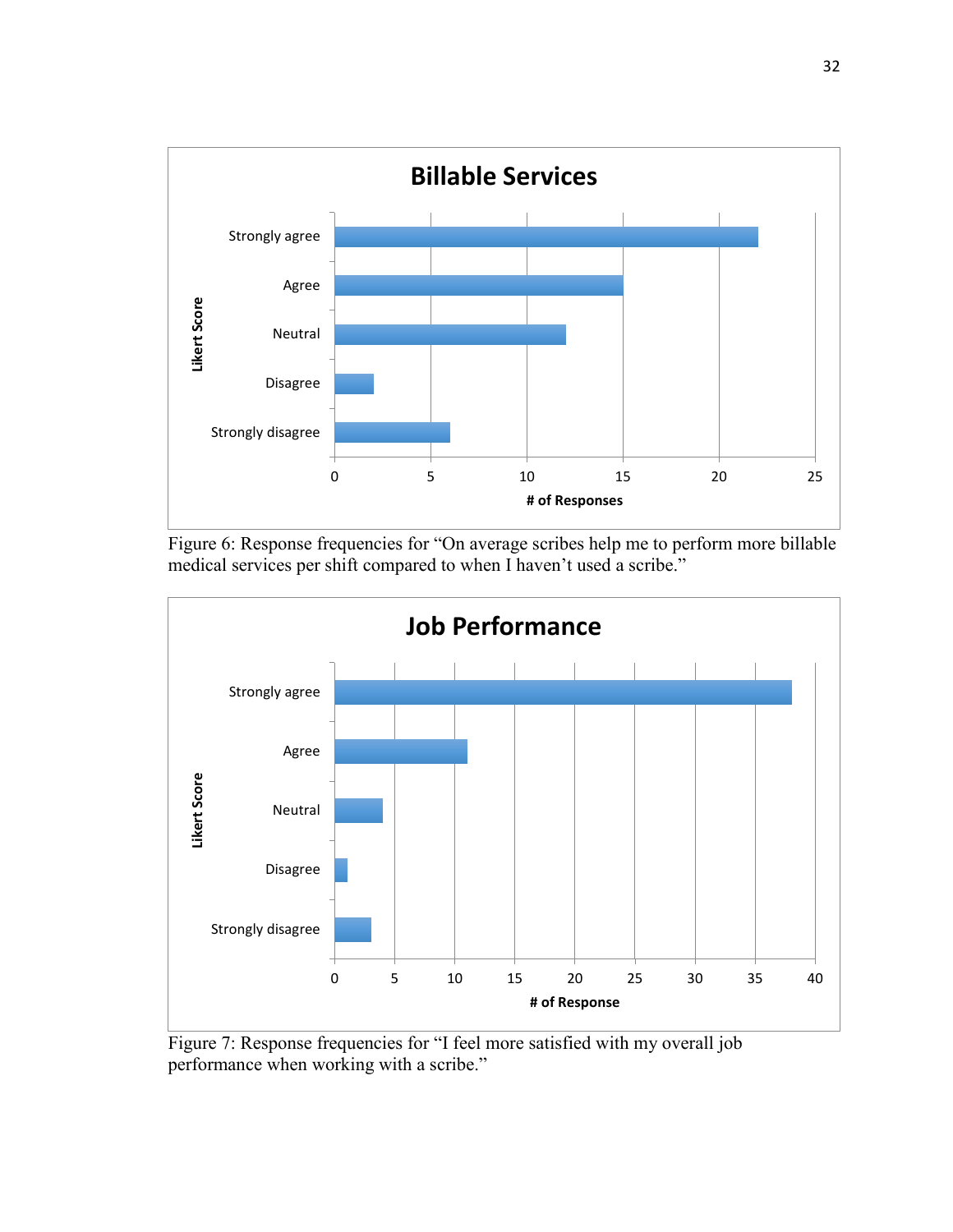





Figure 9: Response frequencies for "Emergency rooms with implemented scribe programs function more efficiently."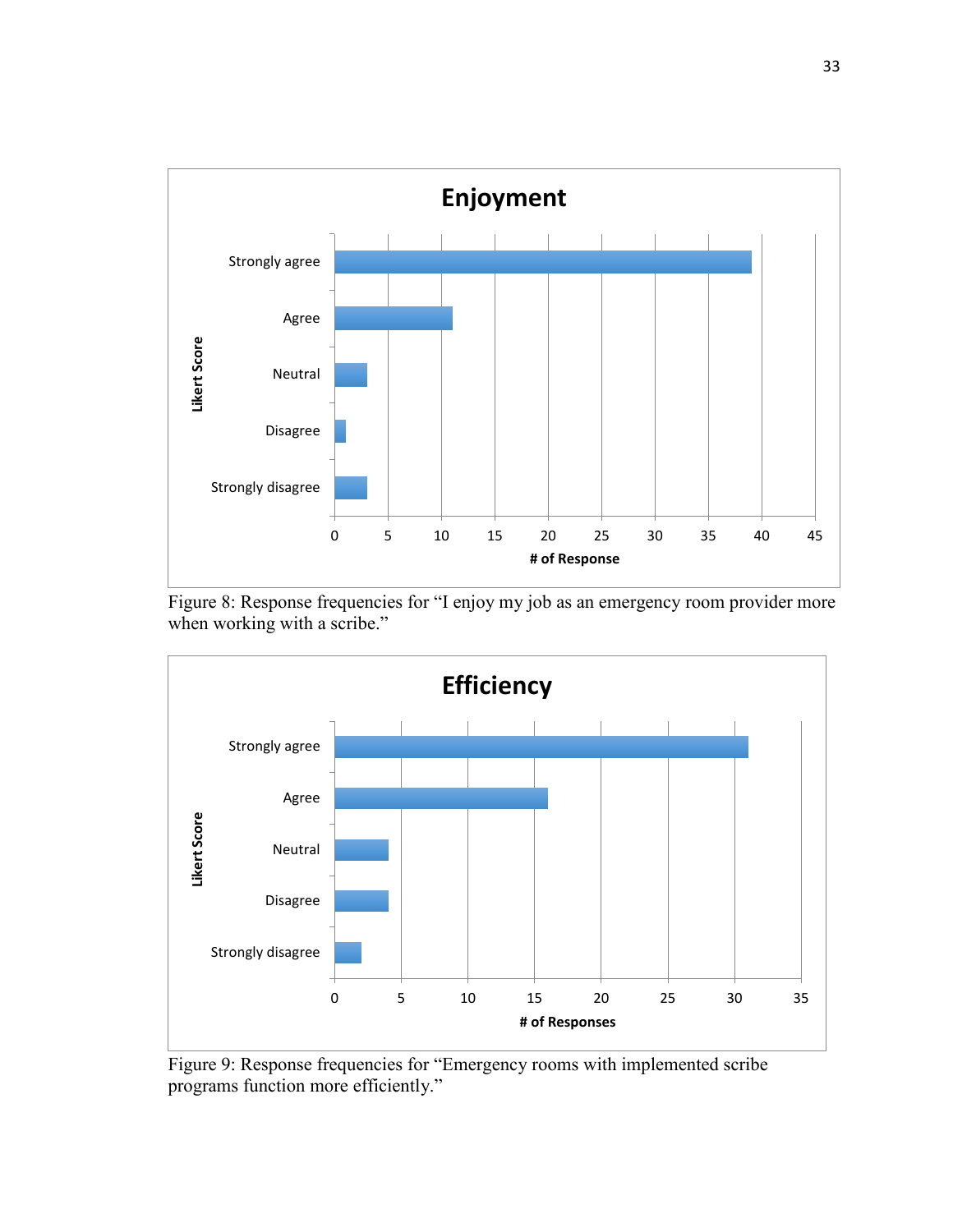The correlation between the responses for each reflective survey question was analyzed and is outlined in Table 2. The strongest correlations among the eight survey question responses are as follows. Provider time with patients (survey question #2) was most strongly correlated with provider efficiency (survey question #8) at 0.953 ( $r^2$  = 0.908). A reduction in provider clerical duties (survey question #3) was most strongly correlated with provider job enjoyment (survey question #7) at 0.985 ( $r^2$  = 0.970). Number of patients seen/throughput time (survey question #4) was most strongly correlated with provider billable services (survey question #5) at 0.933 ( $r^2$  = 0.870). Provider billable services (survey question #5) was most strongly correlated with number of patients seen/throughput time (survey question #4) at 0.933 ( $r^2$  = 0.870). Provider satisfaction with job performance (survey question #6) was most strongly correlated with provider job enjoyment (survey question #7) at 0.985 ( $r^2$  = 0.970). Provider job enjoyment (survey question #7) was most strongly correlated with a reduction in provider clerical duties (survey question #3) and provider satisfaction with job performance (survey question #6) at 0.985 for both ( $r^2$  = 0.970). Provider efficiency (survey question #8) was most strongly correlated with provider time with patients (survey question #2) at 0.953 ( $r^2$  = 0.908). Patient satisfaction (survey question #1) was most strongly correlated with provider time with patients (survey question #2) at 0.848 ( $r^2$  = .719).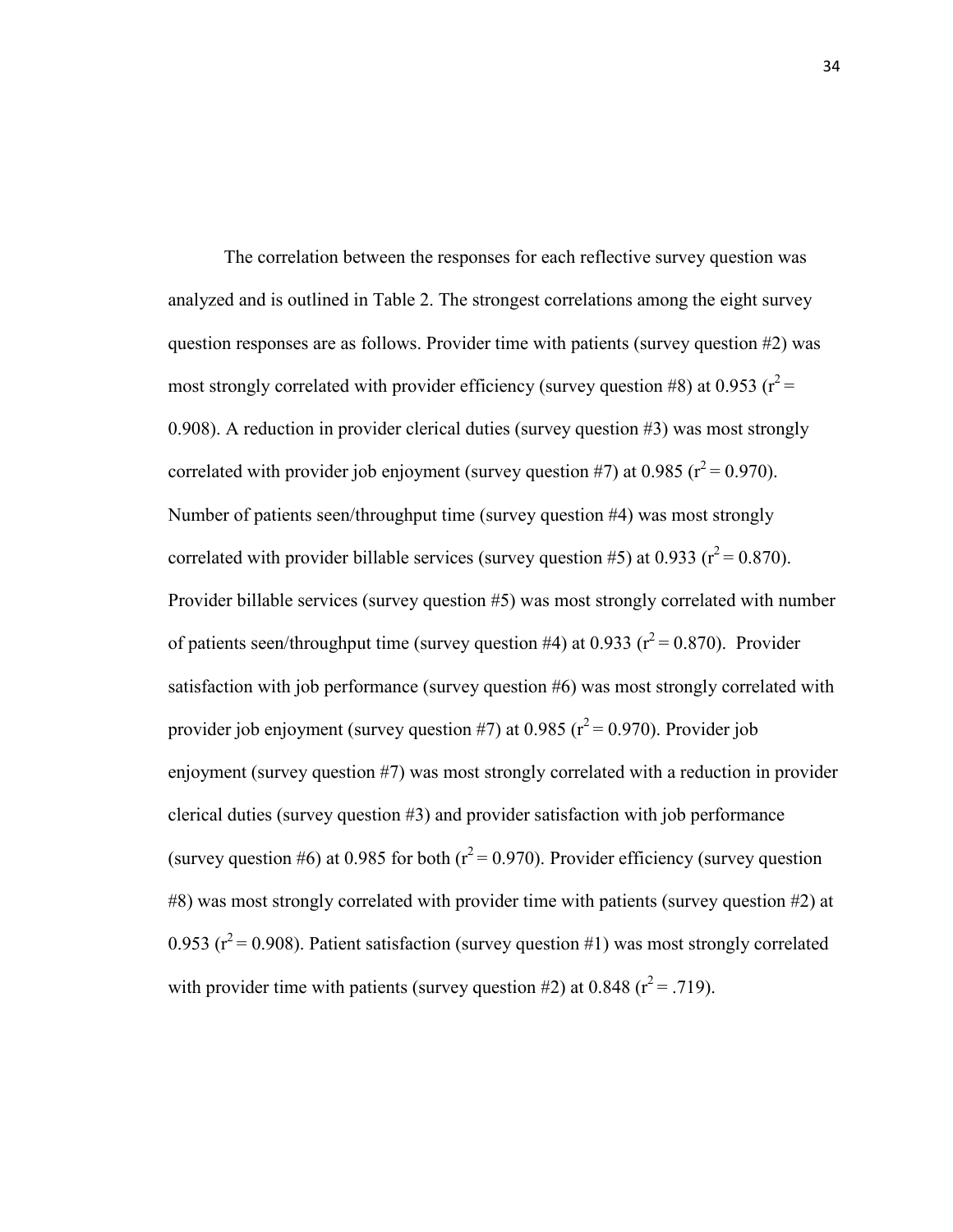|                 |             | Time  | Clerical             | Throughput | Billable | Job         | Enjoyment            | Efficiency | Patient              |
|-----------------|-------------|-------|----------------------|------------|----------|-------------|----------------------|------------|----------------------|
|                 |             |       | <b>Duties</b>        | Time       | Services | Performance |                      |            | Satisfaction         |
|                 | Pearson     |       | $.878$ <sup>**</sup> | .908"      | .891"    | .901"       | .890"                | .953"      | .848''               |
| Time            | Correlation |       |                      |            |          |             |                      |            |                      |
|                 | Ν           | 57    | 57                   | 57         | 57       | 57          | 57                   | 57         | 57                   |
|                 | Pearson     | .878' |                      | .881       | .869"    | .970"       | $.985$ <sup>**</sup> | .913"      | .712"                |
| Clerical        | Correlation |       |                      |            |          |             |                      |            |                      |
| <b>Duties</b>   | Ν           | 57    | 57                   | 57         | 57       | 57          | 57                   | 57         | 57                   |
|                 | Pearson     | '808. | .881''               |            | .933"    | .884''      | .876''               | .930"      | .847''               |
| Throughput      | Correlation |       |                      |            |          |             |                      |            |                      |
| Time            | Ν           | 57    | 57                   | 57         | 57       | 57          | 57                   | 57         | 57                   |
|                 | Pearson     | .891' | .869"                | .933"      |          | .892"       | .870''               | .926       | $.837$ <sup>**</sup> |
| <b>Billable</b> | Correlation |       |                      |            |          |             |                      |            |                      |
| Services        | N           | 57    | 57                   | 57         | 57       | 57          | 57                   | 57         | 57                   |
| Job             | Pearson     | .901  | .970"                | .884''     | .892"    |             | $.985$ <sup>**</sup> | .921       | .747"                |
|                 | Correlation |       |                      |            |          |             |                      |            |                      |
| Performance     | N           | 57    | 57                   | 57         | 57       | 57          | 57                   | 57         | 57                   |
|                 | Pearson     | .890  | .985"                | .876''     | .870     | .985"       |                      | $.911$ "   | .735"                |
| Enjoyment       | Correlation |       |                      |            |          |             |                      |            |                      |
|                 | Ν           | 57    | 57                   | 57         | 57       | 57          | 57                   | 57         | 57                   |
|                 | Pearson     | .953  | .913"                | .930"      | .926     | .921"       | $.911$ "             |            | .825'                |
| Efficiency      | Correlation |       |                      |            |          |             |                      |            |                      |
|                 | Ν           | 57    | 57                   | 57         | 57       | 57          | 57                   | 57         | 57                   |
|                 | Pearson     | .848' | .712"                | .847''     | .837''   | .747''      | $.735$ <sup>**</sup> | .825       |                      |
| Patient         | Correlation |       |                      |            |          |             |                      |            |                      |
| Satisfaction    | Ν           | 57    | 57                   | 57         | 57       | 57          | 57                   | 57         | 57                   |

Table 2: Correlation between responses for each reflective survey question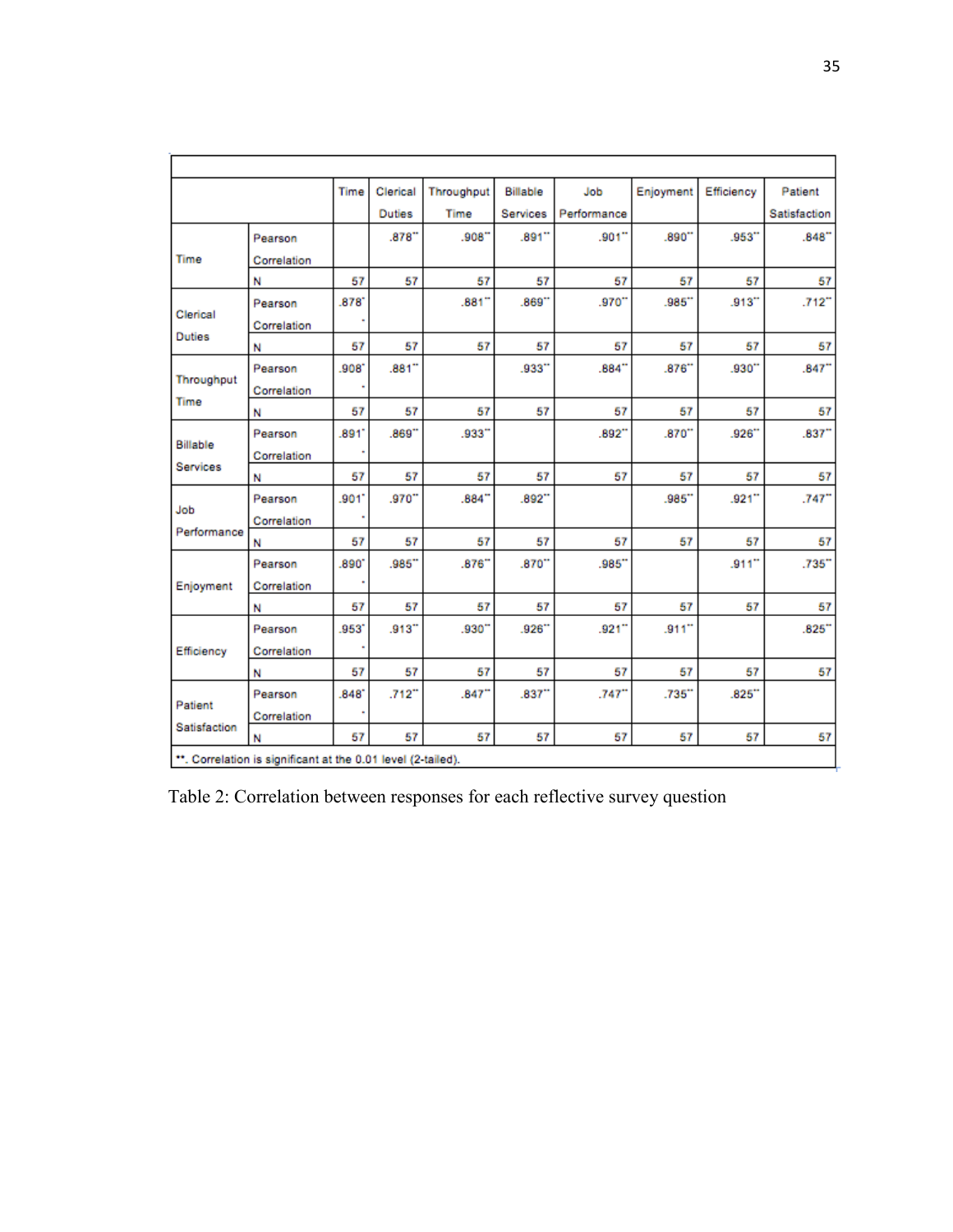#### **CHAPTER 5: Discussion**

#### **Introduction**

In this chapter the findings of the study are discussed. We explore the limitations that were encountered during the data collection portion of the study, as well as discuss recommendations for potential improvement for the method, design, or data collection portions of the study. Potential future research opportunities are also explored. Lastly, a detailed conclusion is provided to conclude data analysis and research study findings.

### **Findings**

 The findings of this study aimed to answer the initial research questions of how emergency room patient satisfaction is affected when a physician group has an implemented scribe program, what value emergency room providers place on the function and role of scribes in an emergency room setting, how the utilization of a scribe program impacts the overall patient volume of an emergency room, and how does an implemented scribe program impact the cost effectiveness of an emergency room.

 The demographic data collected allowed us to obtain an overall idea of the provider population surveyed within the Emergency Physicians Professional Association (EPPA) group, including average age of provider, the average years worked as an emergency room provider, and the average years the provider worked with an emergency room scribe. All of the providers who responded to the survey indicated that they had worked with scribes and therefore could reliably answer the survey questions based on their personal and direct experience with emergency room scribes.

 The response mean for each question surveyed on a five point Likert scale was at least a "3" or higher, indicating the response mean for each survey question was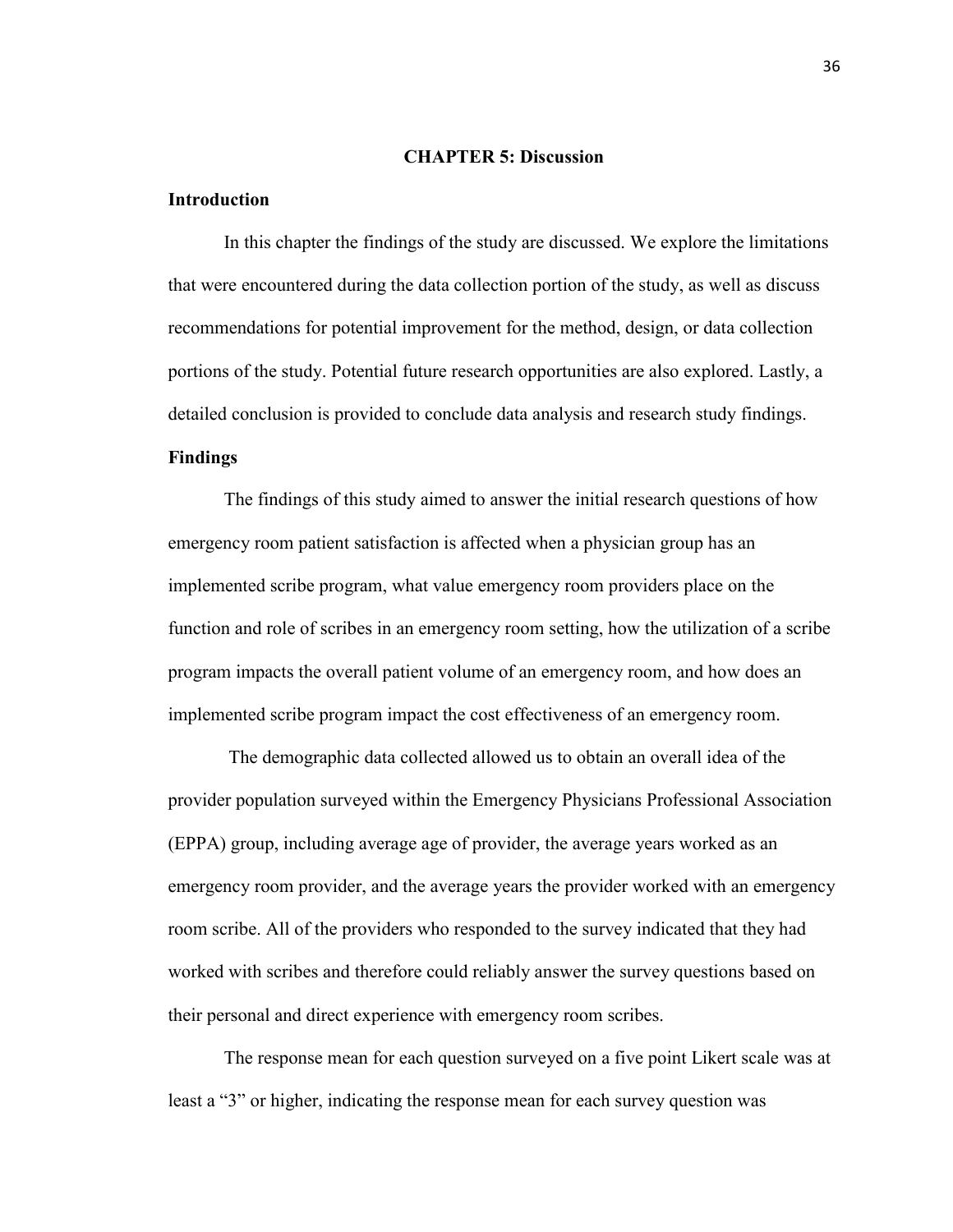significant for a rating that the providers generally "agreed" or "strongly agreed" with the survey statement. This indicates that providers generally felt that scribes had a positive impact and value on patient satisfaction, provider face to face time with patients, provider efficiency, reduction in provider clerical duties, provider job enjoyment, number of patients seen/throughput time, provider billable services, and provider satisfaction with job performance.

 The correlation analysis between each surveyed variable indicated that there was at least one highly significant correlation with one other variable being surveyed, with an  $r^2$  value being at least 0.7 between the two variables. Provider time with patients was most highly correlated with provider efficiency, which likely is due to the fact that scribes enable the provider to be more efficient, thus being able to spend more time with their patients. Reduction in provider clerical duties is most strongly correlated with provider job enjoyment, which likely is due to scribes performing much of the clerical duties required by the emergency room providers, which many providers per our literature review cite as a source of job stress. Number of patients seen/throughput time is most strongly correlated with provider billable services, which would seem reasonable given that if providers are able to see more patients with the utilization of scribe assistance, they would thus be performing more billable services with a scribe. Provider billable services is most strongly correlated with number of patients seen/throughput time, which again is reasonable given that if providers feel that they are able to complete more billable services with the use of scribes, that they most likely felt that they are able to see more patients in a given amount of time. Provider satisfaction with job performance is most strongly correlated with provider job enjoyment, which would be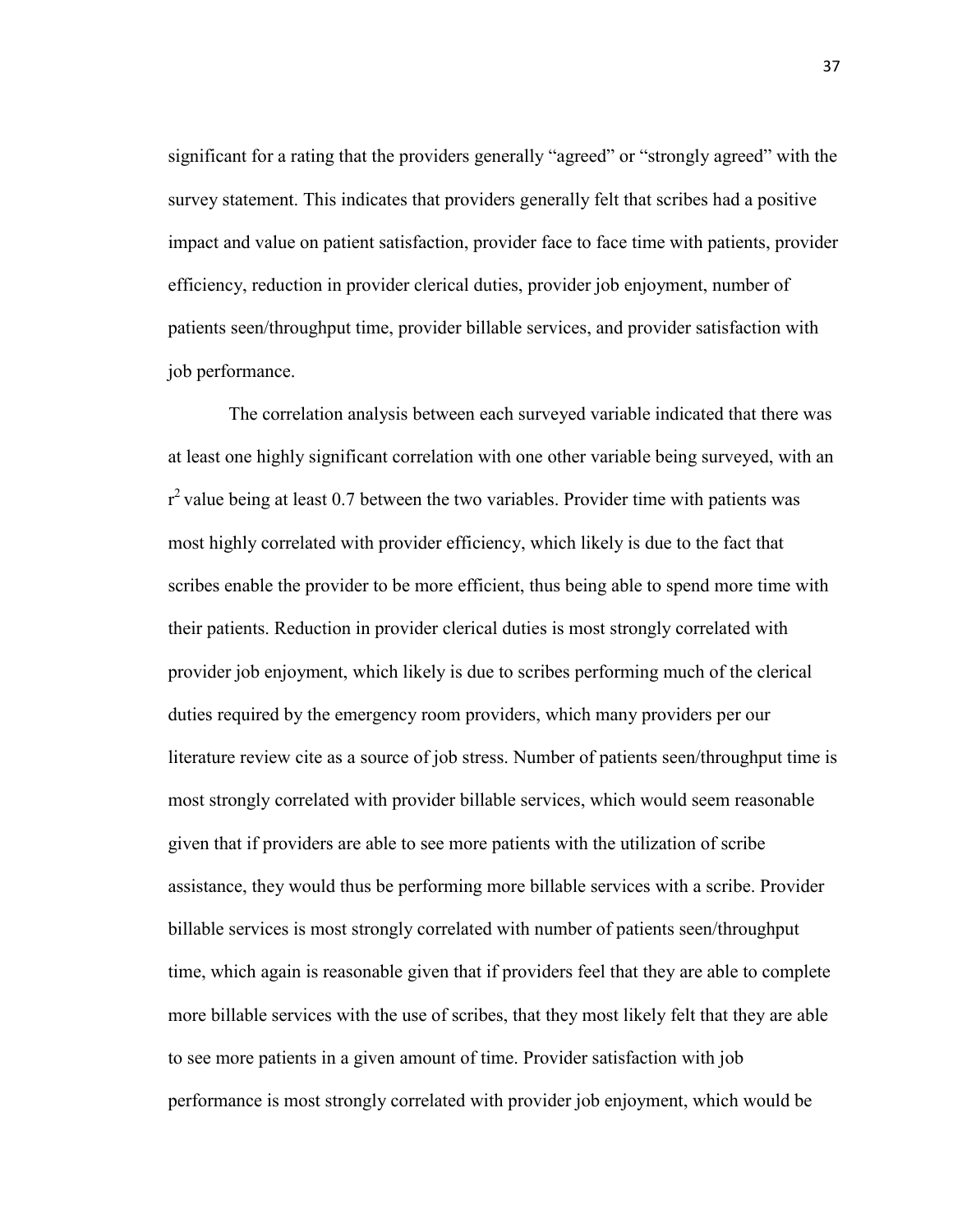reasonable that if a provider was more satisfied with their ability to complete their job duties when utilizing a scribe, that they would enjoy their jobs more as well. Provider job enjoyment was most strongly correlated with both a reduction in provider clerical duties as well as provider satisfaction with job performance, indicating that if a provider felt that a scribe helped to reduce their clerical duties that they would be more satisfied with their overall job performance, as well as enjoy their job more. Provider efficiency was most strongly correlated with provider time with patients, which if a provider felt that a scribe enabled them to be more efficient at their job, they would in turn be able to see more patients. Finally, patient satisfaction was most strongly correlated with provider time with patients, which would be reasonable that if providers felt that scribes helped their patients to be more satisfied with their emergency room experience that it may be due, in part, to the providers being able to spend more time with the patients.

#### **Limitations**

A main limitation of the study was that the population surveyed was limited to one provider organization, potentially limiting the perspectives of provider viewpoints on the utilization of emergency room scribes to one provider group's experiences. Furthermore, not all the providers of the group responded to the survey request, again potentially limiting the responses recorded. The providers who responded to the survey request may have felt more strongly one way or the other to the benefits or limitations of scribe utilization, perhaps leading these certain providers to be more apt to complete the survey to express their opinions.

The fact that data collection was exclusively done electronically via email survey requests may have also limited the responses, as there is a possibility that participants did

38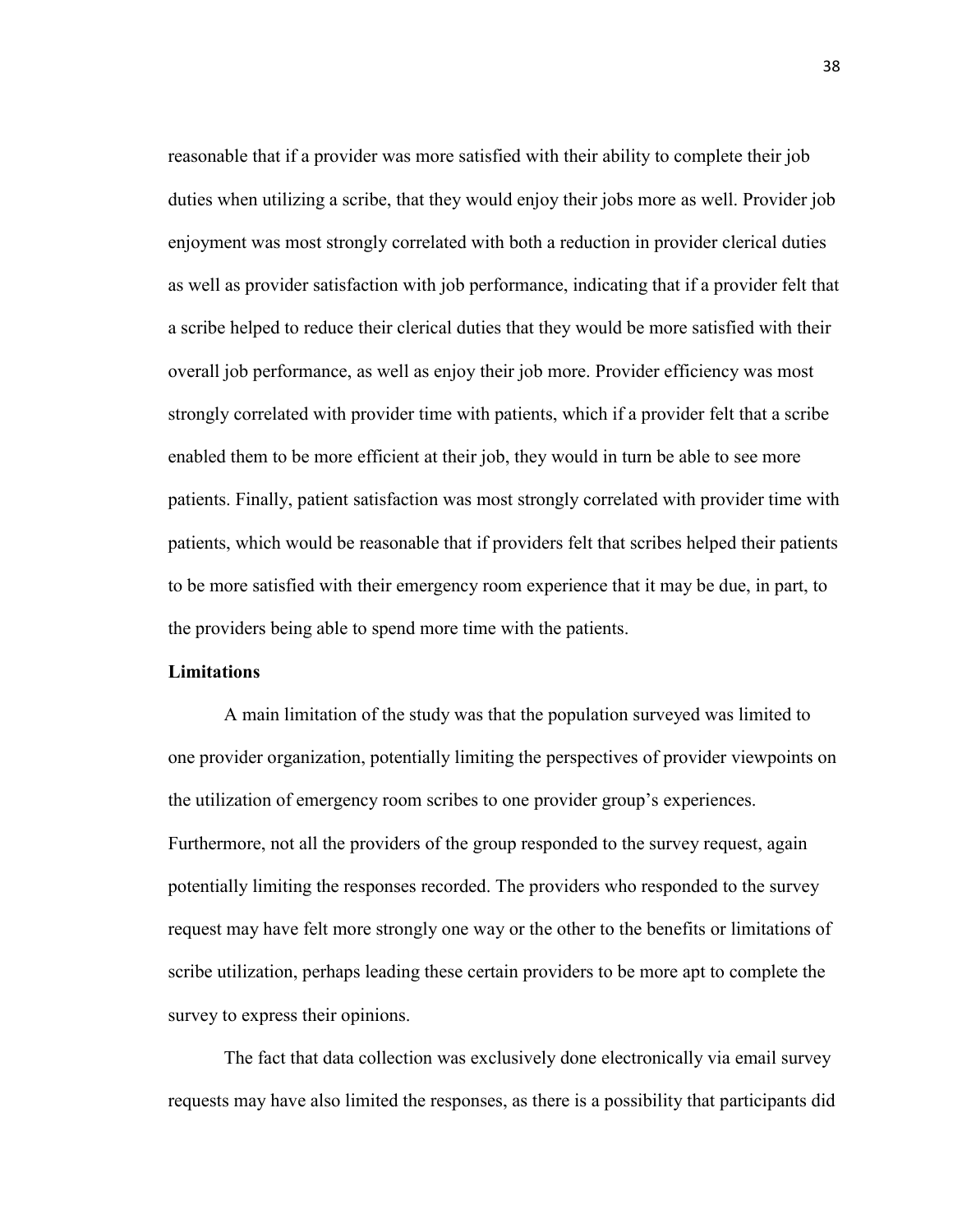not check their e-mails to see that the survey had been sent or that the survey was delivered to their spam folder. However, the likelihood that all providers received the email survey request in their inbox was improved by having an EPPA employee distribute the surveys via their employee email. More direct means of communication, such as in-person surveys or utilization of paper copies of the survey, may have improved response rate by avoiding the above-mentioned inherent risks of the sole use of electronic communication. However, electronic communication was the most feasible option for quick and confidential data collection given the limited resources of the researchers.

 Another limitation was that the provider group surveyed was based out of a suburb of the Twin Cities and therefore provider and patient population was not necessarily representative of a provider group based out of a more urban emergency department setting, where patient flow, patient satisfaction, and provider job satisfaction and efficient factors may be impacted by different variables than a suburban hospital setting.

Longitudinal limitations existed, as the time available to researchers to complete the research design and data collection was limited to the program length and course length. A longer duration of data collection may have resulted in a higher response rate, and thus more provider perspectives being recorded.

Finally, there was a lack of prior research studies pertaining to the topic, which was potentially limiting. Prior research studies may have helped to form the foundation for more thoroughly understanding the research question under investigation and thus a more exploratory design was required rather than an explanatory, tried, research design.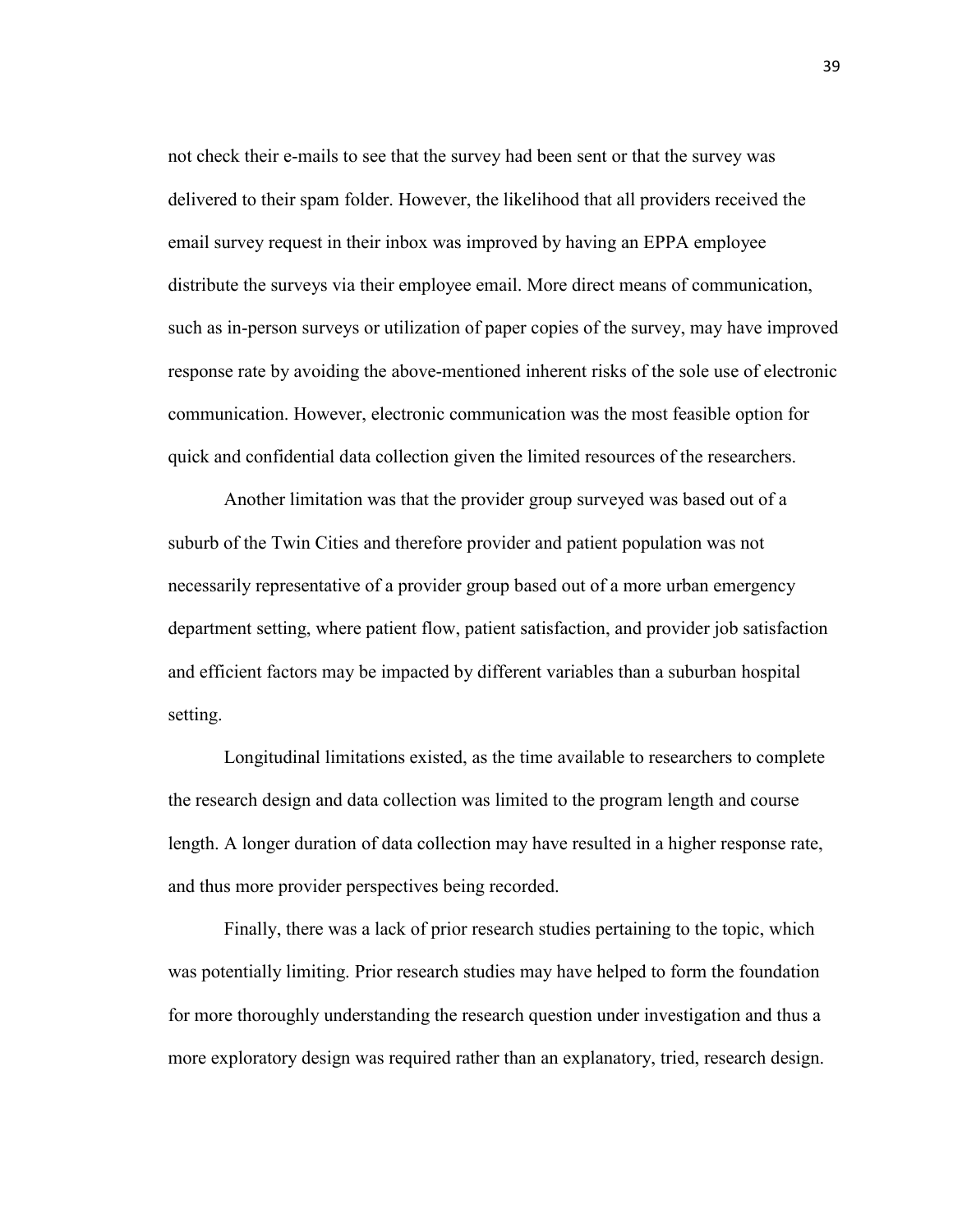#### **Recommendations**

 As previously recommended, inviting a larger sample size of providers to partake in the survey would potentially increase survey response and improve the reliability of the statistical analysis results. Furthermore, including additional emergency room provider groups in the population sampled, including sample groups from urban, rural, and suburban settings, may provide a more accurate and detailed representation of provider opinions on the utilization of emergency room scribes.

Further research could be completed with the recommended magnification of population size and provider group settings to expand upon the research results of this study. Future researchers could compare and contrast the results of this study with one that included a more expanded sample size and various provider settings to determine if the provider value placed on the utilization of scribes differed depending on the location of the providers and the emergency rooms. Furthermore, additional research in this area would be beneficial given the lack of prior research studies in order to confirm the reliability of the results of this study.

#### **Conclusion**

 The purpose of this study was to evaluate scribe programs in the emergency room settings as to their role, impact on patient satisfaction, patient volume, and costeffectiveness, as well as their perceived value by emergency room medical providers through survey methods. The results of the study indicated that emergency room providers thought the utilization of an emergency room scribe program had tremendous positive impacts on a variety of patient satisfaction and provider job performance factors. Further research in this area could be completed taking into account this study's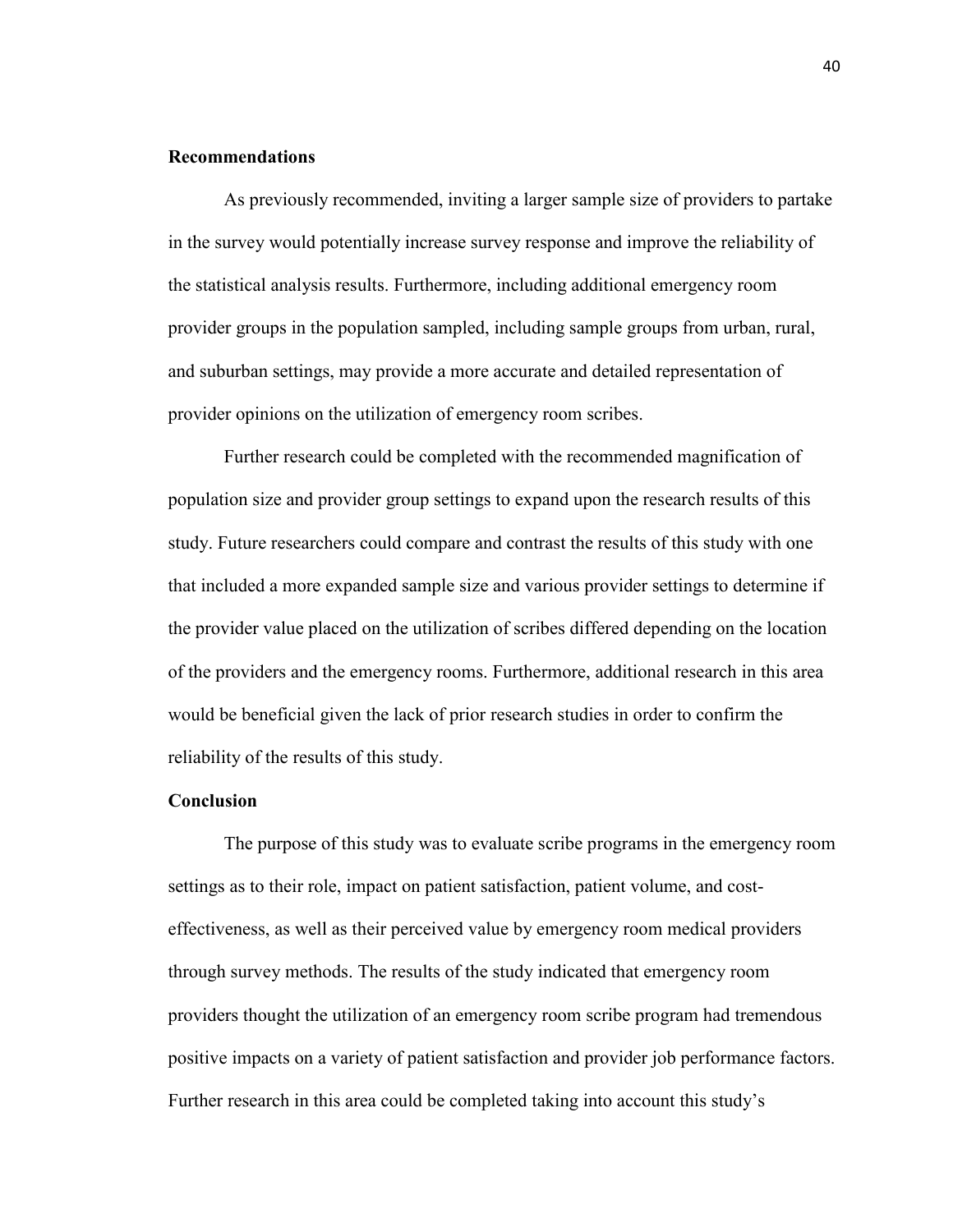limitations to expand the research in this area so that hospital administrators could utilize the data, along with the findings of this research study, to further justify the implementation of scribe program.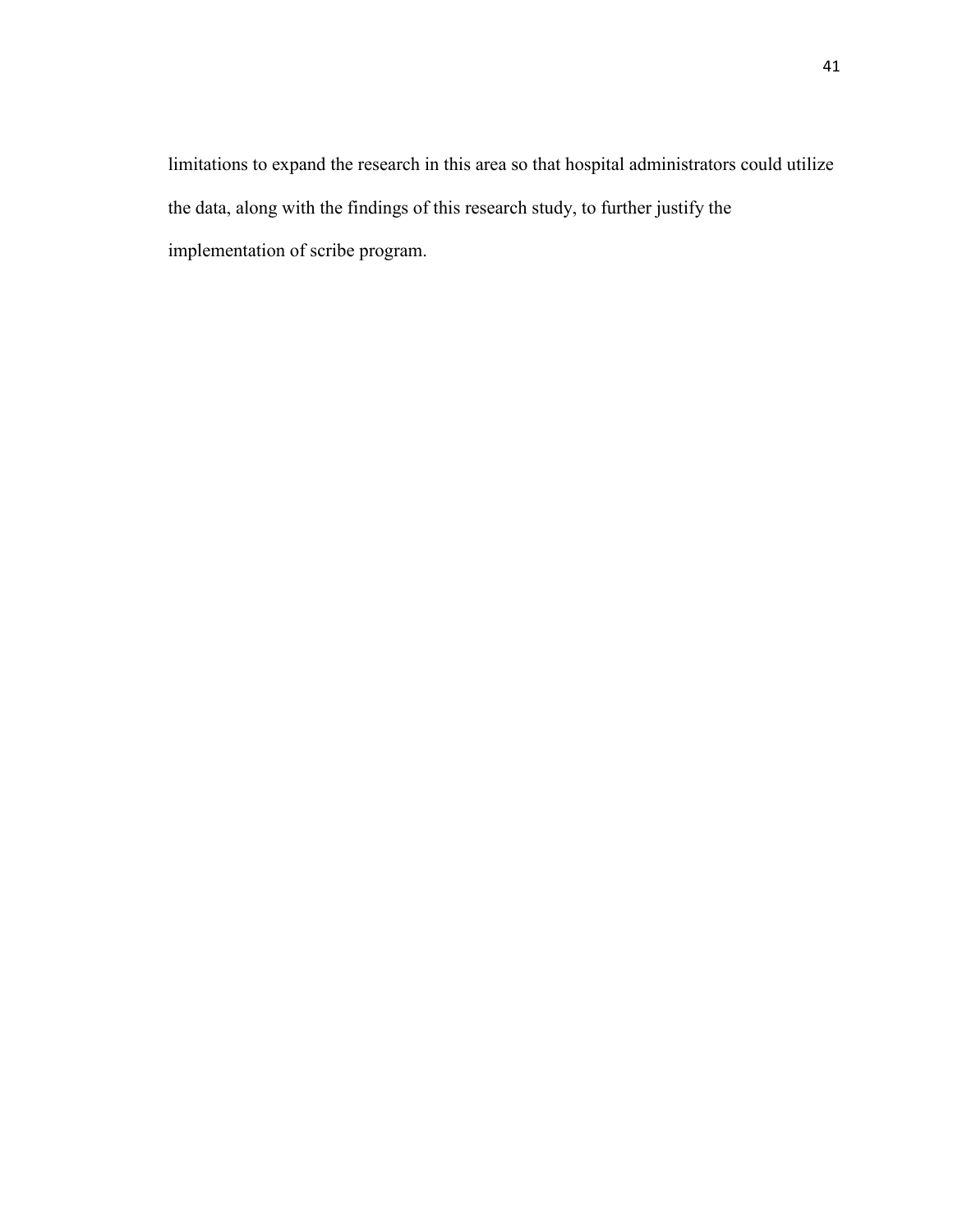#### **REFERENCES**

- Allred, R. J., & Ewer, S. (1983). Improved emergency department patient flow: Five years of experience with a scribe system. *Annals of Emergency Medicine, 12*(3), 162-163.
- American College of Medical Scribe Specialists (ACMSS). (2013, November 6). Advocacy. Retrieved October 16, 2014, from www.theacmss.org/advocacy
- Arya, R., Salovich, D. M., Ohman-Strickland, P., & Merlin, M. A. (2010). Impact of scribes on performance indicators in the emergency department. *Academic Emergency Medicine, 17*(5), 490-494.
- Bank, A. J., Obetz, C., Konrardy, A., Khan, A., Pillai, K. M., McKinley, B. J., Gage, R.M., Turnbull, M.A., & O'Kenney, W. (2013). Impact of scribes on patient interaction, productivity, and revenue in a cardiology clinic: A prospective study. *ClinicoEconomics and Outcomes Research, 5*(1), 399-406.
- Bastani, A., Shaqiri, B., Palomba, K., Bananno, D., & Anderson, W. (2014). An ED scribe program is able to improve throughput time and patient satisfaction. *American Journal of Emergency Medicine, 32*(5), 399-402.
- Conn, J., & Meyer, H. (2013). More docs get EHR help. *Modern Healthcare, 43*(34), 40- 43.
- Elite Medical Scribes. (2014). Retrieved October 16, 2014, from https://www.elitemedicalscribes.com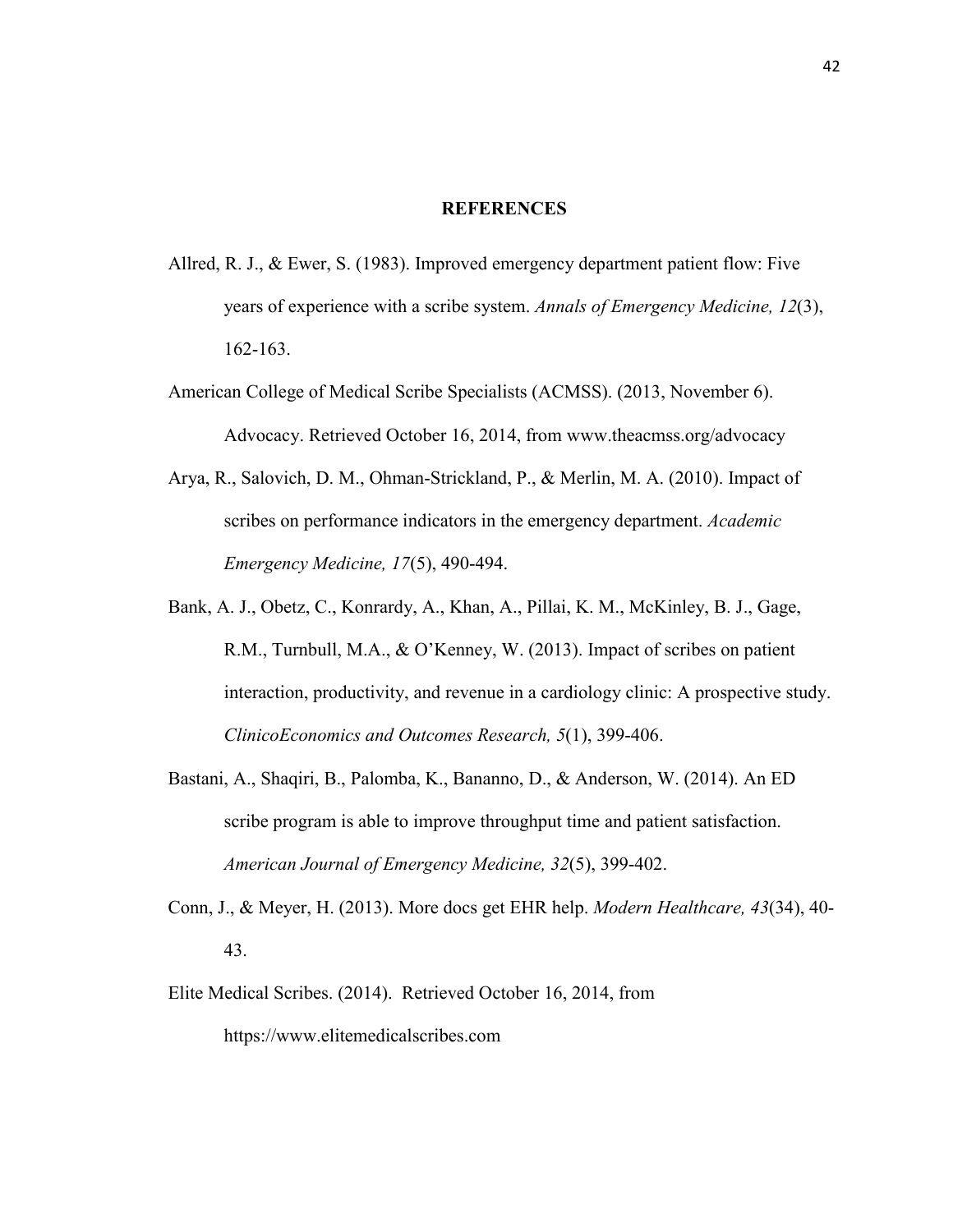- Emergency Department Management. Scribes, EMR Please Docs, Save \$600,000. (2009, October 1). Retrieved October 16, 2014, from <https://sciencescape.org/paper/20162997>
- Emergency Physicians Professional Association (EPPA). (2011, November 1). Scribe Program. Retrieved October 16, 2014, from www.eppanet.com/scribe\_program.cfm
- Guglielmo, W. J. (2006). What a scribe can do for you. *Medical Economics, 83*(1), 42, 44-46.
- Hartman, M., Martin, A., McDonnell, P., Catlin, A. (2009). National Health Expenditure Accounts Team National Health Spending in 2007. Retrieved November 13<sup>th</sup>, 2014 from<http://content.healthaffairs.org/content/28/1/246.long>
- Hess, J. J., Akhter, M., Ackerman, J., Wallenstein, J., Ander, D., Keadey, M., et al. (2013). Prospective evaluation of a scribe program's impacts on provider experience, patient flow, productivity, and teaching in an academic emergency medicine practice. *Annals of Emergency Medicine, 62*(4, Supplement), S1.
- Holliday, R. (2012, June 24). The Scribe. Retrieved October 16, 2014, from <http://reginaholliday.blogspot.com/2012/06/scribe.html>
- Scribe America. (2014). Retrieved October 16, 2014, from https://www.scribeamerica.com
- Verdon, D. (2014, February 10). Physician Outcry on EHR Functionality, Cost Will Shake the Health Information Technology Sector. Retrieved November 13<sup>th</sup>, 2014 from http://medicaleconomics.modernmedicine.com/medical-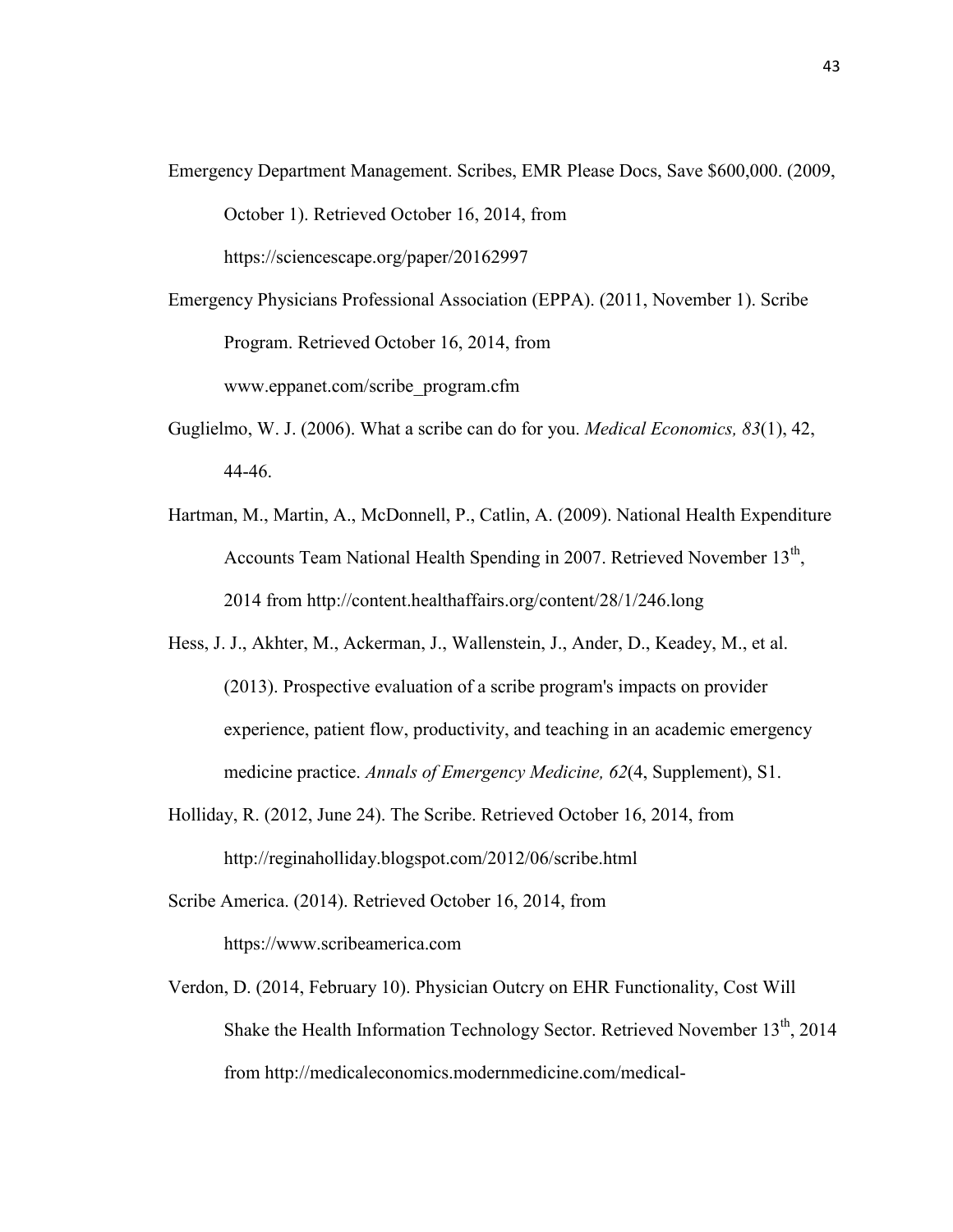economics/content/tags/ehr/physician-outcry-ehr-functionality-cost-will-shake-

health-informa?page=full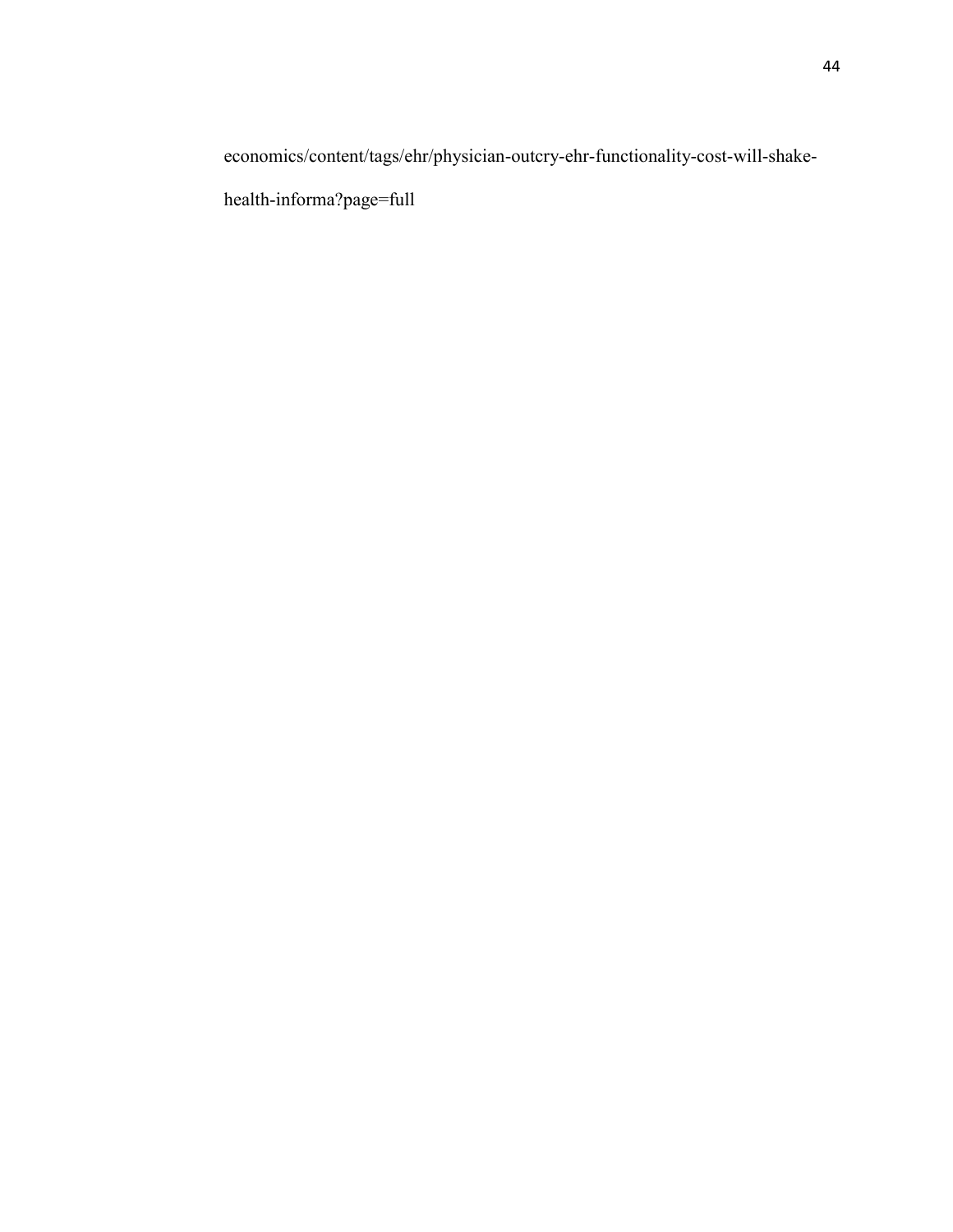**APPENDIX A**

**EPPA Agreement for Survey and Data Collection**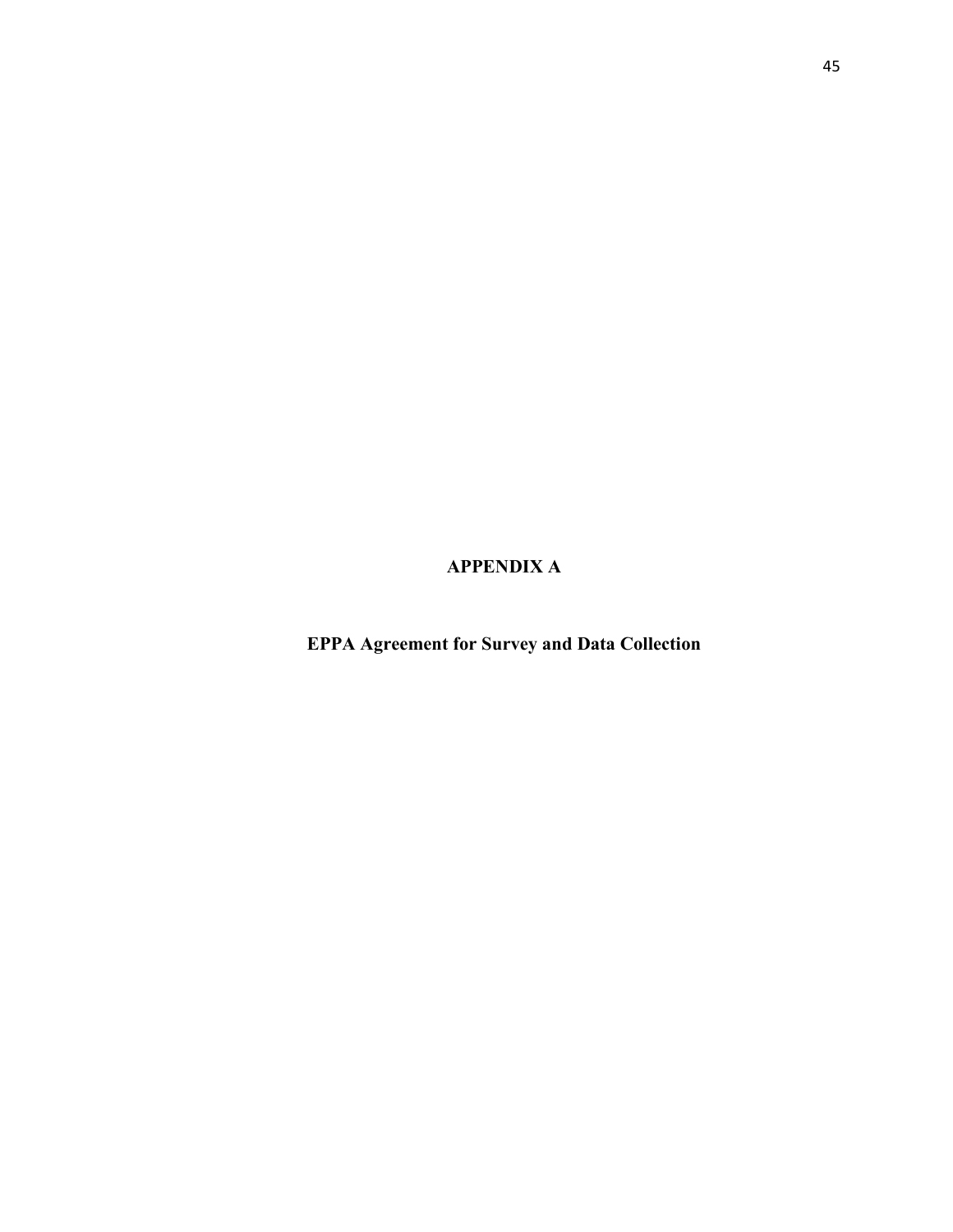Agreement of distribution was discussed via email and phone. Email conversation:

Kendra Kruger [keb83832@bethel.edu](mailto:keb83832@bethel.edu) Sep 25

to mbryant, mmbbryant, Wallace

Hi Dr. Bryant,

We are PA students from Bethel University, since January we have been in contact with Myke in an effort to confirm details of our research project. We are unsure of what information has been shared with you about our research project request, as we have not heard from Myke in a couple months. Last we heard from him he was still running this all by you, however as our deadline approaches to submit our finalized research project to IRB we were advised to reach out directly to you. We received these two email addresses from our program director, Wally Boeve.

We have been working on a research project evaluating the viewpoints of emergency department providers regarding the use of scribes. We were interested in this project, as we were both scribes under you with EPPA with the Allina group. We had requested for Myke to seek your approval for a contact at EPPA to distribute a survey link via email to all of your ED providers for them to complete an optional survey questionnaire that would take less than 3 minutes of their time. It is only 8 questions that they rate on a scale of 1-5.

When we were first in contact with Myke in January he said would run it by you but thought that it would likely be okay. However, when we most recently contact Myke he stated that he believed you were concerned with provider survey overload, therefore we thought we would wait a few months to reach out again with hopes that now might be a better time to distribute. We understand the risk of provider survey overload resulting in a low response rate but would still appreciate the opportunity to work with EPPA.

Our survey questions are below:

1. My patients are more satisfied with their emergency care services when I utilize a scribe.

2. I am able to spend more face-to-face time with patients when I utilize a scribe.

3. Scribes help to reduce my overall clerical/documentation duties per shift.

4. On average scribes help me to see more patients per shift compared to when I haven't used a scribe.

5. On average scribes help me to perform more billable medical services per shift compared to when I haven't used a scribe.

6. I feel more satisfied with my overall job performance when working with a scribe.

7. I enjoy my job as an emergency room provider more when working with a scribe.

8. Emergency rooms with implemented scribe programs function more efficiently.

We look forward to hearing from you soon, we appreciate your consideration!

 Thanks, Tara Tait & Kendra Kruger (Benson)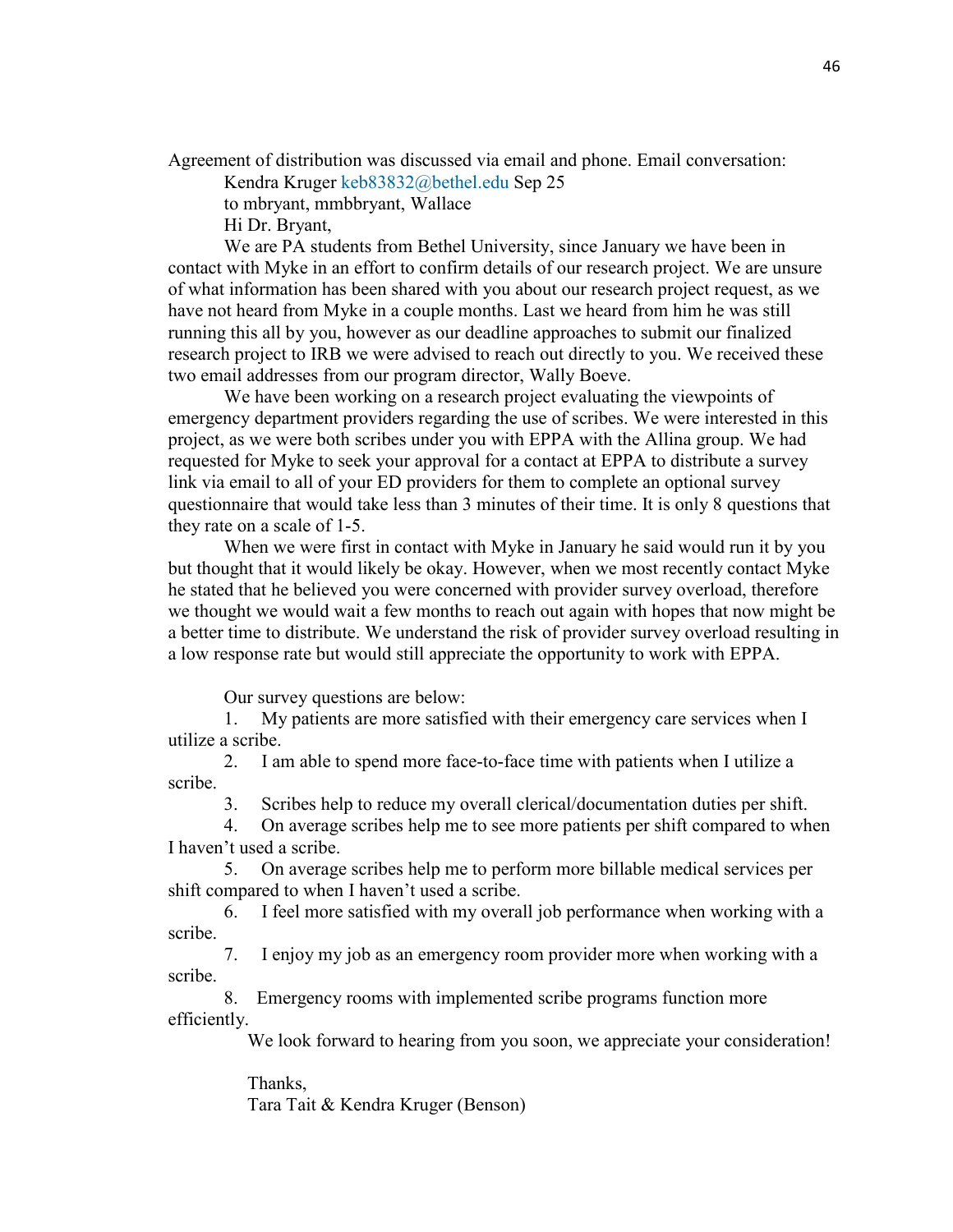Bryant, Michael Sep 25 to me, mmbbryant, Wallace Call me Monday to discuss 651-235-6094

Bryant, Michael Sep 25 to me, mmbbryant, Wallace We already sent a survey with the exact same questions this past summer I cannot give access to the distribution list. But could possibly submit for you and have results routed to you

\_\_\_\_\_\_\_\_\_\_\_\_\_\_\_\_\_\_\_\_\_\_\_\_\_\_\_\_\_\_\_\_\_\_\_\_\_\_\_\_\_\_\_\_\_\_\_\_\_\_\_\_\_\_\_\_\_\_\_\_\_\_\_\_\_\_\_\_\_\_\_\_

 $\_$ 

\_\_\_\_\_\_\_\_\_\_\_\_\_\_\_\_\_\_\_\_\_\_\_\_\_\_\_\_\_\_\_\_\_\_\_\_\_\_\_\_\_\_\_\_\_\_\_\_\_\_\_\_\_\_\_\_\_\_\_\_\_\_\_\_\_\_\_\_\_\_\_\_

Kendra Kruger [keb83832@bethel.edu](mailto:keb83832@bethel.edu) Sep 25 to Tara, Michael, Wallace Thanks for you quick response!

Just to clarify, our survey has not been previously distributed through EPPA. Our hope was to have you distribute an email (we would not need access to your distribution list) inviting providers to take our survey linked to surveymonkey. The results would then be automatically routed to us.

Tara will contact you at the above number on Monday morning to discuss further.

Thank you, Tara & Kendra

Tara Tait Sep 28 to me, Michael, Wallace Dr. Bryant,

Thank you for taking the time to speak with me over the phone today. Kendra and I really appreciate your willingness to support our research project. We are very excited for the results, which as agreed upon, we will share with you.

\_\_\_\_\_\_\_\_\_\_\_\_\_\_\_\_\_\_\_\_\_\_\_\_\_\_\_\_\_\_\_\_\_\_\_\_\_\_\_\_\_\_\_\_\_\_\_\_\_\_\_\_\_\_\_\_\_\_\_\_\_\_\_\_\_\_\_\_\_\_\_\_

Just to follow up from our conversation- once we are IRB approved (hopefully within the next few weeks) we will forward you an email with a link to our survey on survey monkey for you to distribute to all EPPA ED providers. We do not need access to the distribution list and the provider responses will be completely confidential.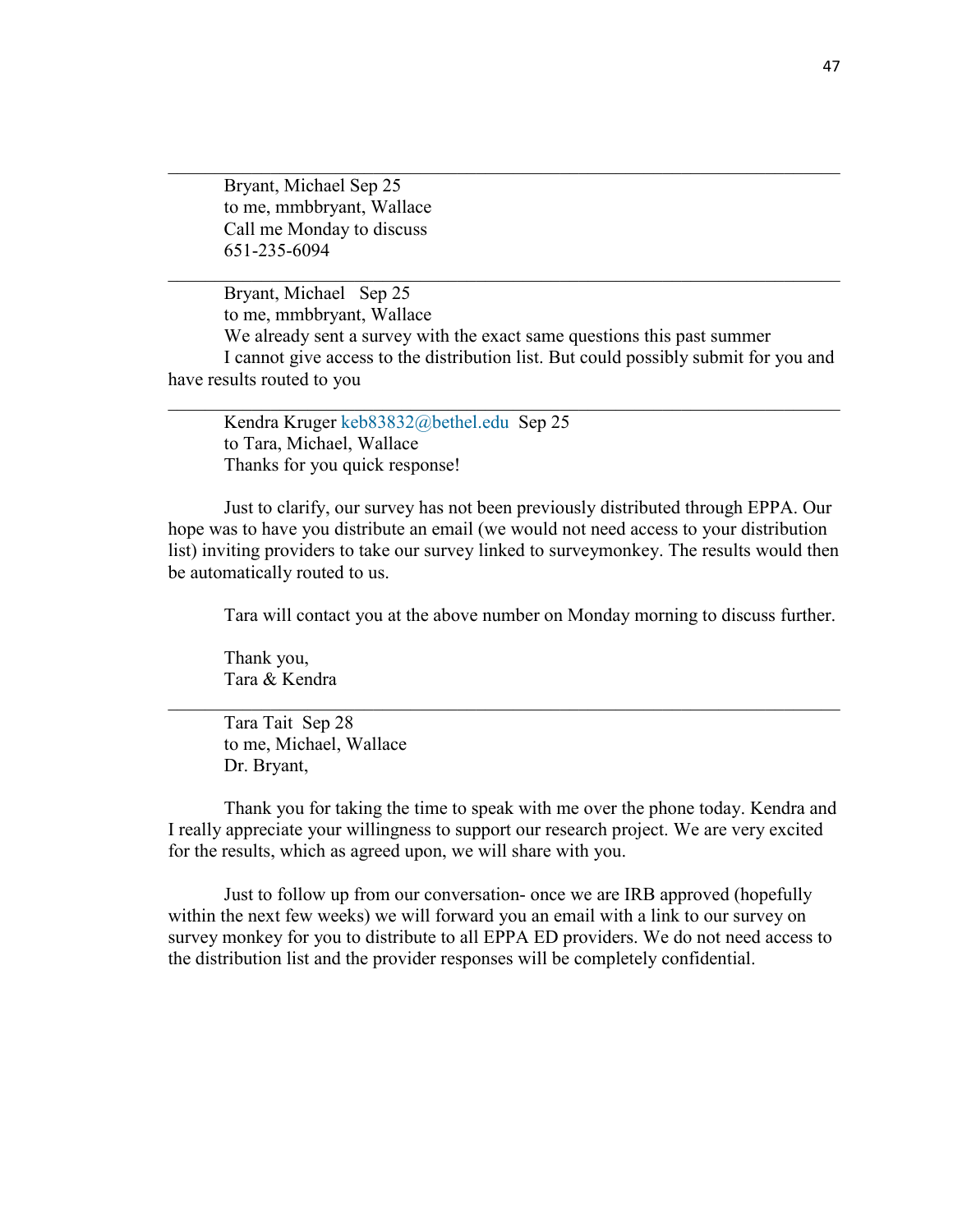**APPENDIX B**

**Informed Consent and Cover Letter**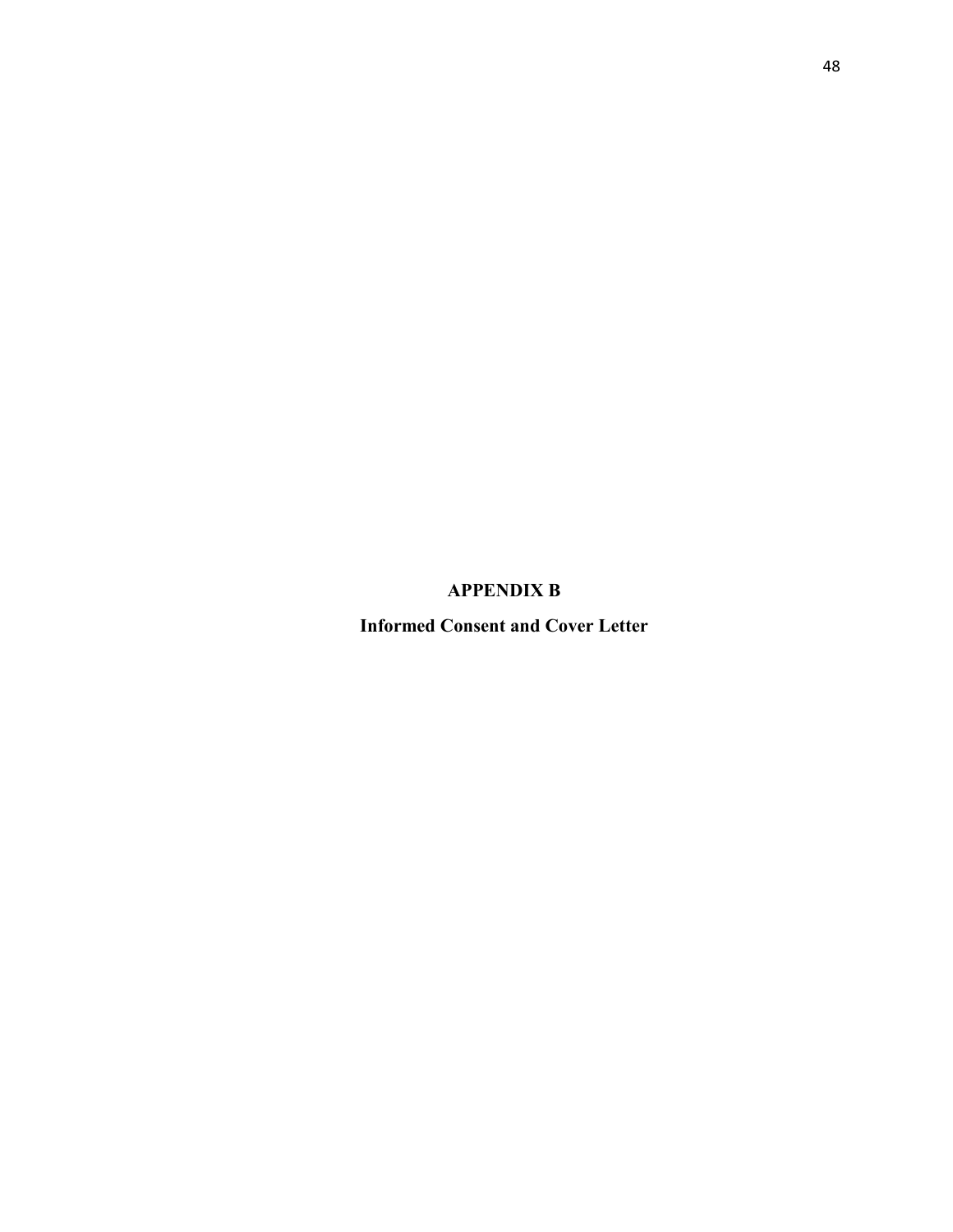Dear EPPA Emergency Room Provider:

We are physician assistant students from Bethel University, conducting research in partial fulfillment of the requirements for a Masters Degree in Physician Assistant Studies. **Our study is investigating emergency room provider attitudes towards emergency room scribes.** All physicians and advanced practice providers of EPPA that are currently practicing are receiving this e-mail.

Attached is a survey to gather necessary information to complete the data collection of this research**. The survey will take less than 3 minutes to complete**. By completing this survey, you are indicating informed consent to participate in this study. Reports and subsequent data will not discuss individual responses, but will include only group data. Your identity will be kept strictly confidential.

We understand that you have an extremely busy schedule and your time is limited. Please realize that your participation is vital to the success of this research. The information that you provide is essential to the validity of this study. Thank you in advance for your prompt response to this study. Please complete the survey by **November 20, 2015**. If you have any questions, please contact Tara Tait at 763-274- 4514 or Dr. Donald Hopper, Faculty Chair at 763-350-3062.

Thank you again for your help.

Sincerely,

Kendra Kruger and Tara Tait

Bethel University Physician Assistant Program, Class of 2016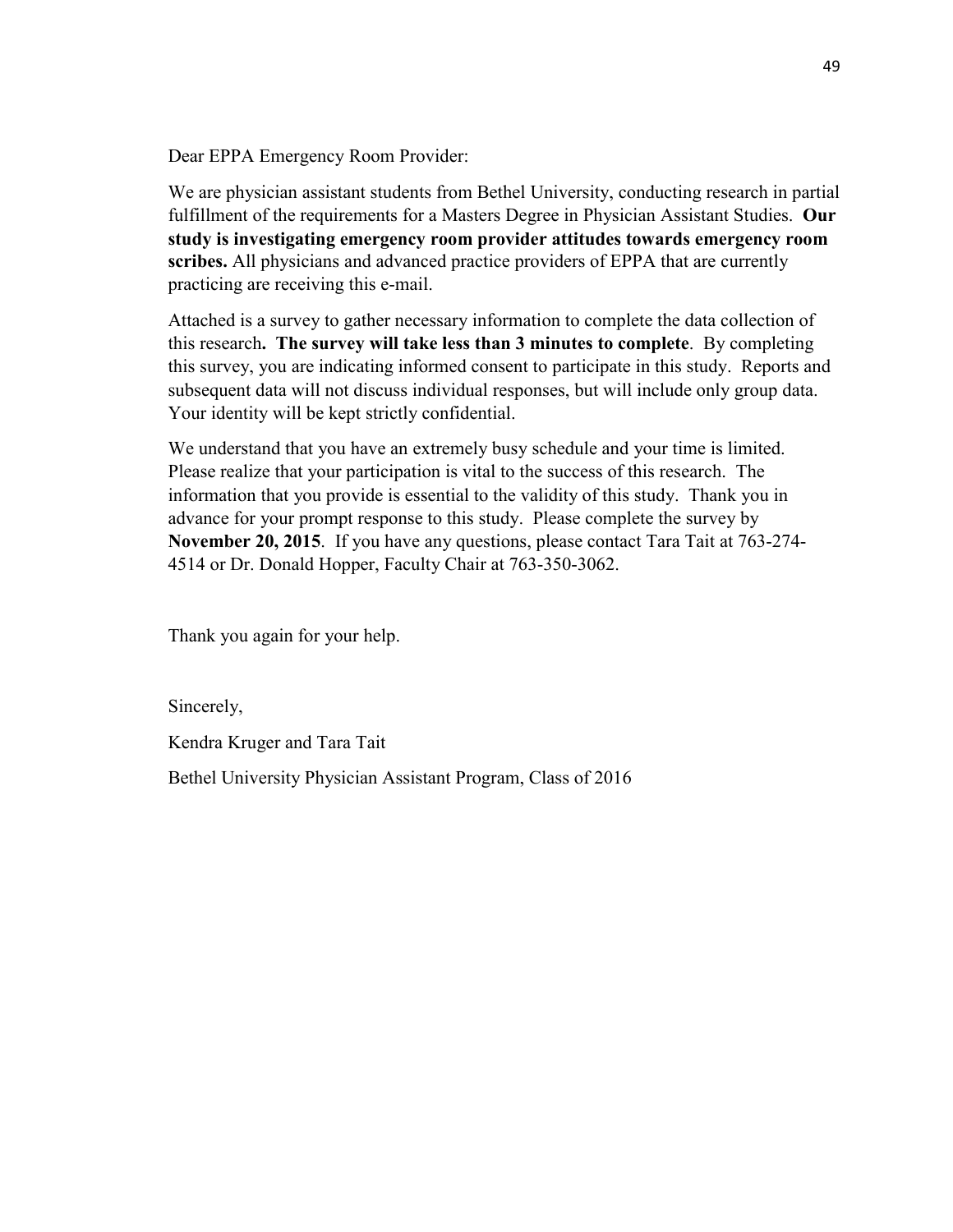## **APPENDIX C**

**Emergency Room Provider Questionnaire**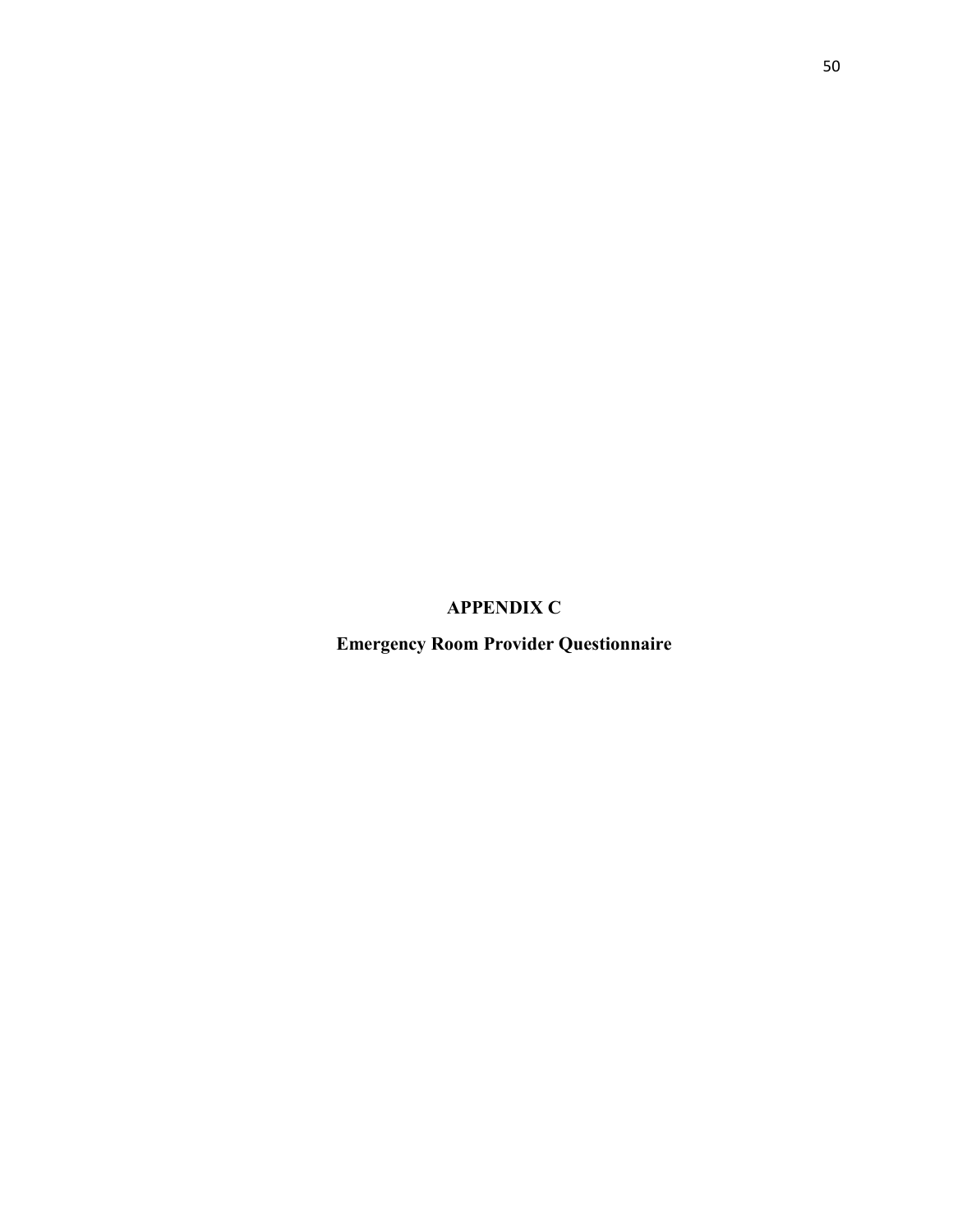#### **Section 1: Demographics**

- 1. How many years have you worked as an emergency room provider?
- 2. Of those years, how many have you worked with an emergency room scribe?
- 3. What age range do you fall into?

#### **Section 2: Attitudes regarding the value of emergency room scribes**

Please rate your responses on a scale of 1-5 with:

1-Strongly disagree, 2-Disagree, 3-Neutral, 4- Agree, 5-Strongly agree

- 1. My patients are more satisfied with their emergency care services when I utilize a scribe.  $1 2 3 4 5$
- 2. I am able to spend more face-to-face time with patients when I utilize a scribe.

 $1 2 3 4 5$ 

3. Scribes help to reduce my overall clerical/documentation duties per shift.

- $1 2 3 4 5$
- 4. On average the utilization of scribes help me to see more patients per shift compared to when I haven't used a scribe.

 $1 2 3 4 5$ 

5. On average scribes help me to perform more billable medical services per shift compared to when I haven't used a scribe.

 $1 2 3 4 5$ 

6. I feel more satisfied with my overall job performance when working with a scribe.

 $1 2 3 4 5$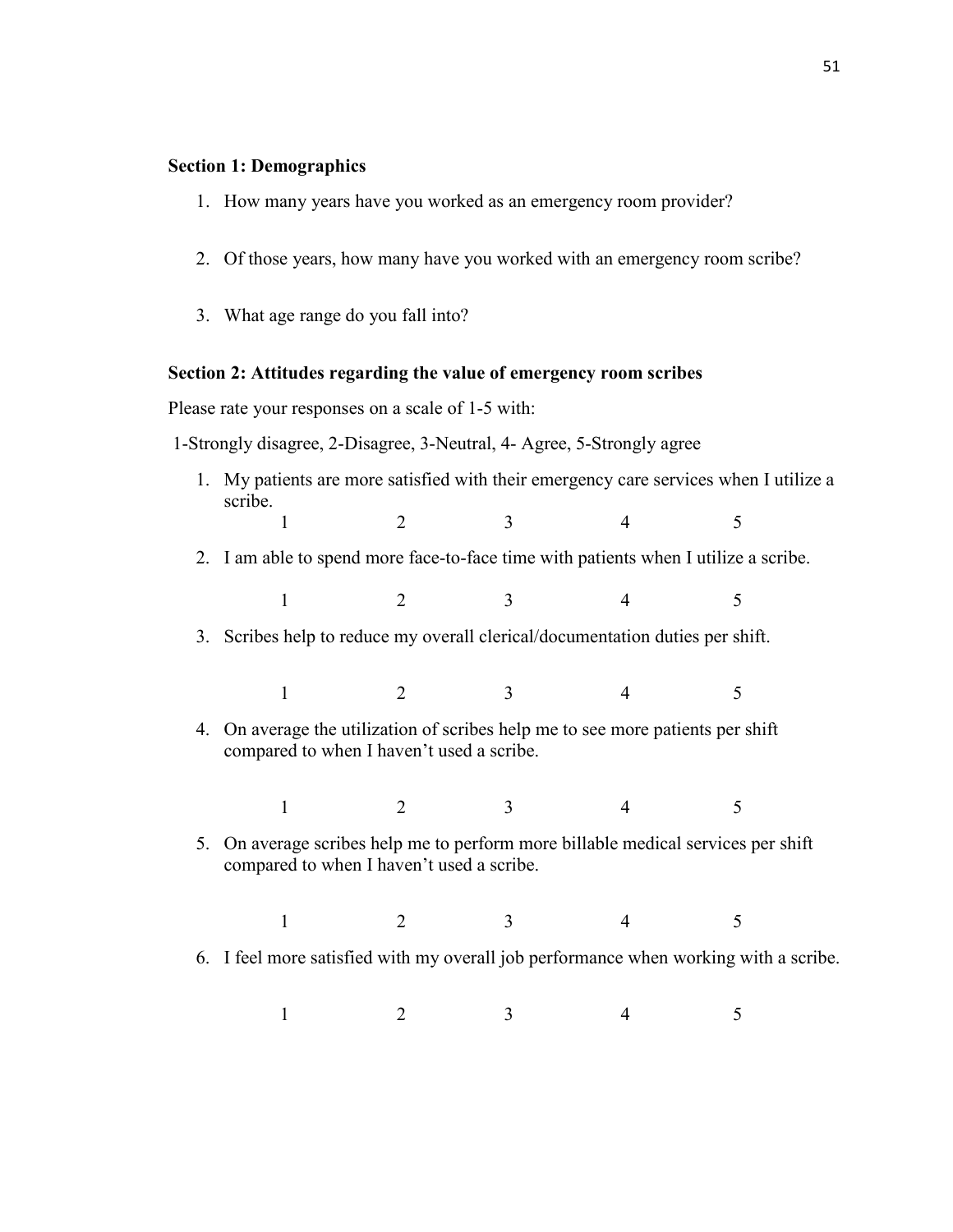7. I enjoy my job as an emergency room provider more when working with a scribe.

| 8. Emergency rooms with implemented scribe programs function more efficiently. |                |                         |  |  |
|--------------------------------------------------------------------------------|----------------|-------------------------|--|--|
|                                                                                |                |                         |  |  |
|                                                                                | $\overline{2}$ | $\overline{\mathbf{3}}$ |  |  |
|                                                                                |                |                         |  |  |

Comments: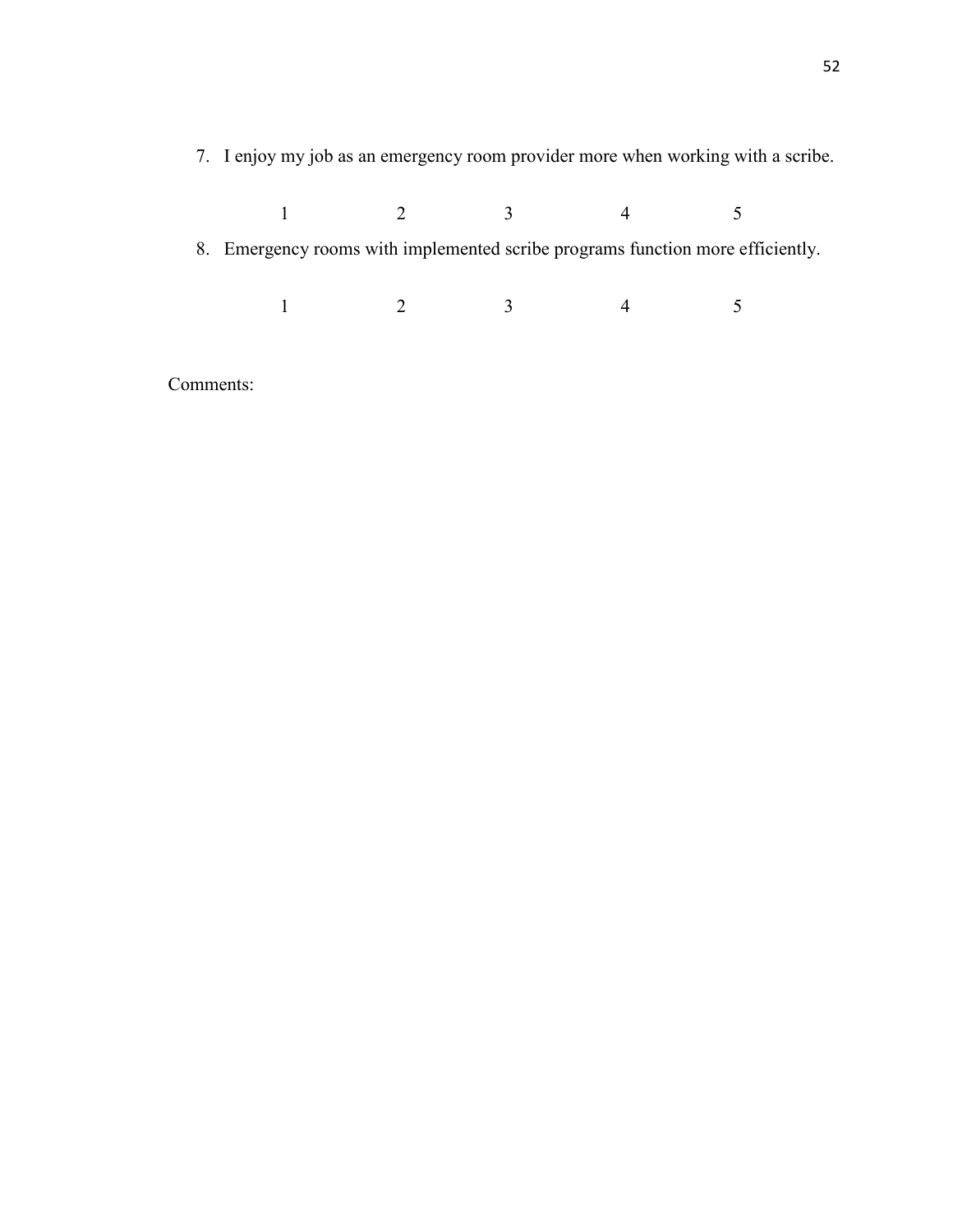# **APPENDIX D**

# **EPPA Follow Up Email**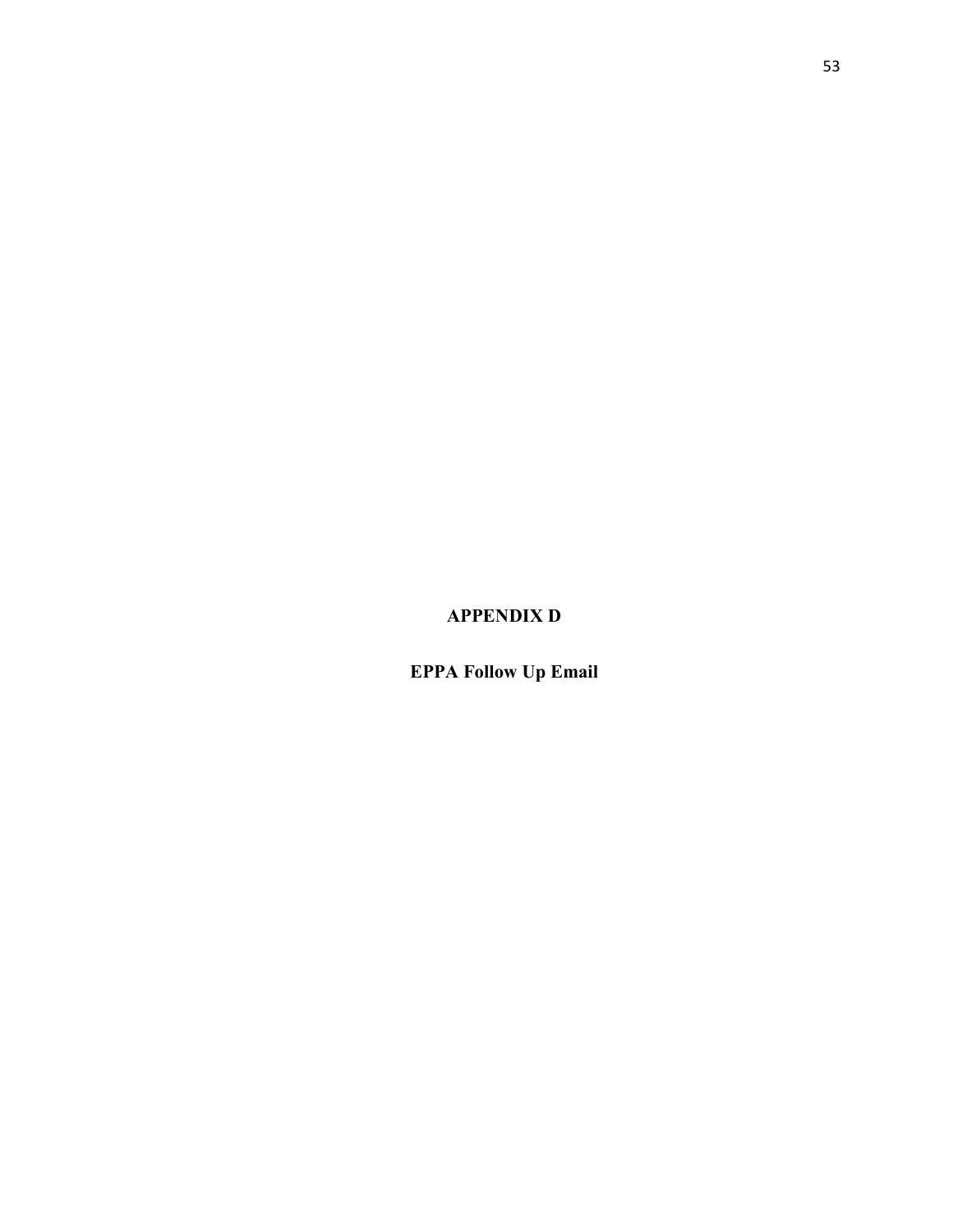

#### **HELP A SCRIBE!! PLEASE READ THIS EMAIL**

1 message

Bryant, Michael <mbryant@eppahealth.com> To: DL-EPPA Physicians <DL-EPPA Physicians@eppahealth.com> Cc: Kendra Kruger <keb83832@bethel.edu>

Partners,

Please review the attached survey.

#### **Informed Consent and Cover Letter**

Dear EPPA Emergency Room Provider:

We are physician assistant students from Bethel University, conducting research in partial fulfillment of the requirements for a Masters Degree in Physician Assistant Studies. Our study is investigating emergency room provider attitudes towards emergency room scribes. All physicians and advanced practice providers of EPPA that are currently practicing are receiving this e-mail.

Below is a link to our survey to gather necessary information to complete the data collection of this research. The survey will take less than 3 minutes to complete.

#### https://www.surveymonkey.com/r/XJLV9HH

#### Emergency Room Provider Questionnaire Survey

Web survey powered by SurveyMonkey.com. Create your own online survey now with SurveyMonkey's expert certified FREE templates.

Read more...

By completing this survey, you are indicating informed consent to participate in this study. Reports and subsequent data will not discuss individual responses, but will include only group data. Your identity will be kept strictly confidential.

We understand that you have an extremely busy schedule and your time is limited. Please realize that your participation is vital to the success of this research. The information that you provide is essential to the validity of this study. Thank you in advance for your prompt response to this study. Please complete the survey by November 20th, 2015. If you have any questions, please contact Tara Tait at 763-274-4514 or Dr. Donald Hopper, Faculty Chair at 763-350-3062.

Thank you again for your help.

Sincerely, Kendra Kruger and Tara Tait Bethel University Physician Assistant Program, Class of 2016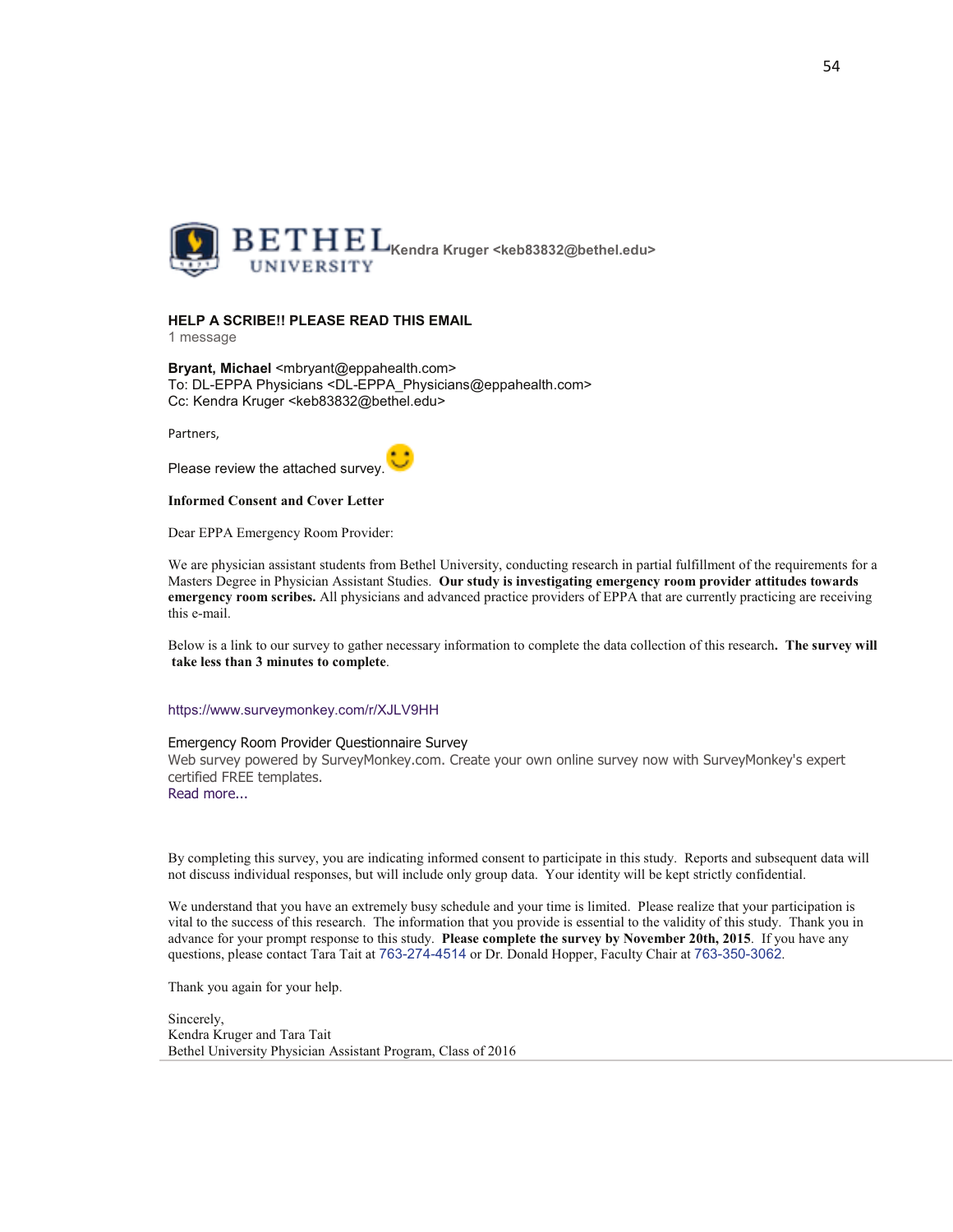**APPENDIX E**

**IRB Approval**